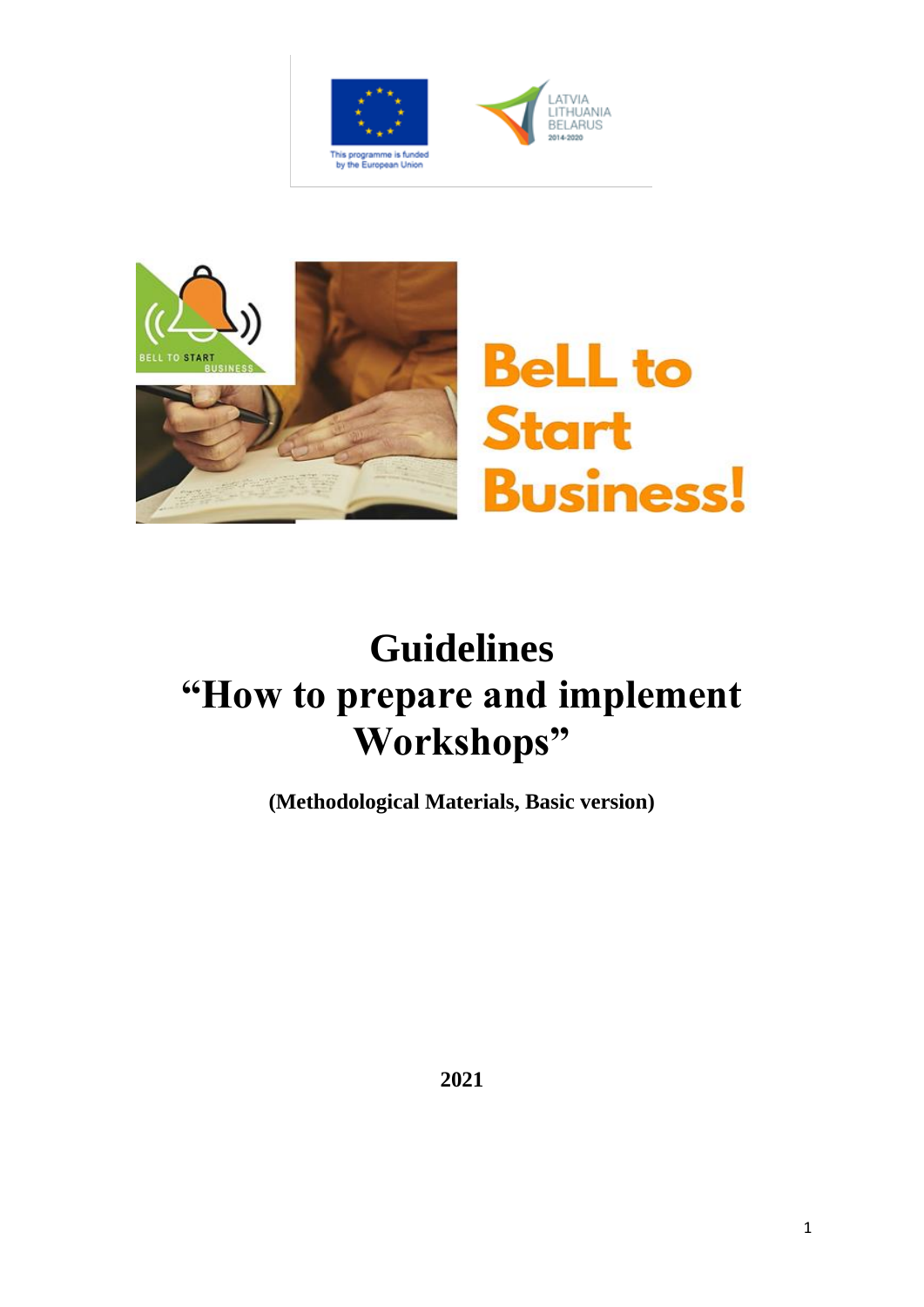

## **Executive Summary**

*The purpose of the basic document is to provide project partners with guidance on the preparation and conduct of workshops aimed at involving people of pre-retirement age in Latvia, Lithuania and Belarus in entrepreneurial activities.* 

*The base document includes 2 main chapters describing 2 types of workshops held during the implementation of the 'BeLL to Start Business' project within the framework of the 2014-2020 European Neighborhood Instrument Cross-border Cooperation Latvia-Lithuania-Belarus Program, namely Workshop 1 "Be inspired and brave! " and Workshop 2 "Find yourself in business". These chapters outline principles, rules and instructions on development and conduction of the series of workshops, including their obligatory characteristics.*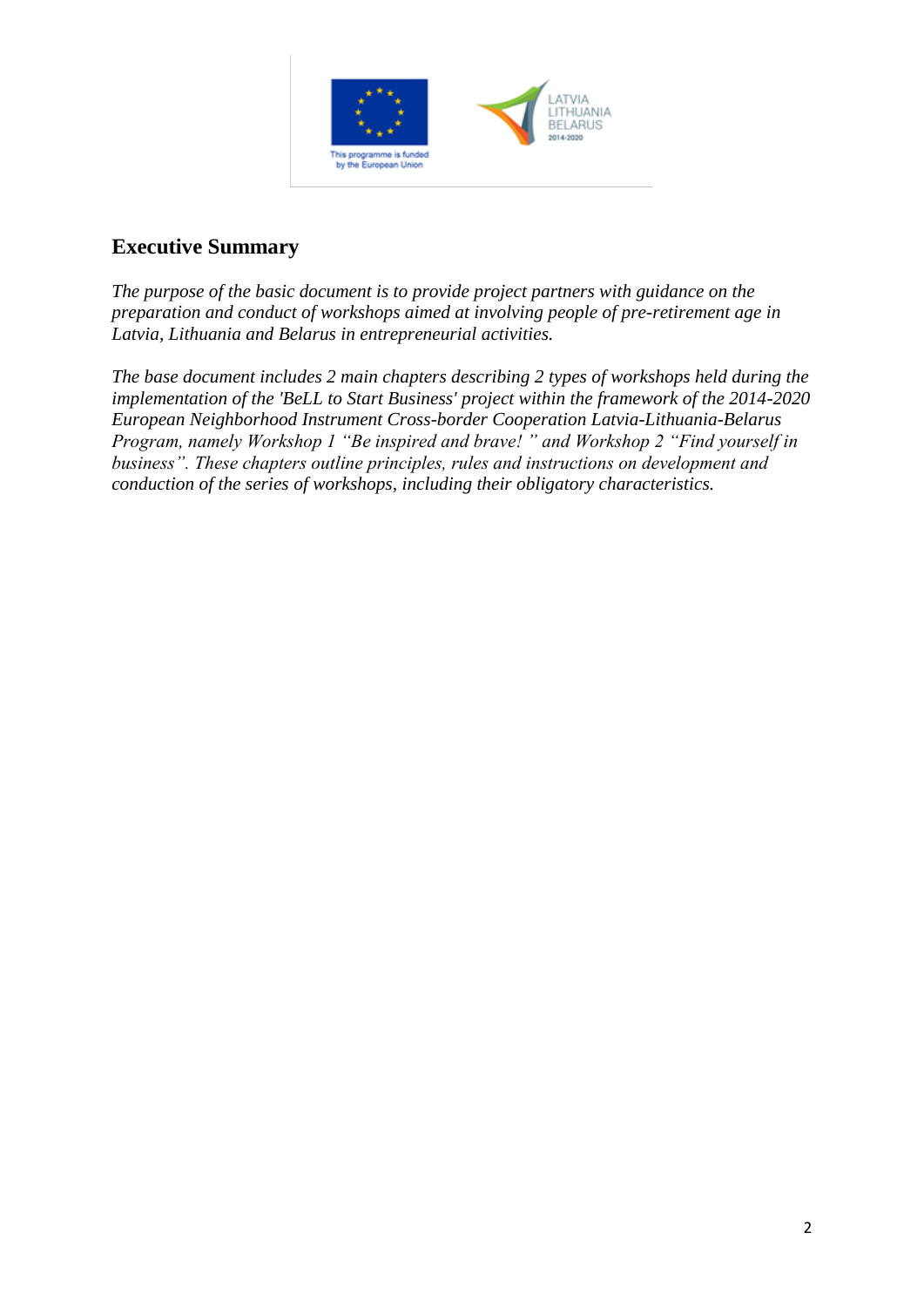

# **Chapter 1. Methodology for conducting events aimed at stimulating entrepreneurial activity.**

The Methodology for conducting events and stimulating entrepreneurial activity is based on a teaching method for adults characterised by a set of principles, procedures or strategies to be implemented by event's organizers to achieve desired results. These principles and procedures are determined partly by the nature of the aim matter to be taught, and partly by our beliefs or theories about how pre-retirement age people learn.

The teaching activities how to better understand business and improve skills which are necessary for entrepreneurship can be seen through the learning methods defined as furnishing others with knowledge and information, especially by a systematic method.

Two methodological approaches to stimulate learning activity are distinguished:

- $\triangleright$  constructive:
- $\triangleright$  instructive.

The **constructive approach** is based on a didactic position and believes that target group representatives (TGRs) should construct knowledge primarily on their own activities. This approach based on the very nature of human learning requires that each individual creates his or her own understanding of the business process from first-hand experience, action and reflection, not from having pre-digested information and skills presented by a speaker, mentor and a textbook. Constructivist approaches that use minimal instructional guidance require that events' participants be self-motivated, capable of thinking and reasoning, and in possession of sound independent learning skills.

*On one hand*, events involving adults in hands-on discovery, problem solving, inductive thinking and reasoning stimulate understanding very well.

But events' organizers also have to recognise that workshops can only be successful to the extent that new information links successfully with a TGRs prior knowledge and experience.

*On other hand*, the view that learning is greatly enhanced by collaborative social interaction and communication – in other words, discussion between TGRs, their feedback and sharing of ideas are powerful influences on learning.

There is no doubt that in its various guises (e.g. process writing, problem-based learning, inquiry approach and discovery method) the notion of a learner-centred constructivist approach has been readily accepted by events' organizers in the framework of the project implementation and further by relevant stakeholders.

Constructivism has brought with it a whole new set of terms – 'knowledge construction'; 'community of learners'; 'learning by doing', 'process approach', 'experiential learning'. In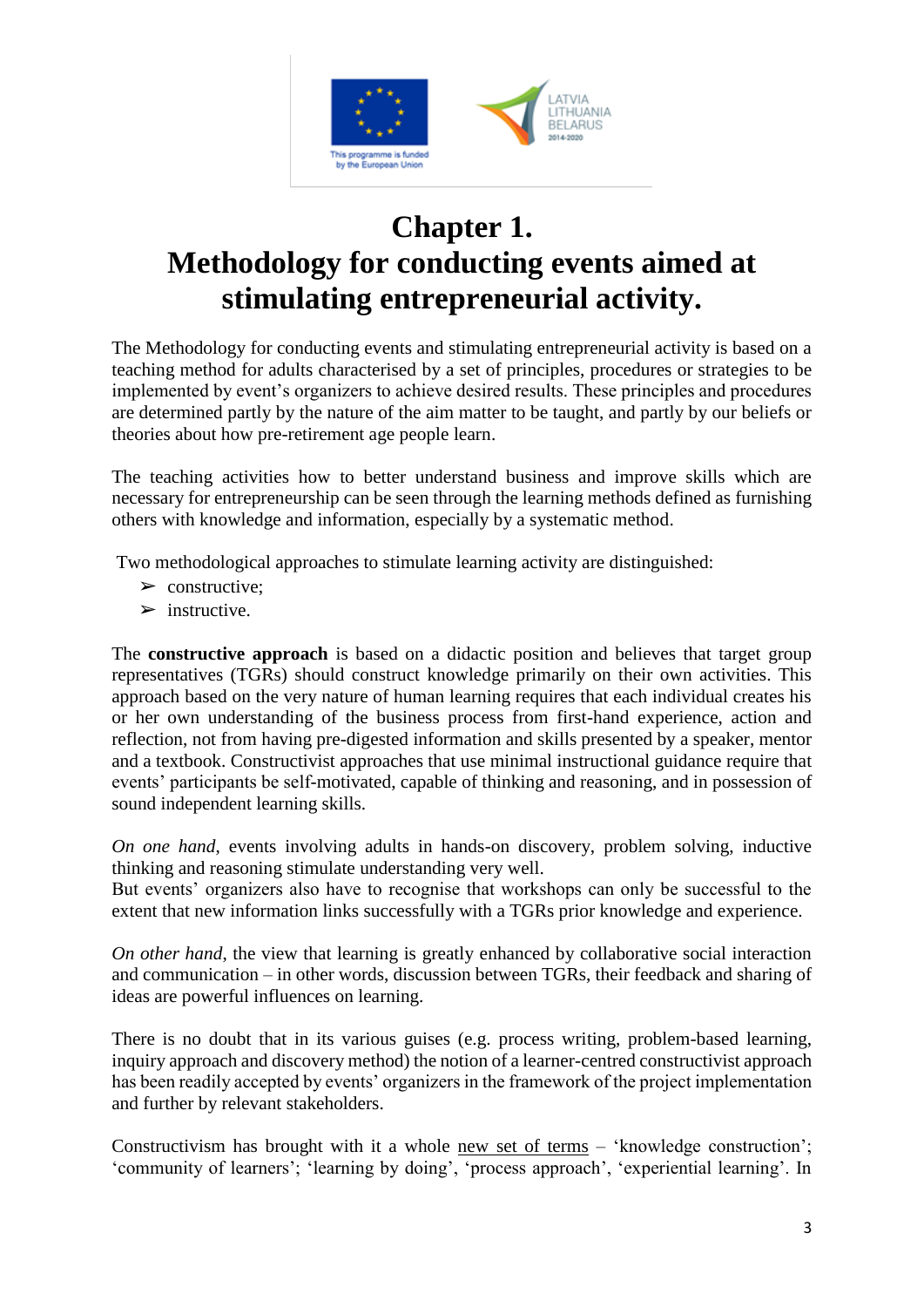

addition, giving TGRs participating in the project events support in the form of hints and advice has become known as 'scaffolding'.

Key words in connection with events and stimulation entrepreneurship activities are 'authentic', 'meaningful' and 'developmentally appropriate'. Typical goals for constructivist classrooms are to help TGRs become inquisitive, inventive and reflective, and to encourage them to take the initiative, think, reason and be confident to explore and exchange ideas with others.

The constructivist methodology based on view favours teaching methods that focus primarily on events' organizers playing the active and major role in acquiring information and developing concepts and skills while interacting with their social and physical environment. The role of the organizer/moderator becomes one of facilitator and supporter, rather than instructor. The importance of social interaction, language and communication is recognised in constructivist classrooms and therefore much group activity, discussion and cooperative learning is encouraged. A pervading assumption of constructivist rationale is that TGRs are self-motivated and self-regulating beings who will acquire the skills of planning, business understanding, and problem solving and communicating about age appropriate, meaningful activities every day.

Observed that while learning does indeed occur through engagement with resources such as textbooks, examples, case studies, models, diagrams, learning also involves, 'exposure to a human being who organises and presents new knowledge and skills to be assimilated and hence reconstructed in the mind of the learner'. The importance of organizers' behavioural activity in acquiring personal knowledge, while overlooking the essential role of cognitive activity. It is perfectly possible to stimulate cognitive activity by direct teaching through verbal communication and visual means.

In a methodology on the *role of educators'(organizers)* explanations even define explaining as 'giving understanding to another'. It is possible that a clear explanation to a group of TGRs helps minimise differences in their prior knowledge about the business, and thereby reduces the potential for misconceptions or difficulties to arise.

Some adult education (including silver economy) experts presented a three-stage model of knowledge and skills acquisition, namely:

- ◗ Stage 1 initial knowledge acquisition
- ◗ Stage 2 advanced knowledge
- $\triangleright$  Stage 3 expertise.

Initial knowledge acquisition may well be best served by direct teaching or training and that advanced knowledge acquisition leading to expertise may benefit most from a constructivist approach thru the individual approach using mentors and experts.

It is clear that using a methodology based on events firmly on constructivist principles in no way guarantees that all TGRs participating in the event will construct identical knowledge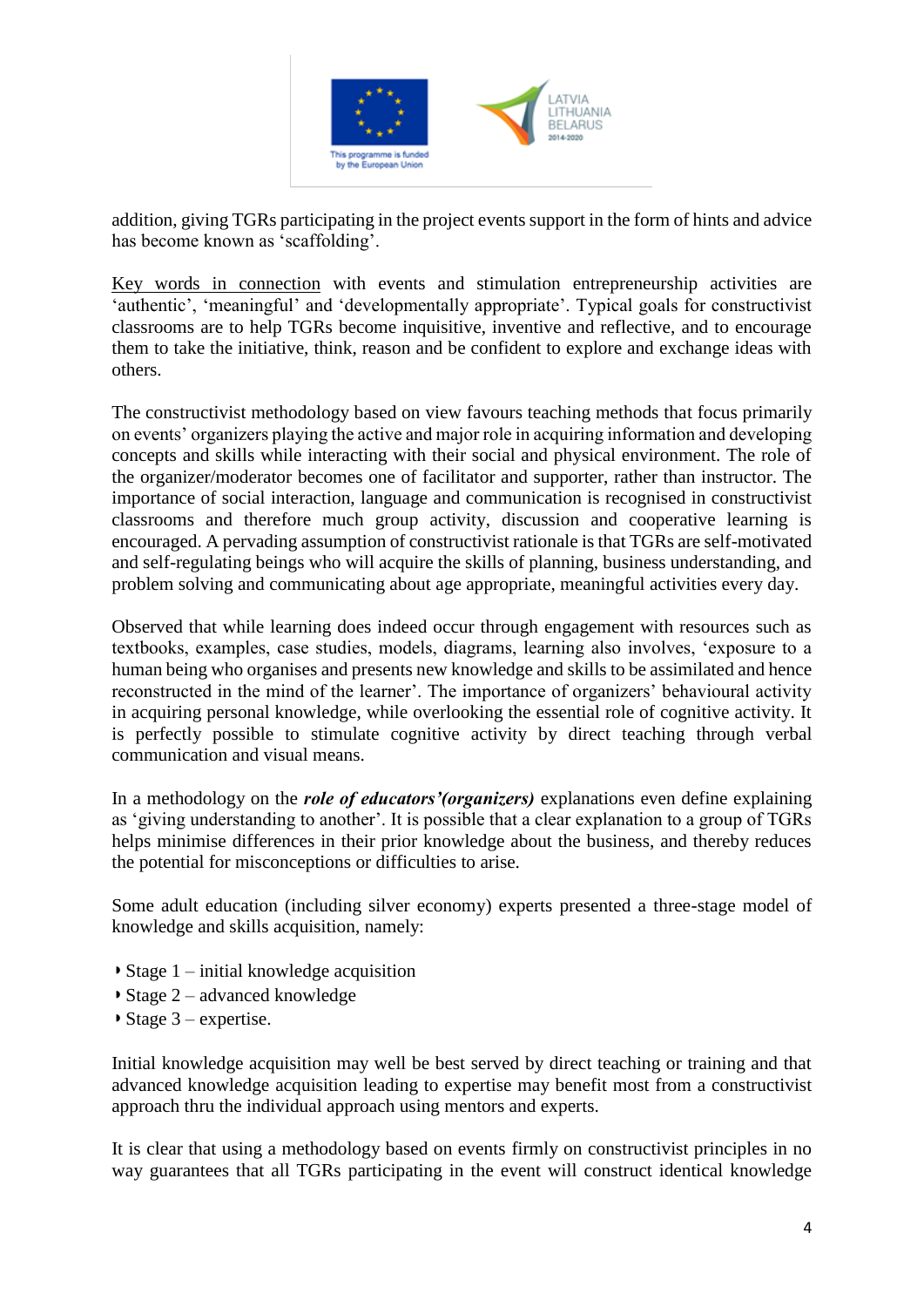

about a given business case. Each TGR can construct misconceptions as well as accurate conceptions.

How well an organizer/moderator makes sense of new information (and contributes usefully to collaborative TGRs' group work) depends greatly on his or her prior knowledge and experience in business; and these two prerequisites differ greatly from one partners' representative to another. This is why the common statement is made that 'one-size instruction does not fit all', be it learner-centred activity or direct instruction.

In contrast to the constructivists' view of event conduction, instructivists believe that direct teaching can be extremely effective. **Instructive approach based** on belief firmly in the value and efficacy of *direct and explicit teaching*, particularly for achieving certain goals in entrepreneurship activities.

The generic model of *direct (or explicit) teaching* and events design consist from six components:

- Clear presentation of material (business cases; business examples; business stories ect.);
- Guided understanding about material
- Independent work
- Independent feedback from TGR to TGR
- Immediate correction and feedback
- Reviews, comments, expertize

#### **Teaching by events methodology together with experts**:

This approach, as with other forms of direct teaching, aims to generate a very high level of attention, engagement and active participation by TGRs through establishing a high response rate to business experts questioning and prompting. The expert may begin the event by presenting information using an explanatory or didactic approach, but then TGRs are expected to enter into dialogue and contribute their own ideas, express their opinions, ask questions, and explain their thinking to others.

Learning is not achieved here by adopting a simplistic formula of a mini lecture to the workshops' participants followed by 'drill and practice', or by expecting speakers to teach themselves from business cases or other materials. Learning occurs because events' speakers are engaged cognitively in processing and using relevant information, expressing it in their own words and receiving feedback.

Regardless of the type of direct teaching being used, the workshop speaker requires a repertoire of skills and competencies that cover:

- Planning the content and method of delivery (including appropriate use of audio-visual equipment and ICT)
- Managing the available time efficiently
- Presenting the content in an interesting and motivating way
- Explaining and demonstrating clearly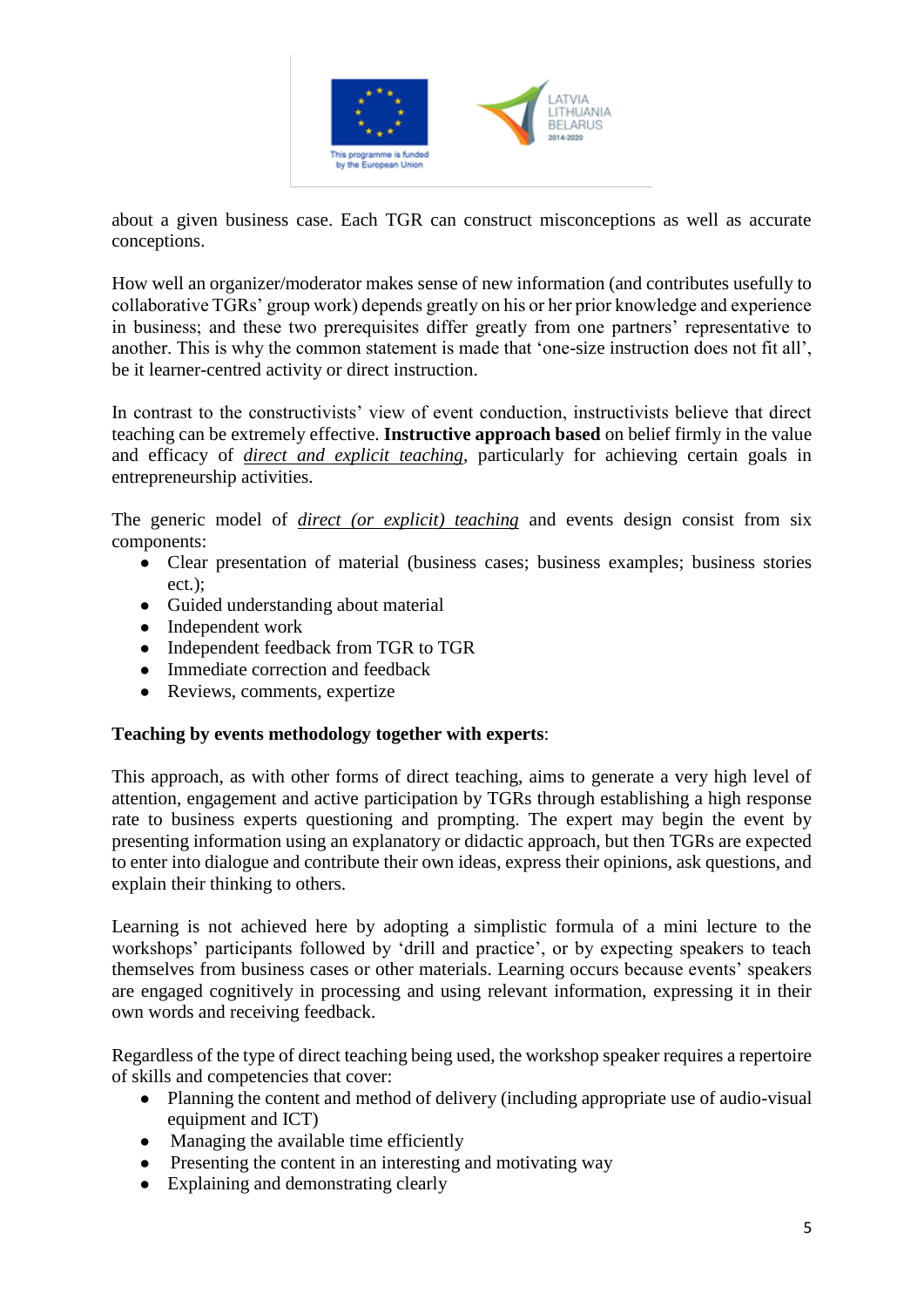

- Knowing when and how to explain key points in more detail
- Using appropriate questioning to focus TGRs attention, stimulate their thinking, and check for understanding
- Dealing with questions raised by TGRs
- Evaluating TGRs participation
- Giving feedback to TGRs.

The effectiveness of direct teaching is influenced by many factors including the clarity, charisma and motivational skills of the speaker, the way in which the material is organised and presented, the length of time devoted to the session, the amount of participation the TGRs engage in, how well the content links with TGRs prior knowledge and experience, and the intrinsic interest and potential relevance or value of the topic.

**Mini lectures or informative presentations** are a valid method of teaching if the main goal is to present key information to the project TGRs. In those situations, the TGRs generally have the necessary study skills, motivation, attention span and self-management to be able to benefit from this approach.

The purposes that can be achieved through mini lectures for TGRs include:

- introducing a new topic, providing an overview, arousing interest and raising issues that can be pursued later by different methods;
- bringing up to date with recent information that is not readily available through other media;
- presenting information in a quick, concise and integrated way that would otherwise take TGRs a great deal of time to research and discover for themselves;
- providing an opportunity for review and revision of course material.

Some business experts believe that mini lectures, when presented efficiently and enthusiastically, can stimulate interest, challenge events' participants thinking, and raise issues that they will want to follow up.

Limitations associated with mini lecture method:

- Presentations may be too long, and thus exceed the attention span of even those who are interested.
- An overload of information is presented.
- Individual differences in TGRs prior experience and motivation are ignored
- It is not possible to know whether every workshop participant has understood the material
- Some TGRs lack confidence to ask questions or raise issues in a large group
- Many speakers, experts and business owners are not particularly effective or charismatic presenters.

Teaching methods that are described as 'learned-centred' are aligned with the constructivist theory of learning – although some of these methods were in operation long before constructivism emerged as a coherent theory. Learned-centred approaches have been given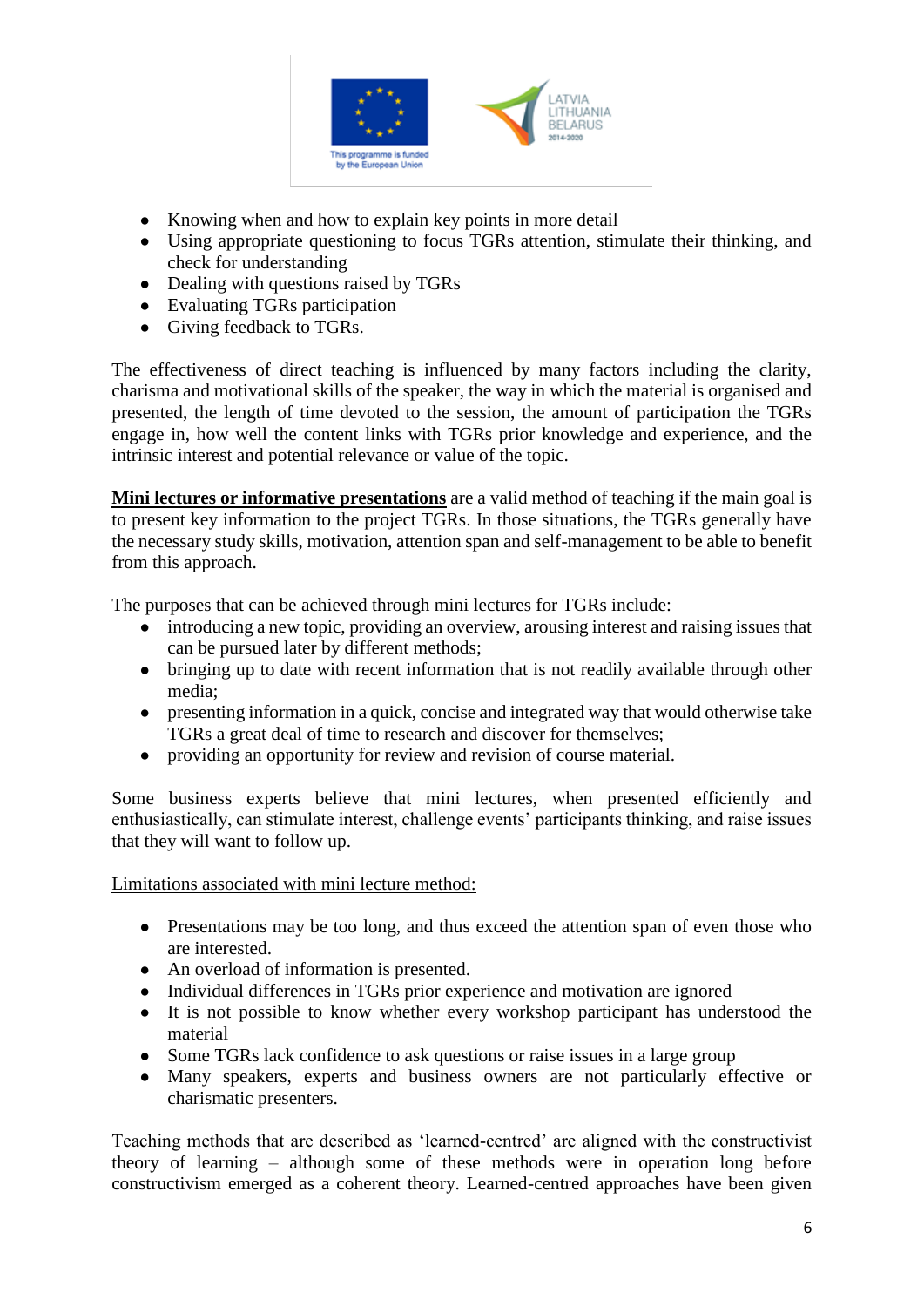

specific titles by their creators - activity-based learning, guided discovery; inquiry approach; problem-based learning; project-based learning; situated learning. The subtle differences among the methods described below are usually associated with the amount of guidance and structure provided by the events' organizers during the workshops, and with the degree of autonomy demanded of TGRs. The underlying principles for most of the methods are that:

- Events' participants should be actively involved in the learning process and intrinsically motivated
- Topics, issues, or subject matter should be interesting, relevant and intrinsically motivating
- Whenever possible, learning experiences should take place in real-life situations where the relevant knowledge and skills will really be needed and used (**situated learning**).

A typical guided discovery events learning session (**situated learning**) takes the following format:

- A topic is identified or an issue is posed;
- Organizer/moderator and speaker work together to brainstorm ideas for ways of investigating the topic, situation, business case etc.
- TGRs work individually or in small groups to obtain and interpret data/analysis/ situation interpretation
- Inferences and tentative conclusions are drawn, shared across groups and modified if necessary
- Experts, speakers or moderator clears up any misconceptions, summarises the findings

**Advantages** of guided discovery events learning session (**situated learning**):

- TGRs are actively involved in the process of learning and the topics are intrinsically motivating.
- The activities used in discovery contexts are often more meaningful than the business case study.
- Workshops' participants acquire investigative and reflective skills that can be generalised and applied in other contexts.
- New business skills and business strategies are learned in context.
- The approach builds on TGRs' prior knowledge and experience.
- Independence in learning is encouraged.
- It is claimed (but not proved conclusively) that TGRs are more likely to remember concepts and information if they discover them on their own.
- Group working skills are enhanced.

**Disadvantages** of guided discovery events learning session (situated learning):

- Discovery can be a very time-consuming method, often taking much longer for information to be acquired than would occur with direct teaching.
- Discovery methods often require a resource-rich learning environment.
- Effective learning by discovery usually depends upon events' participants having adequate independent study skills and self-management.
- TGRs may learn little of value from discovery activities if they lack an adequate knowledge base for interpreting their discoveries accurately.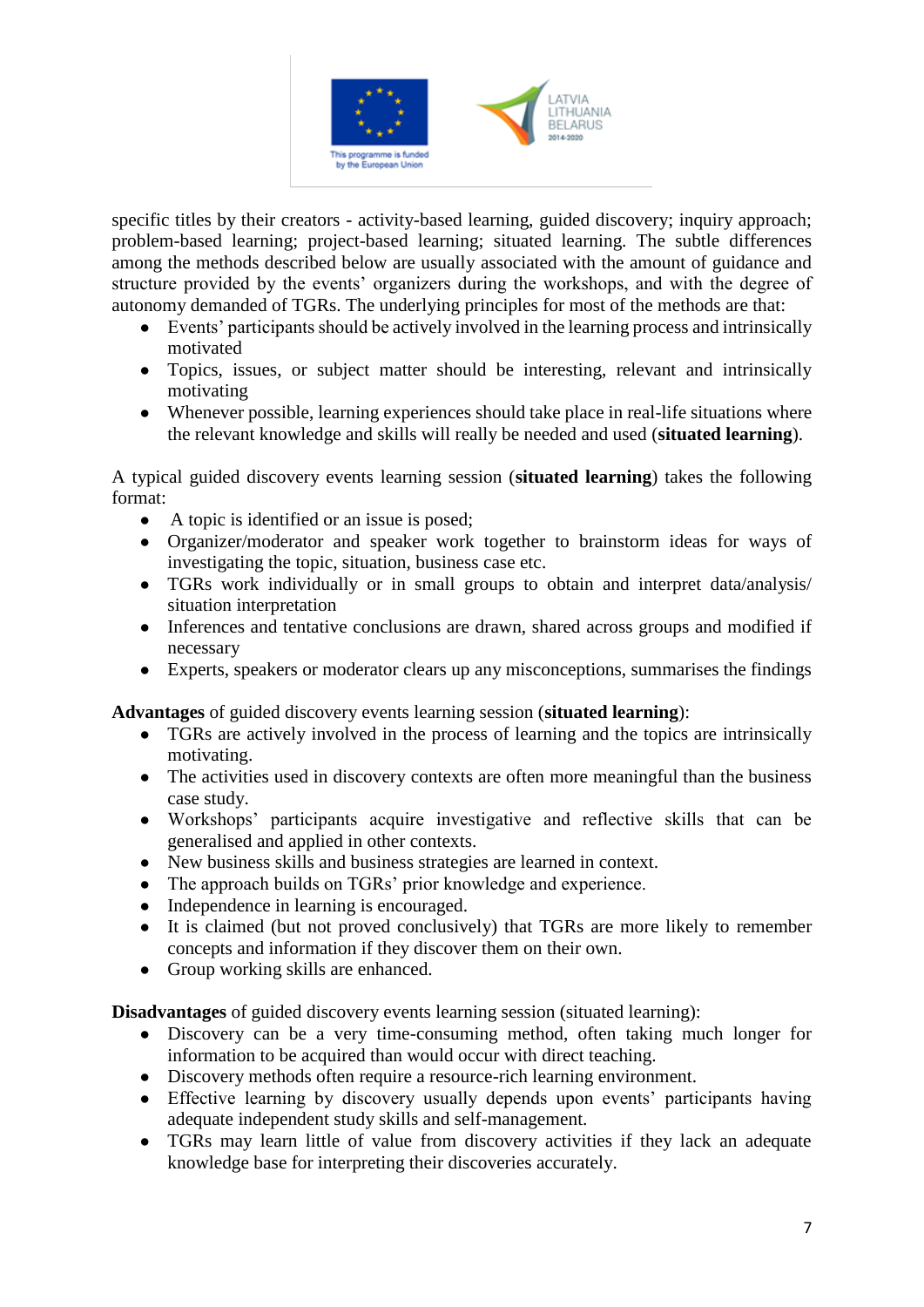

- Although TGRs become actively involved, they may still not understand or recognise the underlying concept, rule or principle; in other words, 'activity' does not necessarily equate with 'deep learning'.
- Experts, speakers and moderator may not monitor activities effectively, so are not able to give the individual encouragement and guidance (scaffolding) that is frequently needed by learners.

**Problem-based learning** (PBL) is sometimes referred to more accurately as 'issues-based' learning, because many of the topics used for study are not real 'problems'. The method has gained popularity in recent years as highly suitable for use in adults' education (including 'silver economy' representatives) and especially **stimulating entrepreneurial activity.**

Learning through problem solving may be much more effective than traditional didactic methods of learning in creating in the event's participant mind a body of knowledge that is useful in the future.

**Advantages** of project-based learning:

- Method have a 'real world' orientation and promote meaningful learning by connecting
- The business cases consist of new information to TGRs past experiences and prior knowledge
- TGRs learn valuable processes and skills for gathering and analysing data and given cases or situations
- TGRs are responsible for their own learning, thus increasing self-direction and motivation
- The learning process encourages various modes of communication and representation
- The approach encourages use of higher-order thinking as well as acquisition of facts
- The approach develops deeper business process knowledge of subject matter
- The approach also increases team-working and cooperative learning skills.

**Difficulties** with project-based learning:

- Some TGRs lack adequate skills for researching and collating information.
- Some TGRs may give the impression of productive involvement in the work, but may in fact be learning and contributing very little. In this reason the main focus for organizers is make precise focus groups which is involved in project-based learning
- Where project-based learning involve the production of posters, models, charts, recordings, photographs and written reports on display, there is a danger that these are actually 'window dressing' that hides a fairly shallow investigation and a weak understanding of the topic
- When different aspects of a topic are given to different group members to research, there is a danger that individual members never really gain an overall understanding of the whole topic.

The developed basic model of the Guidelines "How to prepare and implement Workshops" presented in this document combines several modern approaches used in teaching adults, including people of pre-retirement age. The basic model will be tested during the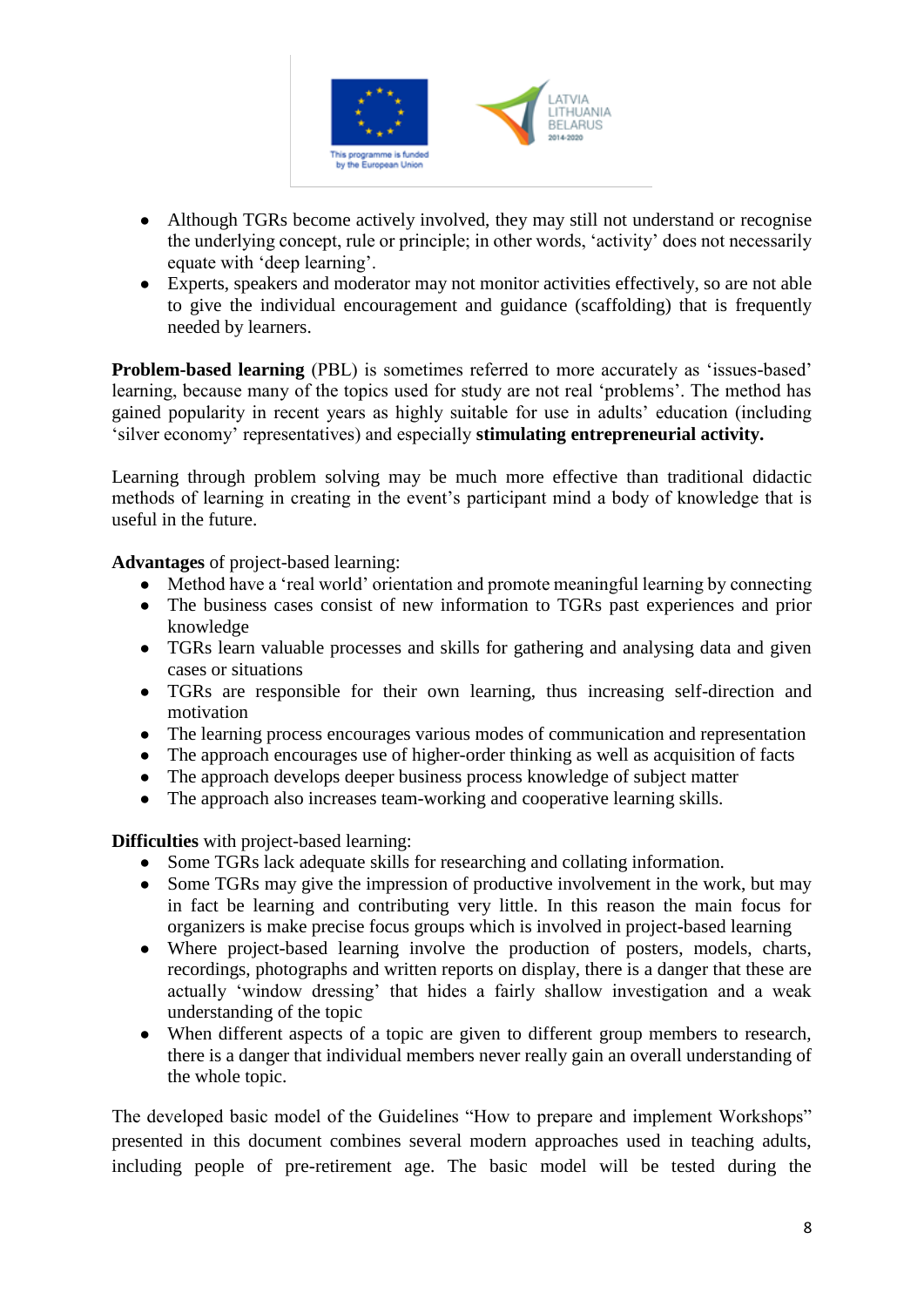

implementation of the project and finalized at its final stage, taking into account the specifics of the target audience.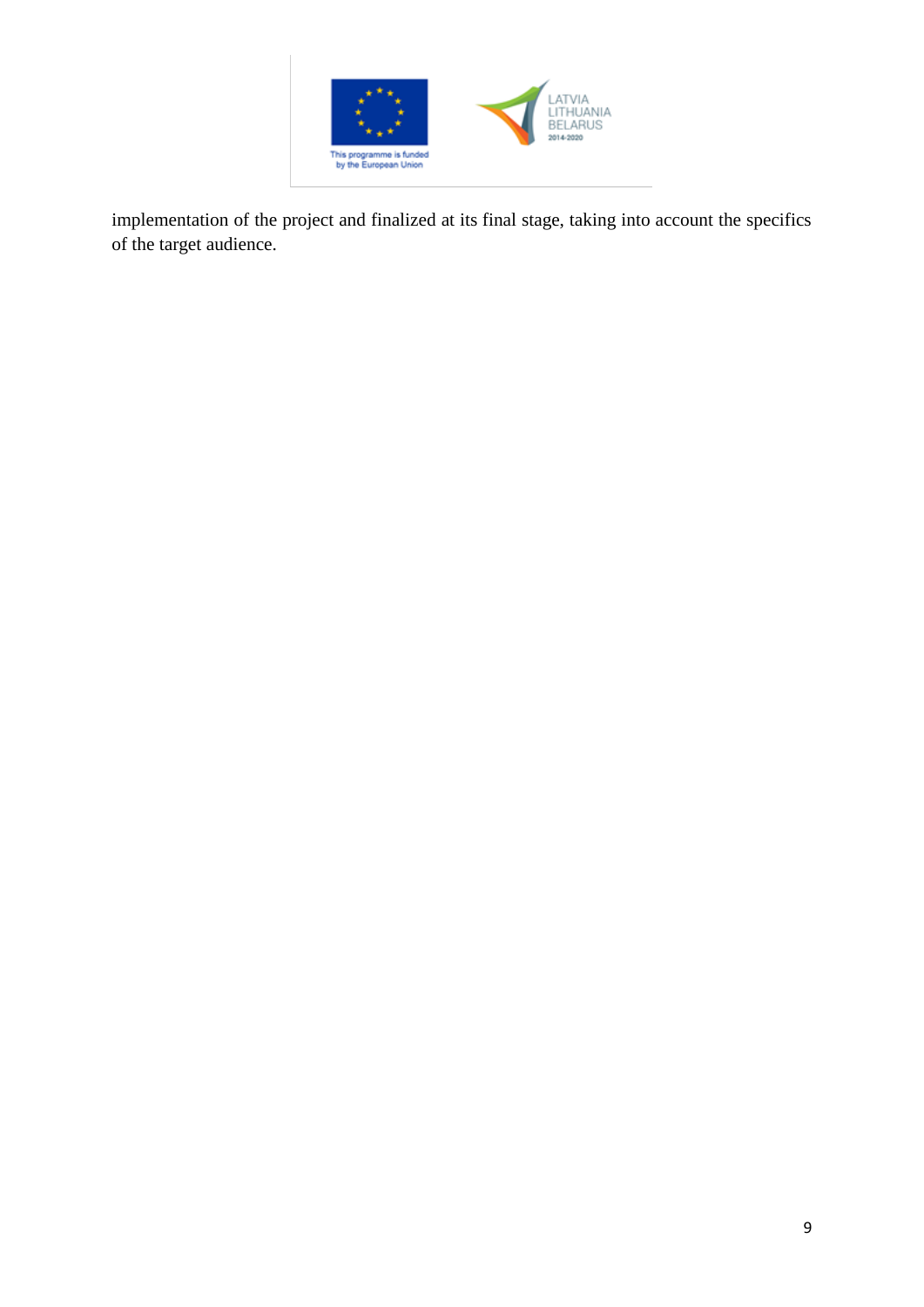

# **Chapter 2. Specificity of the target audience.**

The main target audience for which the preparation and conduction of workshops is carried out are persons of pre-retirement age in Latvia, Lithuania and Belarus, who are considering the possibility of starting their own business. The target group includes the unemployed, registered on the Labor Exchange, and temporarily unemployed people who have left their previous job and are considering starting their own business. The target group also includes people who have a permanent or temporary job, but who want to start their own business in order to receive additional income for their retirement.

In Latvia and Lithuania, persons of pre-retirement age include men and women aged 55-64 years, in Belarus - aged 50-59 years. In the countries of cross-border cooperation, a gradual increase in the retirement age continues. Table 1 below shows the dynamics of changes in the retirement age for men and women over five years by country.

*Table 1.*

| Country   | Gender                      | 2018                 | 2019                  | 2020                 | 2021                 | 2022                 |
|-----------|-----------------------------|----------------------|-----------------------|----------------------|----------------------|----------------------|
| Latvia    | Men<br>63 years<br>3 months |                      | 63 years<br>6 months  | 63 years<br>9 months |                      | 64 years<br>3 months |
|           | Women                       | 63 years<br>3 months | 63 years<br>6 months  | 63 years<br>9 months | 64 years             | 64 years<br>3 months |
| Lithuania | Men                         | 63 years<br>8 months | 63 years<br>10 months | 64 years             | 64 years<br>2 months | 64 years<br>4 months |

#### **Dynamics of changes in the retirement age in Latvia, Lithuania and Belarus**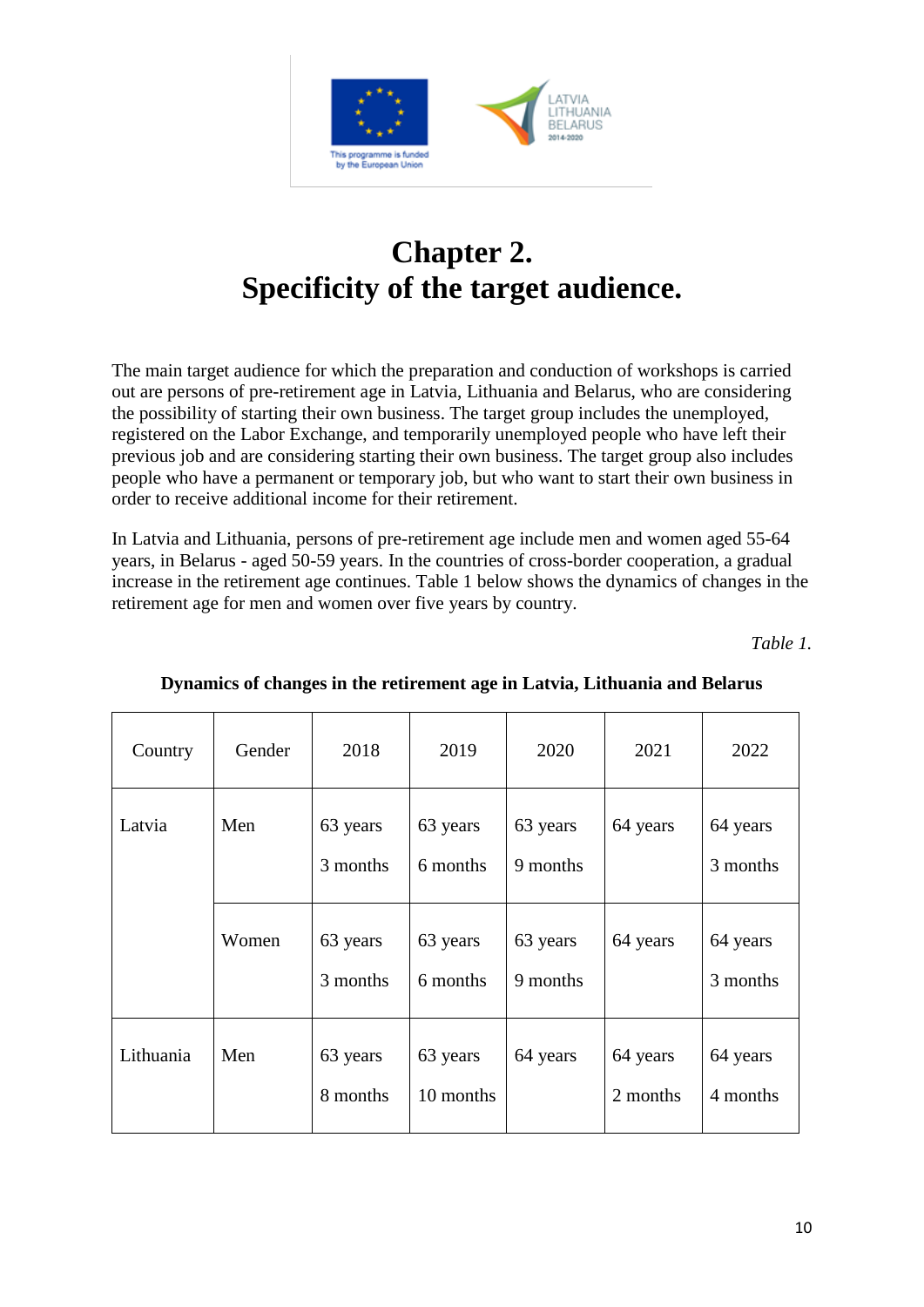

|                | Women | 62 years<br>4 months | 62 years<br>8 months | 63 years | 63 years<br>4 months | 63 years<br>8 months |
|----------------|-------|----------------------|----------------------|----------|----------------------|----------------------|
| <b>Belarus</b> | Men   | 61 years             | 61 years<br>6 months | 62 years | 62 years<br>6 months | 63 years             |
|                | Women | 56 years             | 56 years<br>6 months | 57 years | 57 years<br>6 months | 58 years             |

In Latvia, the increase in the retirement age to 65 years for men and women will continue until 2025, in Lithuania - until 2026. In Belarus, the retirement age will be set at 63 years for men and 58 years for women in 2022, and no further increase in the retirement age is planned.

The share of unemployed among citizens of the pre-retirement age of the countries of crossborder cooperation (Latvia, Lithuania, Belarus) is slightly higher than in other age categories, and averages about 6% of the total population of the same age group. However, attracting not only unemployed, but also employed citizens to participate in seminars on business organization will help to achieve the maximum synergistic effect.

Often, employees of pre-retirement age are considered by employers as applicants for dismissal due to the approaching retirement age, or specialists themselves decide to end their professional activity. Employers are prejudiced against applicants of pre-retirement age and are not ready to invest money and spend time for their retraining and adaptation to a new workplace and working conditions. Many employers believe that an employee at the pre-retirement age will not be proactive, and the main goal of moving to a new job is his/her desire to find a quiet job before retirement. Young leaders often have stereotypes about the capabilities of the older generation, the so-called "ageism".

At the same time, in many professions and types of activities, representatives of the preretirement age reach the highest indicators and are distinguished by high levels of qualification. With age, the experience, wisdom and accuracy of communications and labor actions of any categories of employees becomes a great advantage. In adulthood, personal responsibility for individual and collective results increases, decisions, strategies, actions and communications are considered, real and achievable, there is more confidence in the control of situations and events, the establishment of positive and constructive relationships, ways to solve life and work problems.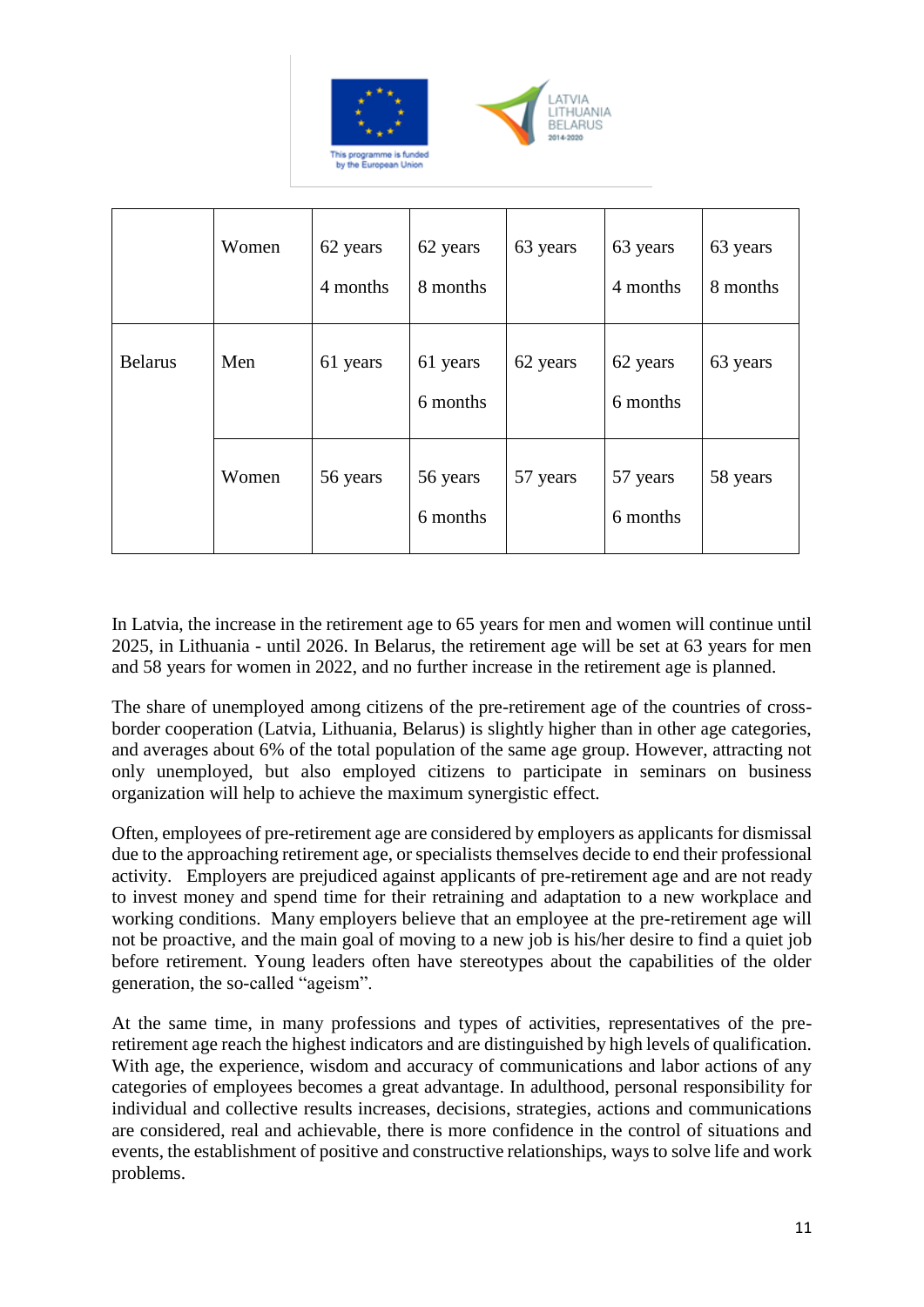

Representatives of the target group most often do not have sufficient knowledge, skills and competencies to start their own entrepreneurial activity, but they demonstrate high motivation and desire to learn and master the peculiarities of organizing and running a business. Therefore, it is fundamentally important in educational activities to use a set of psychological, pedagogical and methodological tools and techniques to support and develop appropriate motivational states in target group representatives, as well as to form a set of necessary knowledge and skills for them to start their own business.

When working with representatives of the target audience, a special approach is required. It is necessary to give a comprehensive, realistic understanding of entrepreneurship, specific knowledge in various areas of business, show opportunities for their practical application, strengthen motivation, use means to reduce psychological tension, ensure interaction with peers and experienced entrepreneurs.

The experience of organizing training, support and monitoring of entrepreneurs ' activities shows that this particular age category of people is more stable in terms of organizing and implementing their own business. This target group can also use modern information and communication technologies, flexible forms of employment (home work, convenient work schedule), remote access mode.

People of pre-retirement age can be an example for young people as responsible and disciplined workers with extensive professional and life experience, as an example of generational continuity and life cycle change, reflection and variability of strategies, an example of stress resistance and endurance, high adaptability and sociability.

According to the results of a survey conducted in Latvia, Lithuania and Belarus among entrepreneurs who started their own business at the pre-retirement age, it can be concluded that the most promising for starting a business is the age from 49 to 54 years and from 55 to 60 years. Thus, in Latvia, 70% of respondents started their business at the age of 55 to 60 years. In Lithuania, 60% of the survey participants and 50% from Belarus became entrepreneurs aged 49 to 54 years. Although at a later age, over 60 years, some are also ready for a new active and successful activity, one respondent from Belarus started entrepreneurial activity after 70.

Regardless of the level of education, people of pre-retirement age are able to create and develop their own business. A high level of education is not a necessary condition for starting your own business in this case. Although the survey in the countries of cross-border cooperation revealed that the majority of respondents (70%) have a higher education.

In the process of creating their own business, many entrepreneurs rely on their own experience and professional skills. According to the results of the survey, it was defined that almost 70% of respondents have opened a business fully or partially related to their previous work experience.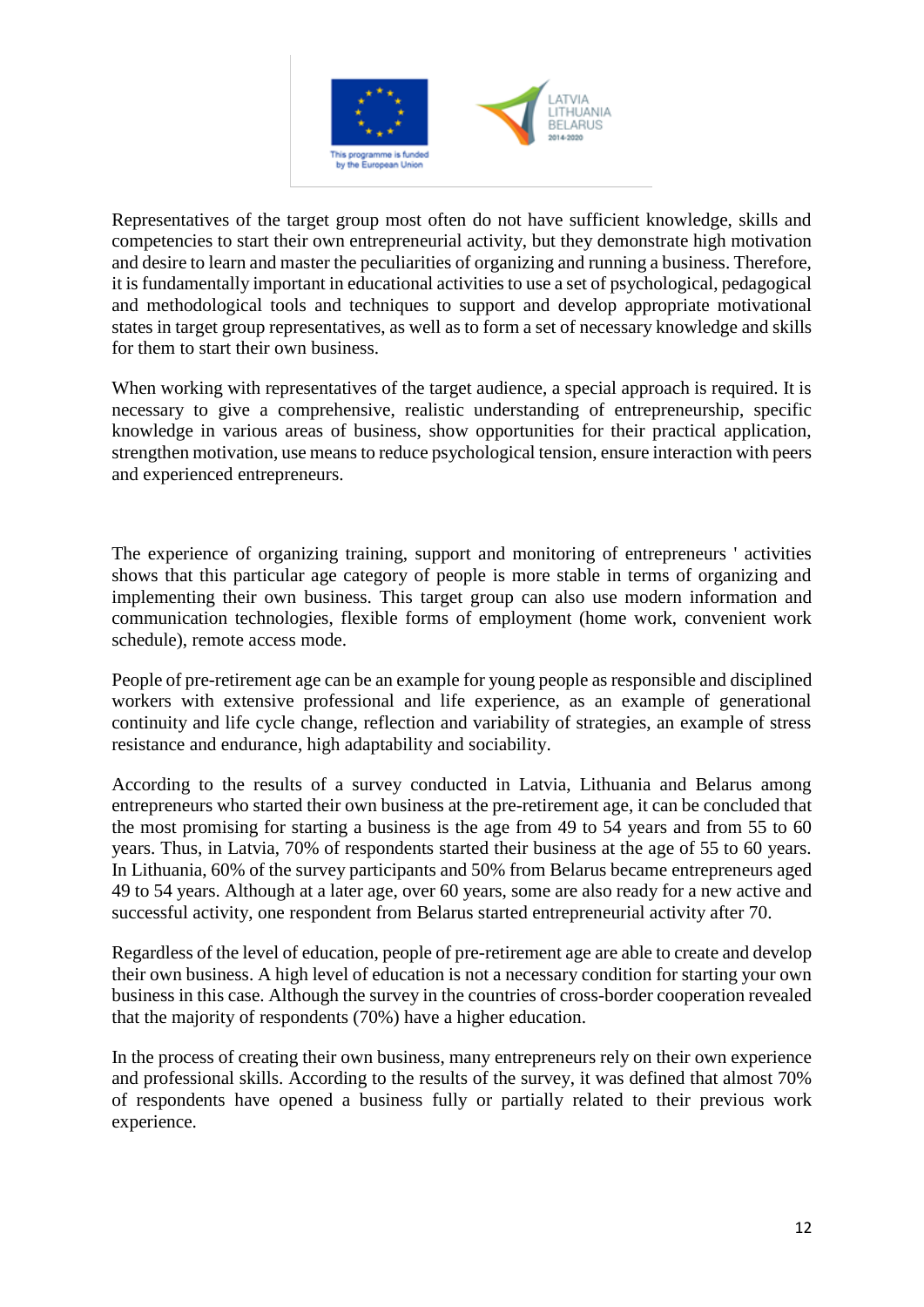

Promising industries for starting a business of the target group are tutoring, tourism, crafts, public catering, agriculture, gardening, providing household services to the population and other areas.

In addition to knowledge in the field of general management, finance, accounting, taxation, business planning and marketing, in educational activities with this target group, it is important to take into account both psychological and medical-social, organizational-managerial and other features of teaching adults and elderly people – gerogogics.

Among them are:

1) medical and social — creating the necessary conditions for the preservation of all aspects of professional health, including cognitive abilities;

2) psychological — organization of assistance in overcoming the crisis of the pre-retirement period, it is necessary to reflect on events, evaluate the prevailing model of behavior, try to "collect" a multifaceted picture of life and motivate to continue self-development;

3) organizational — the formation of a "territory of wisdom" in companies and society, in which employees of pre-retirement age will be focused on the transfer of not only professional, but also cultural traditions, which will be a counterbalance to the modern civilization of consumption and egocentrism;

4) active — informing people about possible strategies and creating prerequisites for business activity not only in the pre-retirement age, but also further.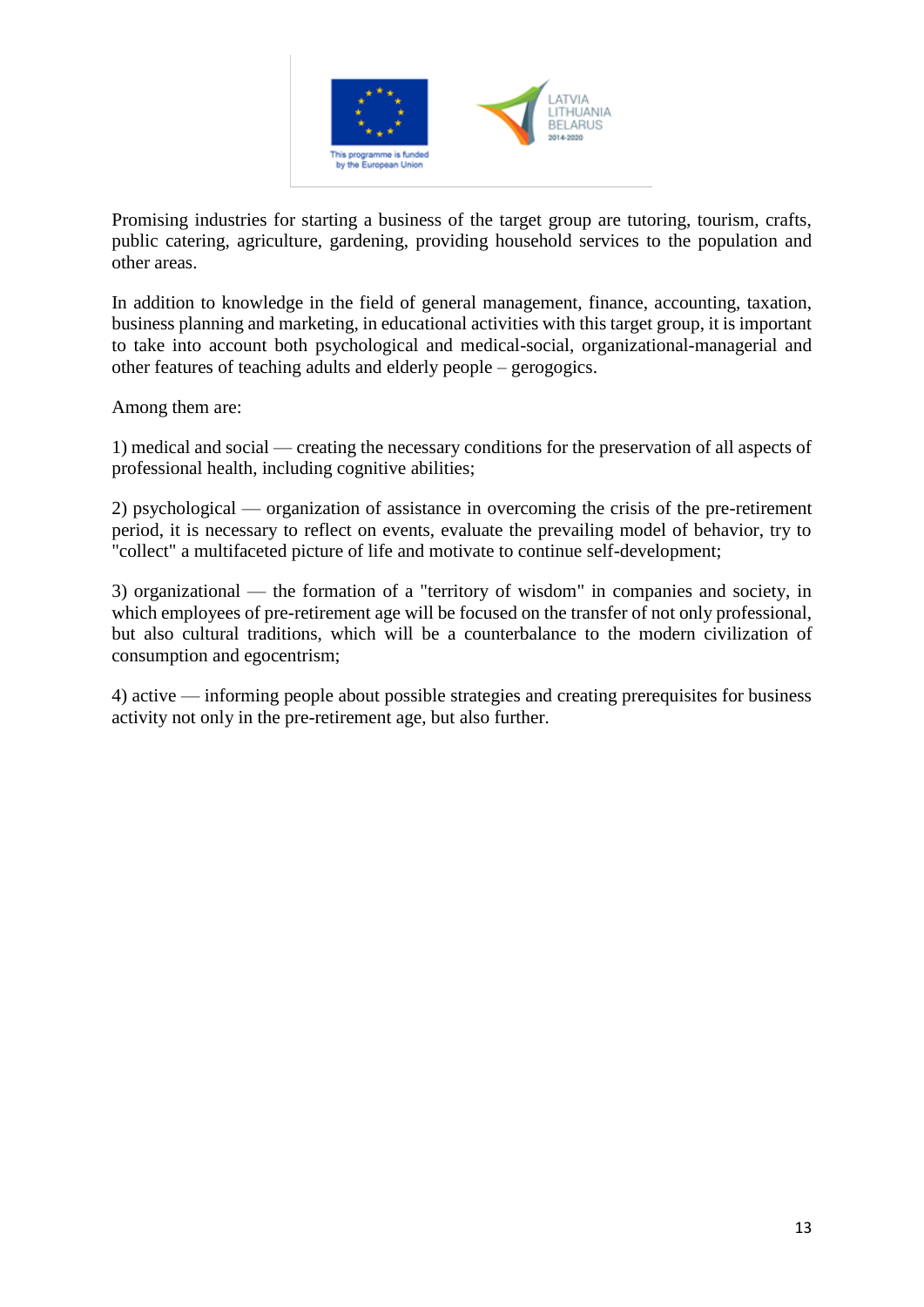

# **Chapter 3. Workshop 1 "Be inspired and brave!"**

#### **3.1. Overall Workshop "Be inspired and brave!" description**

The purpose of the Workshop 1 is to present to the target audience of the project - people from Latvia, Lithuania and Belarus of pre-retirement age - information about the development of entrepreneurship in the Programme area by people who started their business at pre-retirement age, acquaintance with the business cases of specific entrepreneurs ('success stories'), communication with those who launched their business at an advanced age, communication with like-minded people and the formation of such skills as an entrepreneurial mindset, effective communication, problem-solving and analytical skills, a systems thinking, the ability to generate business idea and assess it, to plan business development and create general and marketing strategies.

Over the course of the project, 3 Workshops 1 'Be inspired and brave!' will be implemented: one each in Latvia, Lithuania and Belarus. Every workshop will involve 36 participants from Latvia, Lithuania and Belarus: 12 participants from each country.

Every project beneficiary will develop the content of one workshop, based on the Guidelines' basic version and the proposals of the project partners, and conduct it.

Workshop 1 will have 2 parts and be held for two days, duration is 6-7 hours every day.

The Workshop 1 'Be inspired and brave!' will be conducted by moderator and assistants, which, if necessary, will provide linguistic support (translation).

#### *Day 1.*

The first day is represented by the **following sessions:**

**The first session** will start with the **presentation** (maximum 10 minutes), in which the responsible partner briefly talks about the Programme and the project: implementation timeline, partners, target audience, goals, output indicators, activity and current achievements, as well as communication channels. "BeLL to Start Business" project presentation by the responsible project partner is actual only for the basic version of the Guidelines.

**Ice-breaking activity** (appr. 20') is a great way to start a workshop where the target group representatives have not met before. The activity's goal is to create a comfort level and interaction with the participants.

A partner can offer any of the activities that are suitable for the target audience of the project, from the simplest to the most complex option. For example, you can instruct each of the event participants to first ask their neighbors what they like to eat for breakfast and what kind of ice cream they like, and then ask the same question to other participants in the event. With the right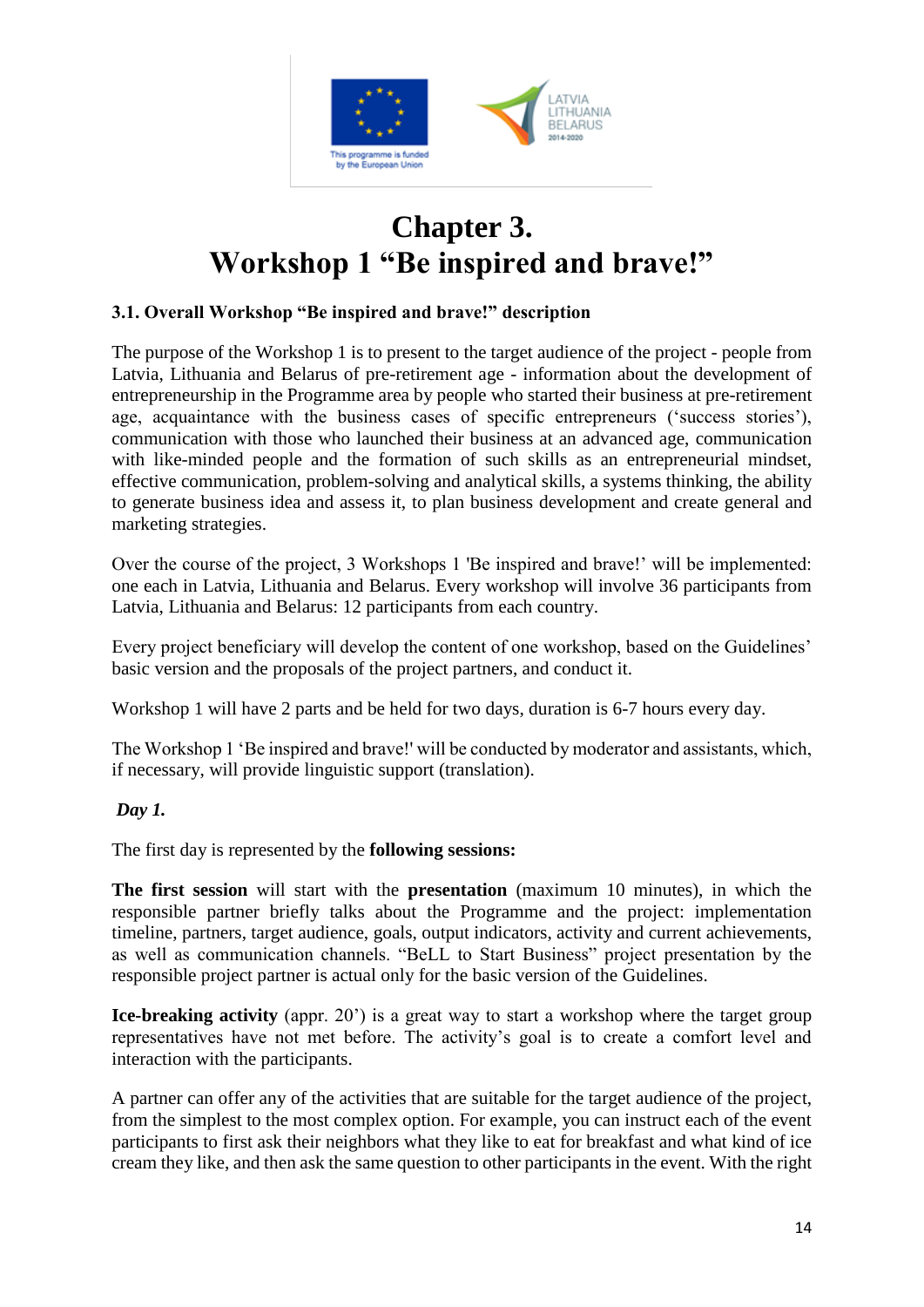

participation of the moderator, this activity can lead to active and broad communication among the participants of the event.

**Presentation of the consolidated report** 'Textbook of business'. In accordance with the Methodological Materials the presentation will reflect the common vision, trends, problems and opportunities for starting and developing business by the representatives of the target group in the cross-border cooperation region with the specification of issues in the region of the concrete beneficiary which is responsible for this Workshop 1.

The presentation will also demonstrate some concrete examples of starting and developing business by people of pre-retirement age from the collection of business cases aggregated during the implementation of the project. The presentation will be discussed by all participants of Workshop 1.

**In the second session** 2-3 representatives of the target audience who yet started or successfully developed their business will share their experience with the participants of the Workshop 1 ('success story') and answer their questions in the interview format. Further, a general discussion of these examples from real business is foreseen.

**The final session** of the first day of the Workshop 1 is an excursion to 1-2 enterprises, which were established by people of pre-retirement age. During the tour, entrepreneurs will talk about their business, demonstrate it and take part in a general discussion with the Workshop 1 participants.

#### *Day 2.*

On the second day of Workshop 1, the Business Simulation Game (BSG) "Play and Learn!" will be held.

For the game participants of the workshop will be divided into 6 teams, each of which will have 2 representatives from every country. The composition of the teams, as well as its captain, will be determined by the drawing of lots.

Each game will be organized by the team method and consist of 3 sessions. In each of the three sessions, players will be given a brief description of the business and the real-life business situation that needs to be resolved. In addition, the game participants will be given 4 scenarios for solving this situation. Each team will discuss the proposed options and choose one of them or a combination of them with the appropriate motivation. The team will be also given the opportunity to offer their own solution to the business situation.

The game will help participants to check the strategic vision of the business, understanding the situations that arise in the course of its development, form a tactical approach to problem solving, creativity and teamwork, and understand the features and opportunities for doing business in the region of cross-border cooperation, including joint business.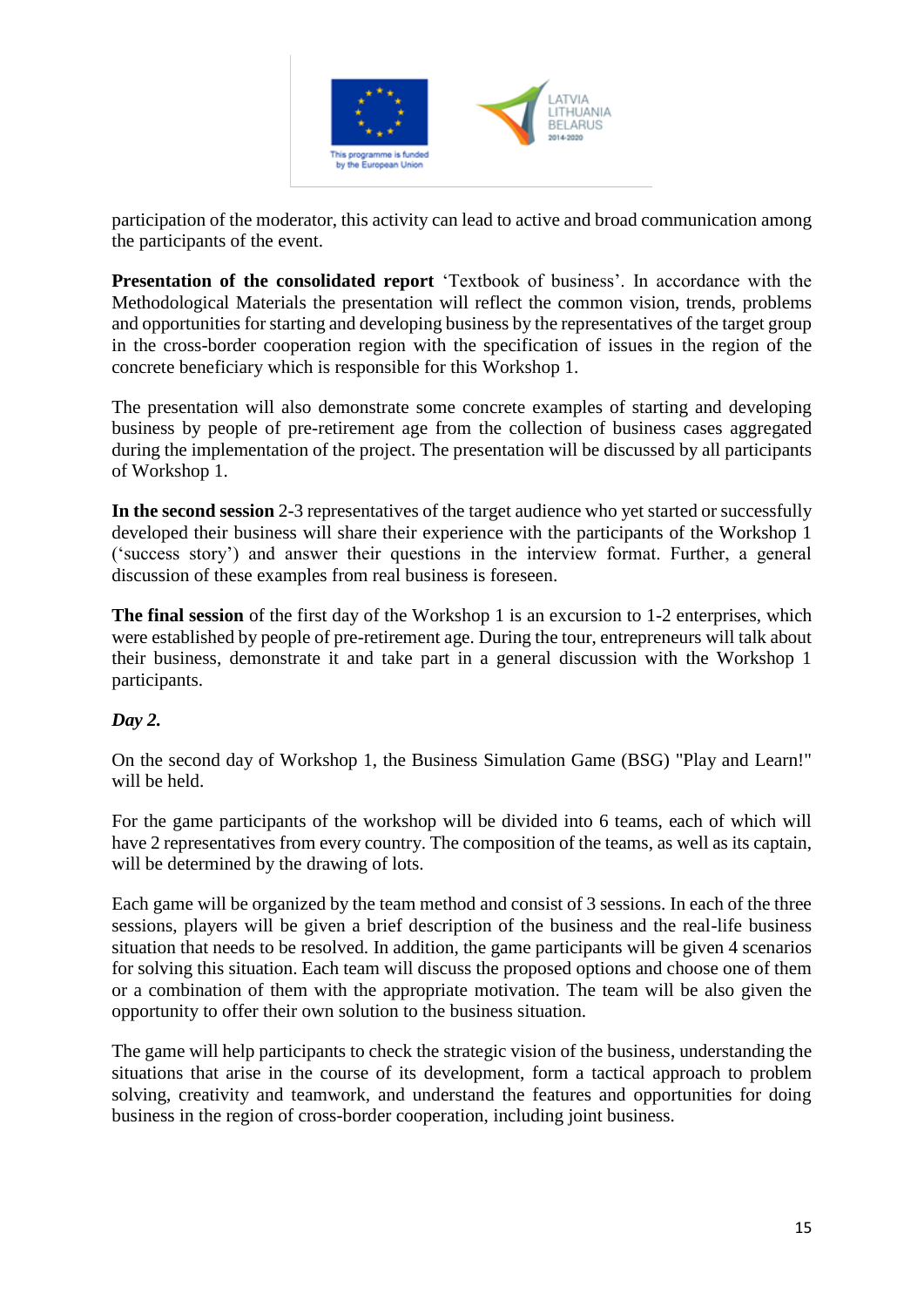

After the discussion, each team will present its results (posters, open presentation). Every session of the game will be completed by a general discussion of the teams' presentations with the involvement of experienced experts who give their comments to the presentations.

The jury, which will include representatives of all beneficiaries, sums up the results at the end of each session, as well as the final results, which will result in the best teams being awarded, as well as the team's best captain.

The final part of the Workshop 1 is the completion of the developed evaluation form by its participants.

#### **3.2. Workshop 1 "Be inspired and brave!" preparation**

#### **1) Development of a draft agenda for the event.**

 At this point, concrete speakers and cases as well as time allocated to them during 2 days of the Workshop 1 will be identified. Final agenda should be confirmed one week before the event.

The draft of Workshop 1 agenda for the first day is shown in Figure 1.

# **A g e n d a**

#### **DAY 1:**

| $9:30 - 10:00$  | <b>Registration, welcome coffee</b>                                                                                                                                                            |
|-----------------|------------------------------------------------------------------------------------------------------------------------------------------------------------------------------------------------|
| $10:00 - 11:30$ | Session 1                                                                                                                                                                                      |
|                 | Event opening, introduction into "BeLL to Start Business" project /10"<br>Ice-breaking activity $/ 20$<br>Presentation of the Consolidated report "Textbook of business"<br>General discussion |
| $11:30 - 12:00$ | Coffee pause                                                                                                                                                                                   |
| $12:00 - 13:00$ | Session 2                                                                                                                                                                                      |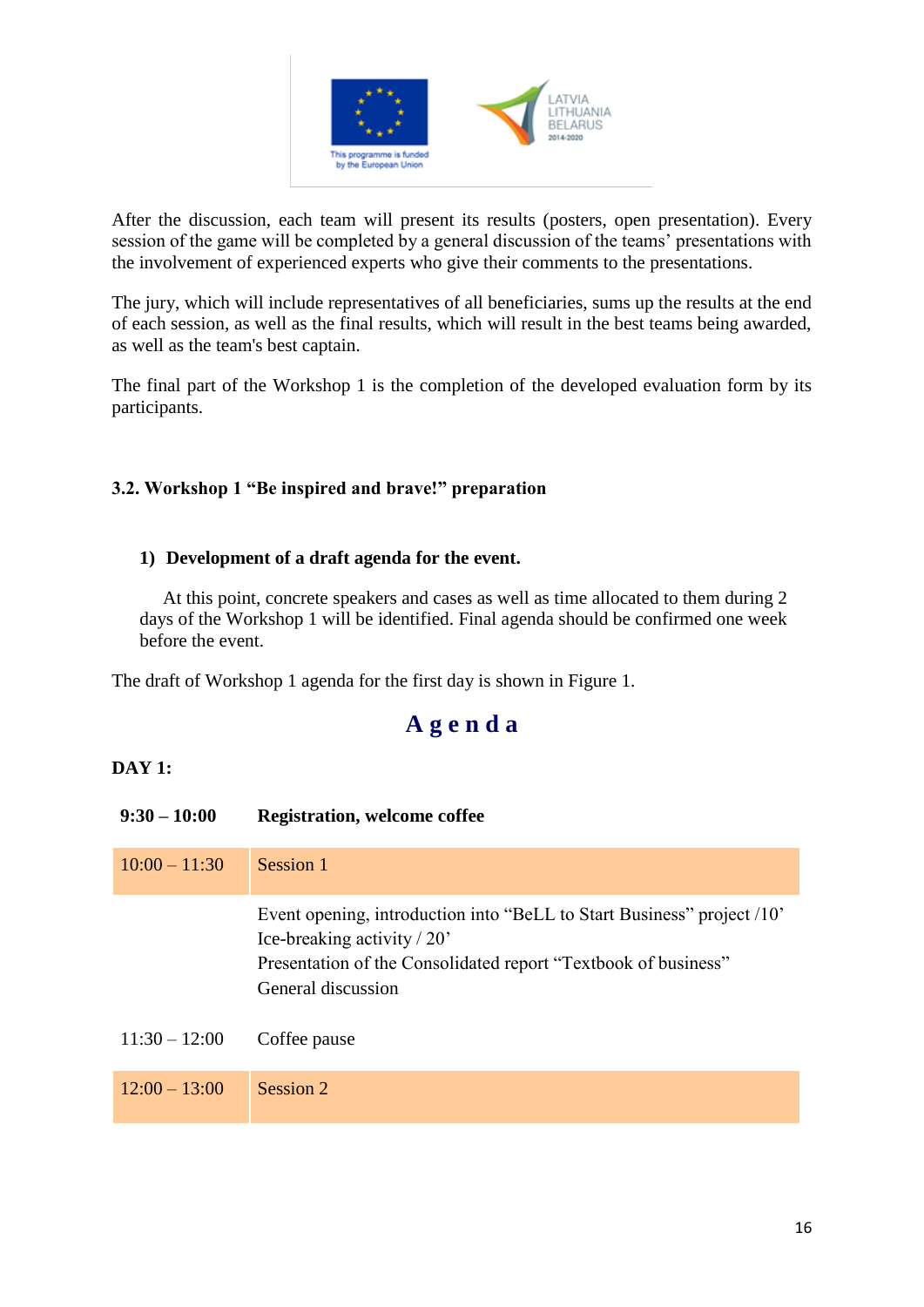

#### Speaker 1 / Success story – Q&A interview format Speaker 2 / Success story – Q&A interview format General discussion

| $13:00 - 14:00$ | Lunch                                                     |
|-----------------|-----------------------------------------------------------|
| $14:00 - 16:30$ | Session 3                                                 |
|                 | Excursion to 2 entrepreneurs / Coffee pause<br>Discussion |
| 16:30           | End of the Day 1                                          |

Figure 1. Draft agenda for the first day of the Workshop 1 "Be inspired and brave!".

Draft agenda for the second day of Workshop 1 is shown in Figure 2.

# **A g e n d a**

#### **DAY 2:**

| $9:30 - 10:00$  | Registration, teams building, selection of team leaders<br>Welcome coffee                                         |
|-----------------|-------------------------------------------------------------------------------------------------------------------|
| $10:00 - 10:35$ | <b>Introductory Session</b>                                                                                       |
|                 | Event opening and introduction to the game $/ 10$ .<br>Teams' presentations / 25'                                 |
| $10:35 - 12:00$ | Session 1                                                                                                         |
|                 | Short verbal task $1/10$<br>Business background information / 10'<br>Task 1: discussions and presentations / 1h5' |
| $12:00 - 12:20$ | Coffee break                                                                                                      |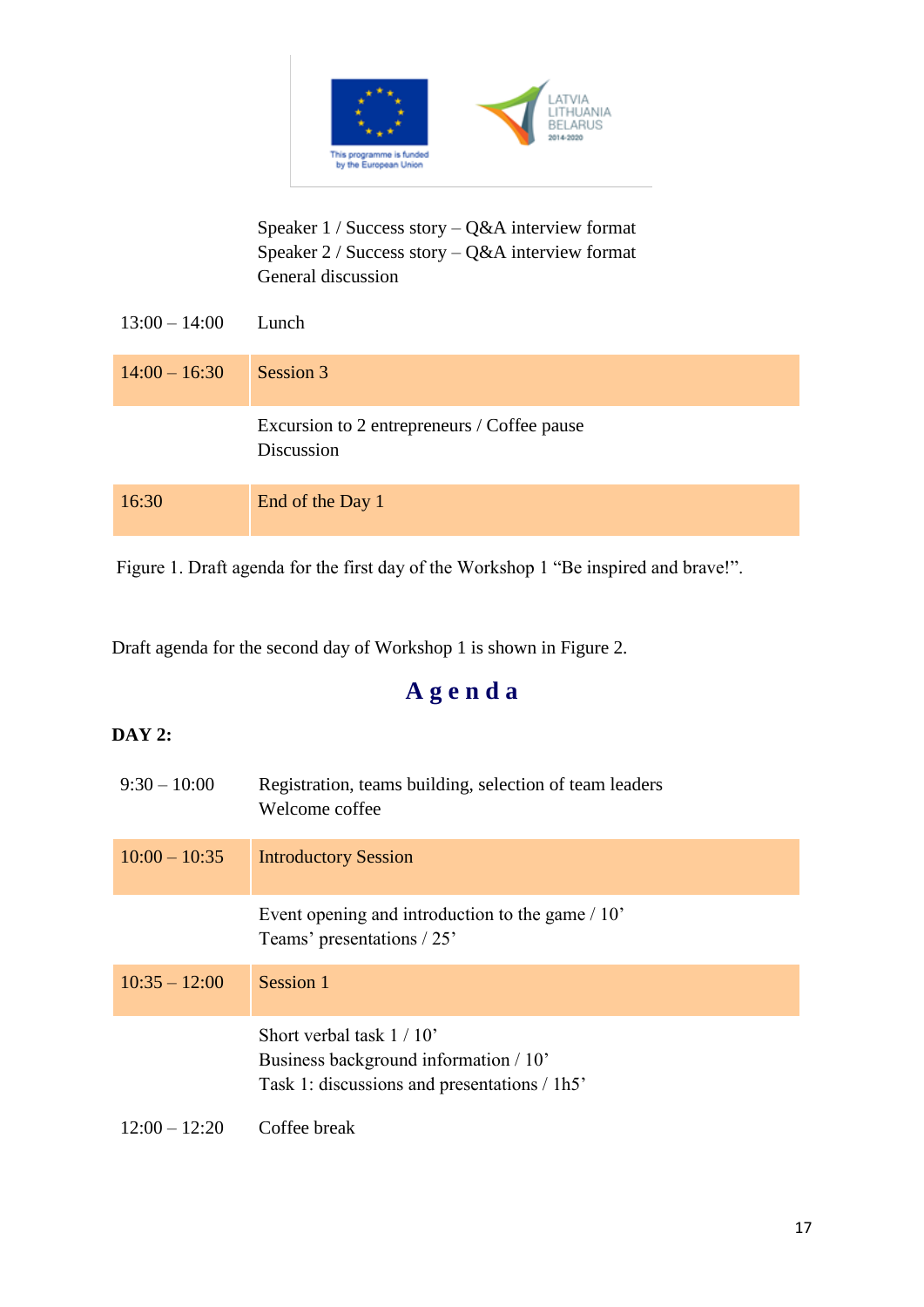

| $12:20 - 13:30$ | Session 2                                                                |
|-----------------|--------------------------------------------------------------------------|
|                 | Short verbal task $2/10$<br>Task 2: discussions and presentations / 1h   |
| $13.30 - 14.20$ | Lunch                                                                    |
| $14:20 - 15.30$ | Session 3                                                                |
|                 | Short verbal task $3/10$<br>Task 3: discussions and presentations / 1h5' |
| $15.30 - 16.00$ | <b>Closing Session</b>                                                   |
|                 | Summing up, award procedure<br>Game assessment                           |

Figure 2. Draft agenda for the second day of the Workshop 1 "Be inspired and brave!".

#### **2) Target group representatives / attraction and registration**

Attracting representatives of the target group to participate in the Workshop 1 "Be inspired and brave!" is an extremely important element of its success.

Approximately one month before the planned date, it is necessary to publish the initial announcement of the event on the project's Facebook page.

The announcement should clearly indicate the place and time of the event, the number of participants, languages of the event and also determine the methods of participants registration. In this case, it is recommended to request from potential participants both email and phone numbers.

It is necessary to confirm the registration of participants and answer questions. Given the specifics of the target group, it is advisable to contact them again several days before the appointed date.

Municipalities' departments, business incubators and business development centres, Labor Exchanges, VET, Lifelong learning institutions and NGOs focused on solving problems close to target group representatives can be used as communication channels with TGRs.

Social networks, such as specialized groups both on Facebook and on separate websites are also effective ways of reaching out to the target audience in this case.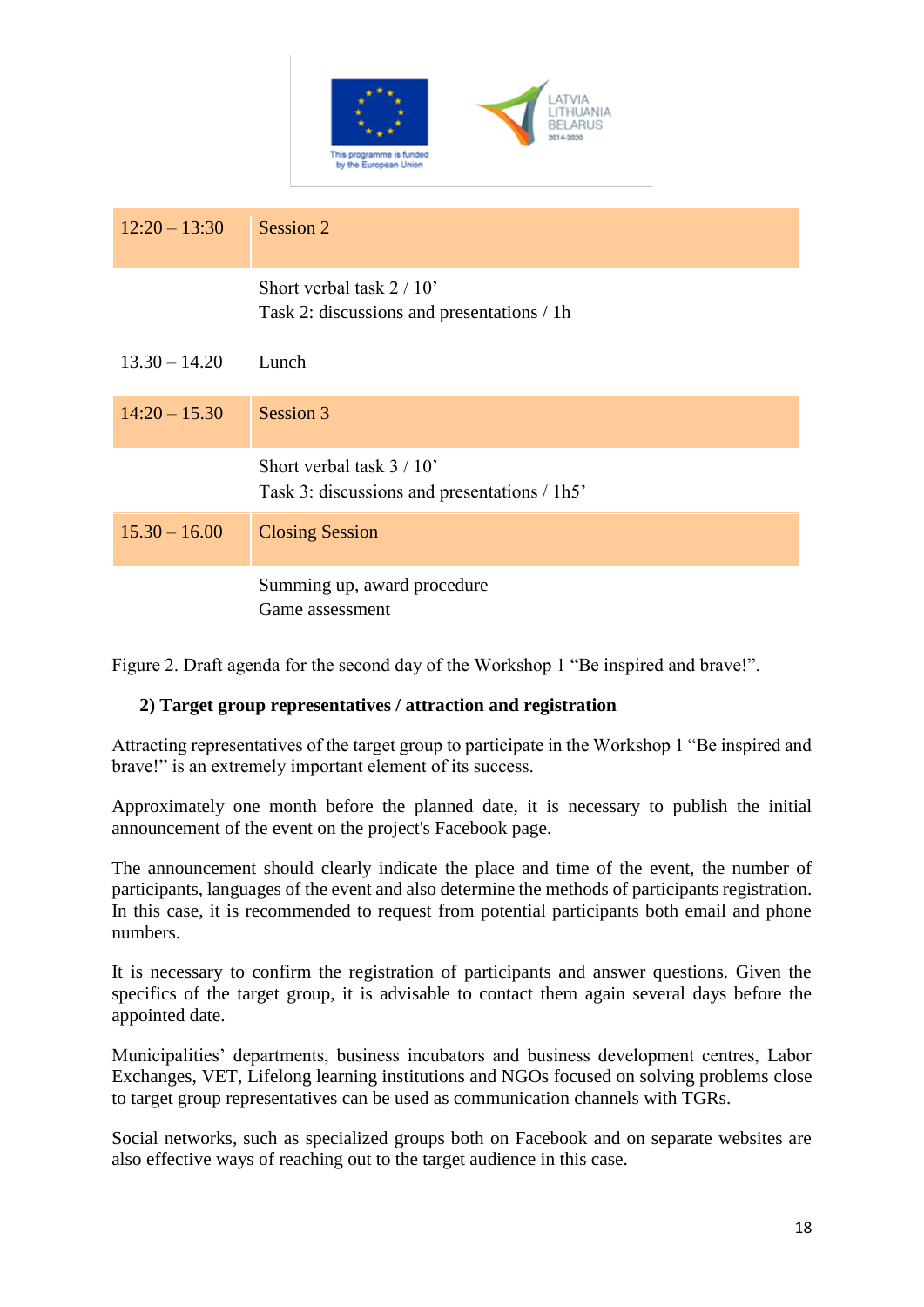

It is recommended to create a file for pre-retirement age people (database) and regularly update its information.

*PS. When implementing the project, the announcement must necessarily include logos and additional information in accordance with the requirements of the Programme.*

#### **3) Invite the right people: event speakers and their 'success stories'**

Based on a Workshop 1 aim, 2 (3) representatives of the pre-retirement age who yet started or successfully developed their business will share the experience with the participants of the event during Session 2.

The speakers will tell their 'success stories' and then answer the questions of the event participants in the interview format. In the final part of the session, all speakers will be involved in a general discussion.

When defining a team of speakers, it is advisable to take into account the diverse mix of perspectives and to define a reasonable number of them (2 or 3). The organizers of the event can invite a third speaker if they plan that the general speeches of the invitees will take no more than an hour.

In preparation for the event, it is recommended to carefully consider compiling both a preliminary and a final list of speakers. On the one hand, there should be no more than 3 entrepreneurs in order not to overload TGRs with information. On the other hand, TGRs need enough detailed information on issues of interest to them.

When planning the order of speeches, it should be noted that it is desirable to include speakers, who can make their performances in an attractive manner and as interactive as possible and whose speeches can best illustrate the assumptions and conclusions of the consolidated report [Business textbook](https://bellb.eu/for-potencial-enterpreneurs/textbook-of-business/)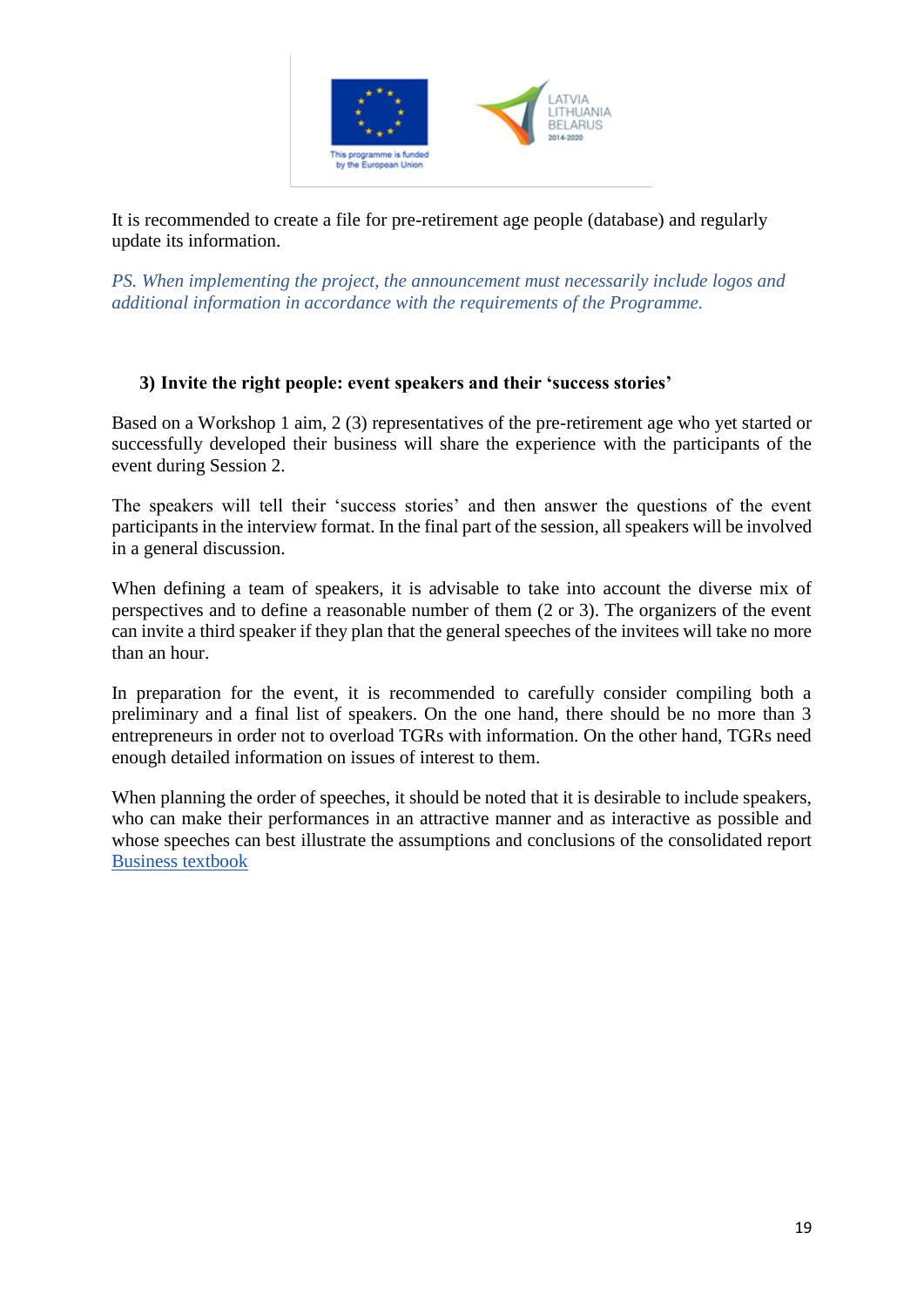





As speakers, both the participants of the survey conducted by the project partners and those who were found through the centers of business development and support, municipalities, media publications, through social networks, as well as personal connections can be invited. It is advisable to contact potential speakers with an invitation to take part in the event at least one month before the date of its holding (preferably 2 months).

Event organizers are encouraged to meet with speakers in advance in order to prepare them for a successful presentation at the Workshop 1 "Be inspired and brave!": to determine the goals and objectives of their speeches, topics and presentation scheme, as well as present the needs and characteristics of representatives of the target audience. Communication by telephone or online is also possible.

In the event that a translation of the speaker's speech is required, this issue must be agreed with him in advance.

#### **4)Invite the right people: event experts.**

External experts are experienced businessmen, representatives of educational institutions or people successfully running recently established companies. They are involved in the second day of Workshop 1 during the Business Simulation Game (BSG) "Play and Learn!"

It is recommended to invite 2-3 experts from the various sectors of the economy which are more suitable for pre-retirement age people' business start and development, to participate in the event at least one month before the date of its holding (preferably 2 months). Experts should be able quickly analyze business ideas and their potential development, express their opinions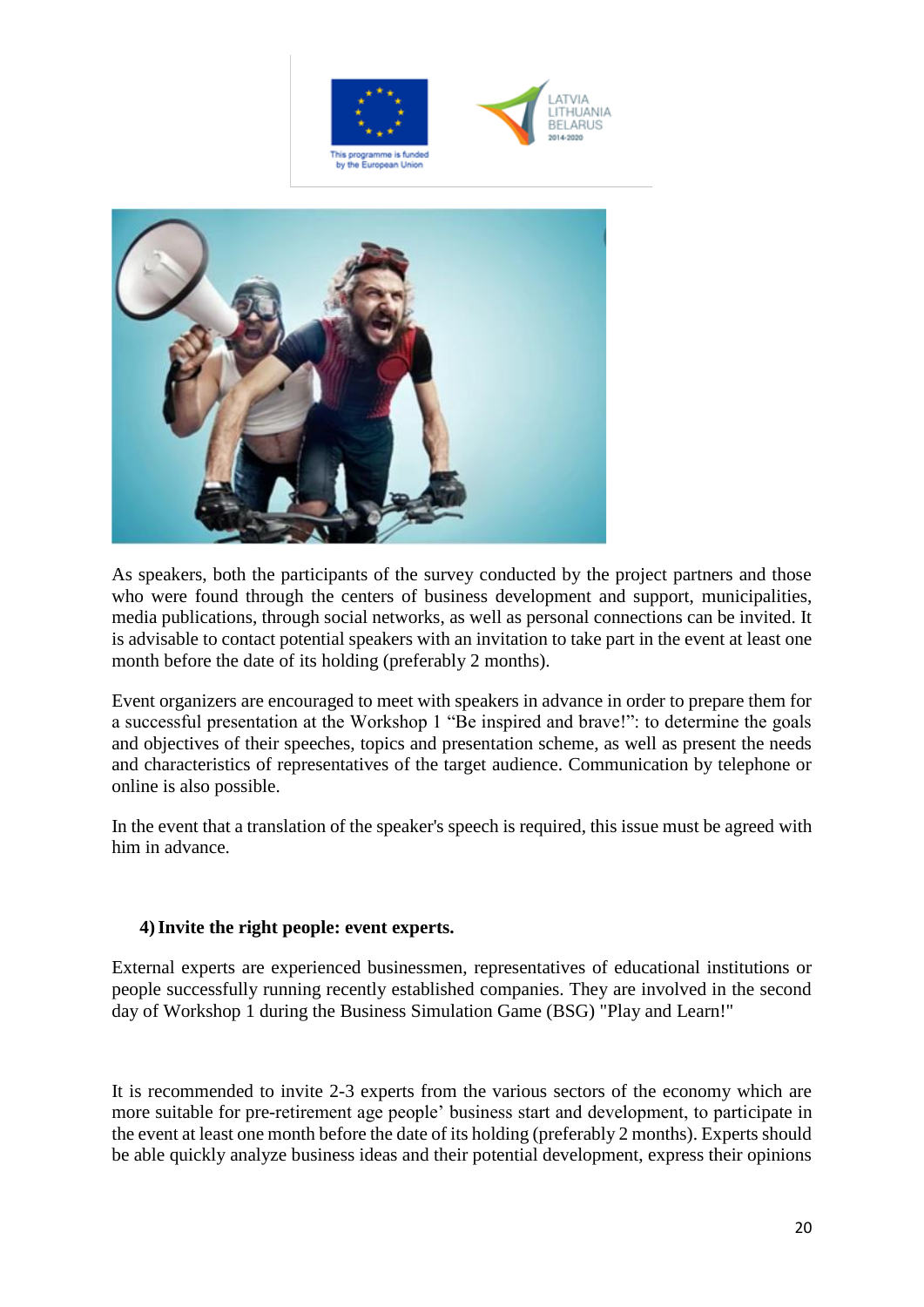

in an objective and positive manner, and also stimulate with their comments the further movement of discussions with representatives of the target audience.

For the preparation of experts' list, both personal contacts and contacts of social partners are used, as well as information received from municipalities, business associations (NGO), business development and support centers, and so on.

Afterwards, these persons are contacted by email and telephone/ WhatsApp/ Viber or organizers arrange a personal meeting. Organizers explain the essence of the BSG and profile of the target group to the experts, discuss their participation in the Workshop in terms of aspects that should be emphasized and paid special attention during the event, confirm the agenda, instruct the experts and answer any question they may have.

#### **5) Attract the right people: host guests!**

In the third session of the first day of Workshop 1, it is planned to visit 1-2 enterprises which were established and successfully developed by people of pre-retirement age.

It is recommended to start preparing for this session of the event 2 months before its date. Potential entrepreneurs can be found through personal contacts, social partners, municipalities, business development and support centers, incubators. Organizer needs to contact entrepreneurs by phone (email), tell them in advance about the project, the purpose and content of the TGRs' visit to them, and also explain the benefits they will receive as a result of participation in the project (publications on the websites of the project beneficiaries, in the press, distribution information about their company and products on the project page on Facebook, as well as on personal pages in social networks of the visit participants representatives of the target audience, etc.)

At the preparatory stage, it is also necessary to consider a backup option in case one of the entrepreneurs cancels a visit to his company shortly before the scheduled date.

When choosing enterprises, it is recommended to consider the following points:

- $\triangleright$  location of enterprises. It is necessary to consider the route of visit, taking into account that the total duration of the Session 3 will not exceed the planned time  $(2h 30$ <sup>"</sup>);
- $\triangleright$  the possibility of comfortable accommodation at the site of all seminar participants (36 TGRs), as well as members of the project team;
- $\triangleright$  the content of the entrepreneur's business case, which can be clearly demonstrated on the spot (illustrated);
- $\triangleright$  the ability of an entrepreneur to give a fascinating presentation of his business, conditions, opportunities and prospects for its further development.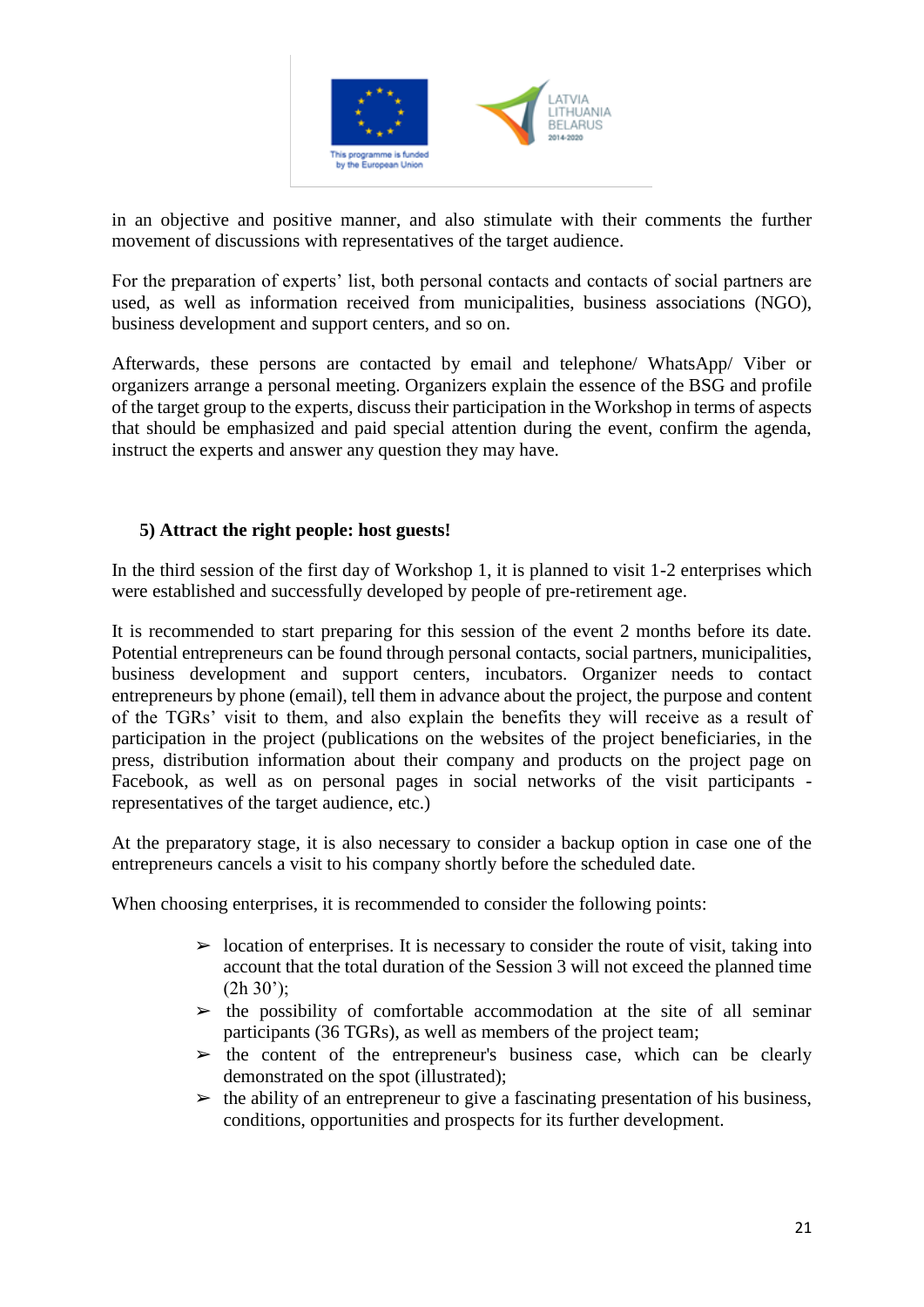

After a preliminary agreement, the organizer of the seminar is recommended to visit the entrepreneur in advance in order to get acquainted with his opportunities to illustrate his business on the spot, jointly develop a visit plan, mark its key positions, and also agree on it.

2 weeks before the event, it is advisable to visit the entrepreneur again in order to go through the scenario of the visit together with him, as well as discuss possible questions from the representatives of the target audience.

The organizers of the event need to draw up a clear timetable for the trip, including determining the time of the coffee break during one of the visits and providing the entrepreneur with everything necessary for this.

#### **6) Attract the right people: moderator and his/her assistants.**

When conducting a Workshop 1, the moderator and his/her assistants are involved in participation in Sessions 1 and 2 of the first day of the event, and also completely during its second day (Business Simulation Game).

The right choice of the moderator and, if necessary, her/his assistant is important for the successful holding of the Workshop. The moderator can be either a member of the project team or invited outside of its organization. The moderator should be familiar with the format of the event, the problems and tasks that are discussed at it, the speakers and their presentations as well as goals and content of Business Simulation Game. The moderator also needs to understand the psychological portrait of TGRs and their problems. It is possible to attract two different moderators to participate in each day of the Workshop.

The moderator should conduct the event in accordance with the drawn up agenda. On the first day, he/she must actively communicate with both speakers and pre-retirement age people, involving them in discussions, observe business etiquette, and conduct the event in an exciting and memorable format with a sense of humor.

On the second day, the moderator conducts the game in accordance with the developed agenda, attracts representatives of the target audience to actively participate in it, answers their questions, attracts an expert, and leads the game in an fascinating format.

If linguistic problems arise (translation) during the event, moderator's assistants are involved in their solution.

The success of the event depends largely on the level of professionalism and charisma of its moderator, his/her ability to find a common language with the audience, to create the friendly and relaxed atmosphere.

Necessary training/instructions should be provided to the moderator and assistants by the organizers before the event in order to ensure it's smooth running.

#### **7) Attract the right people: jury.**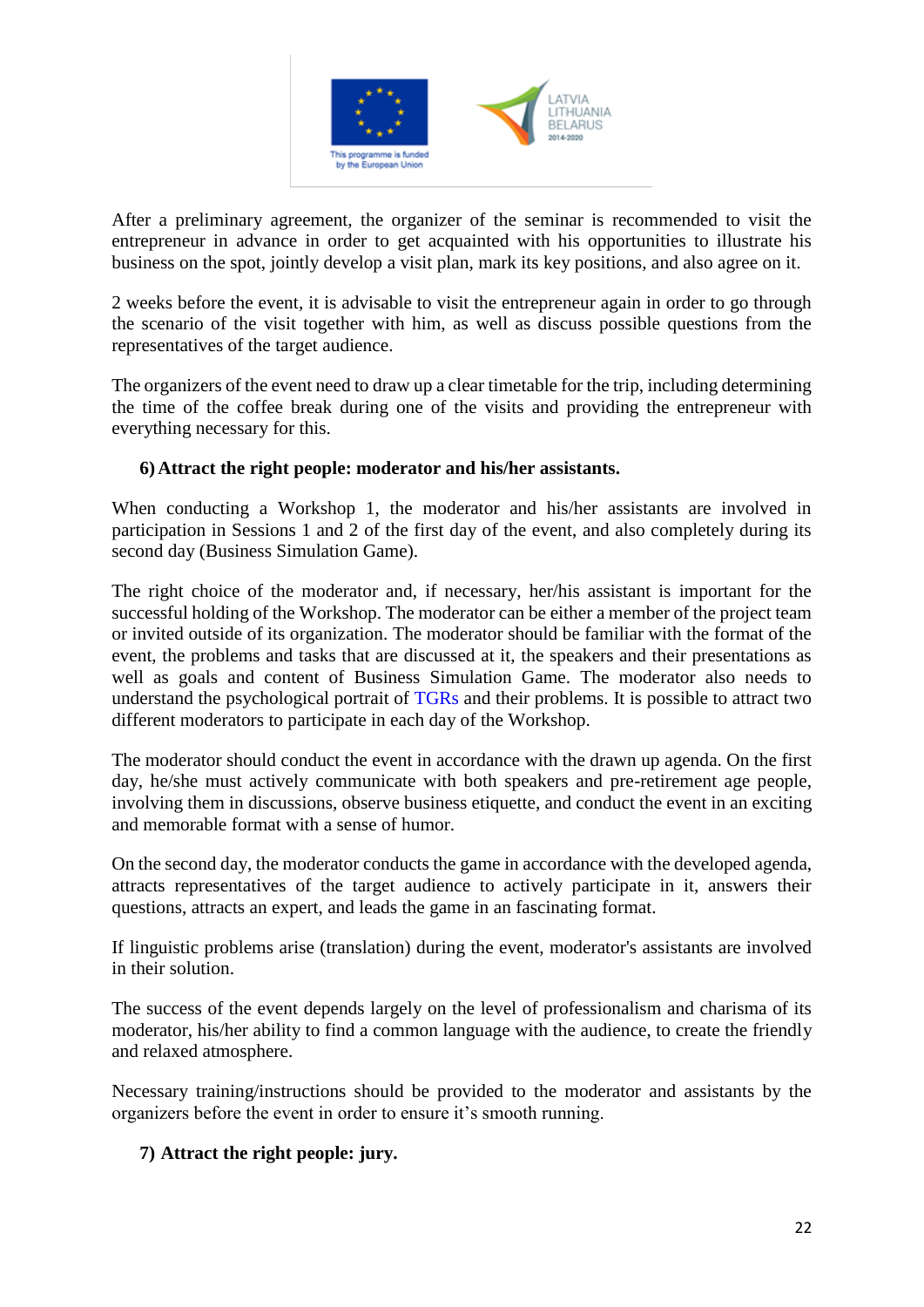

On the second day of the Workshop, the participation of the jury is required during the Business Simulation Game. The jury consists of 3-5 members and is headed by the chairperson. The chairperson of the jury is chosen in a free format by its members. When holding games in the framework of the project, the jury may be elected from three representatives of the beneficiaries.

Both experienced entrepreneurs and representatives of business development and support centers, incubators, educational institutions and Lifelong Learning centres can be invited to participate in the work of the jury. The organizer preliminary acquaints the jury members with the criteria for evaluating the answers and presentations of the participants in the game, and also explains the rules for filling out the evaluation forms.



The jury assesses solutions to short verbal task and tasks/presentations at the end of each of three working sessions  $(1 – 3)$  and assigns points according to the given scale using special evaluation forms. When the game is finished, the jury sums up results and awards winners together with an organizer.

When evaluating the results, the jury takes into account such factors as an ability to make effective decisions within a team, logical thinking, understanding of business processes' fundamentals, strategic vision of business situations and their further development, participation of all team members in the game process, communication, creativity, novelty and originality of presentations.

The following rating scale for the tasks was developed:

Short verbal task:

- Creativity 3 points maximum:
- Logical thinking 3 points maximum;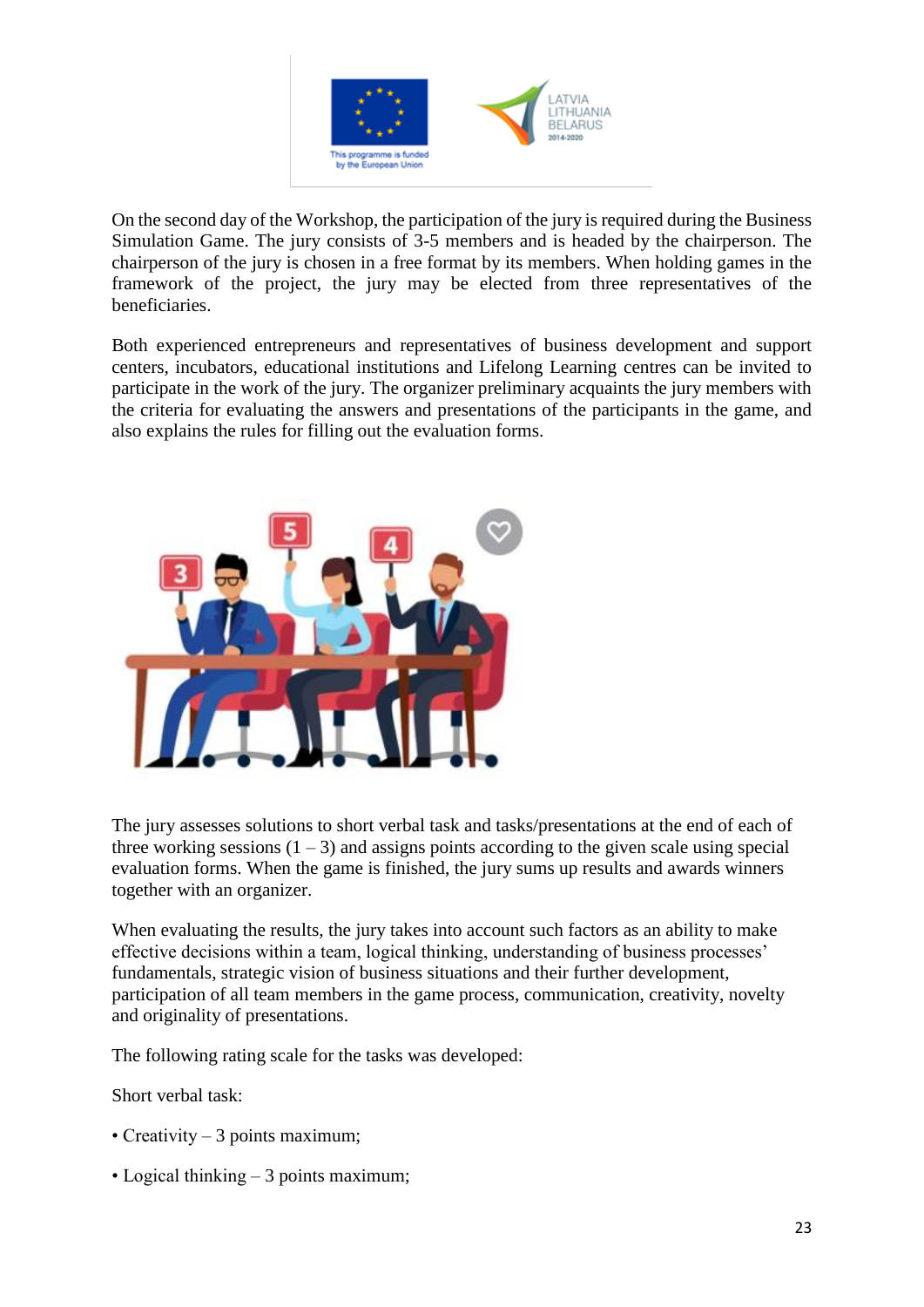

• Situation understanding – 2 points maximum.

Description of assessment criteria is presented in the Table below:

| <b>Assessment criterion</b> | <b>Score</b>       |                     |                            |  |  |
|-----------------------------|--------------------|---------------------|----------------------------|--|--|
|                             |                    | 2                   | 3                          |  |  |
| Creativity                  | Poor creativity    | Some creative ideas | Fully creative<br>approach |  |  |
| Logical thinking            | Poor               | Moderate            | Excellent                  |  |  |
| Situation<br>understanding  | Poor understanding | Good understanding  |                            |  |  |

Tasks 1-3:

- Strategic approach 5 points maximum;
- Vision of possible business scenarios 5 points maximum;
- Communication skills 5 points maximum;
- Creativity and novelty of presentation 5 points maximum.

Regardless of the fact that Tasks 1-3 have 3-4 predefined answer options, they only set a direction for further thinking. The players are free to amend or merge some directions or invent their own direction. The teams are required to provide a strong argumentation to prove their unique answer and make a well-thought-out action plan. Such approach allows assessing creativity within or out of set directions.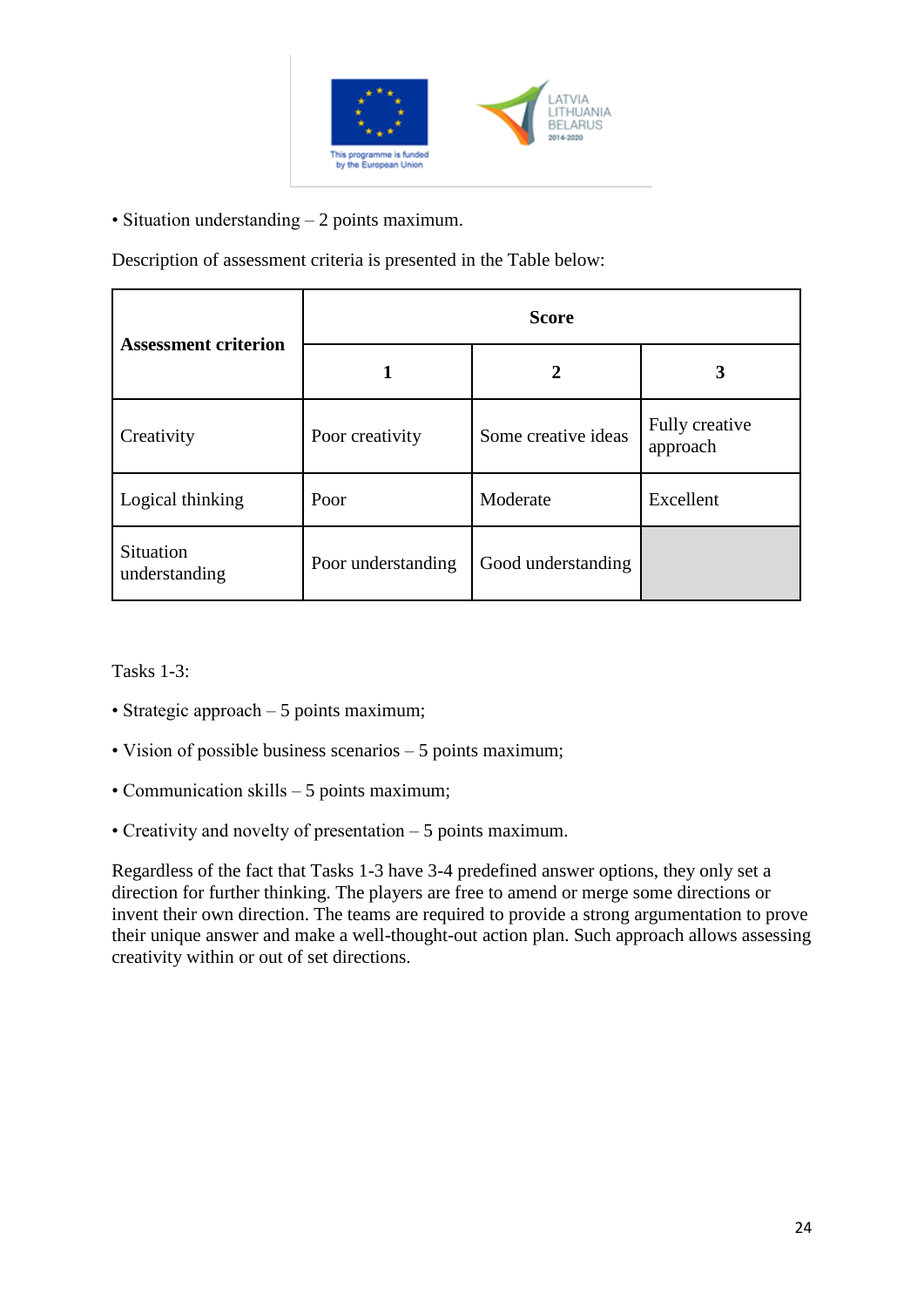

Description of assessment criteria is presented in the Table below:

| <b>Assessment</b>                              | <b>Score</b>                                           |                                                                                                 |                                                                                                                    |                                                                                                           |                                                                           |  |  |
|------------------------------------------------|--------------------------------------------------------|-------------------------------------------------------------------------------------------------|--------------------------------------------------------------------------------------------------------------------|-----------------------------------------------------------------------------------------------------------|---------------------------------------------------------------------------|--|--|
| criterion                                      | $\mathbf{1}$                                           | $\overline{2}$                                                                                  | $\overline{\mathbf{3}}$                                                                                            | $\overline{\mathbf{4}}$                                                                                   | 5                                                                         |  |  |
| Strategic<br>approach                          | Poor                                                   | Fair, but needs Good<br>improvement                                                             |                                                                                                                    | Very good                                                                                                 | Excellent                                                                 |  |  |
| Vision of<br>possible<br>business<br>scenarios | Poor vision<br>of business<br>development<br>scenarios | Some vision<br>is present,<br>but not all<br>envisaged<br>scenarios are<br>based on<br>evidence | Good ability to<br>define business<br>development<br>scenarios, but<br>lack of<br>knowledge in<br>entrepreneurship | Good ability<br>to define<br>business<br>development<br>scenarios<br>and support<br>them with<br>evidence | Excellent<br>ability to<br>anticipate<br>several<br>business<br>scenarios |  |  |
| Communication<br>skills                        | Poor                                                   | Fair, but needs Good<br>improvement                                                             |                                                                                                                    | Very good                                                                                                 | Excellent                                                                 |  |  |
| Creativity and<br>novelty of<br>presentation   | No or low<br>creativity<br>and novelty                 | Some new<br>creative<br>ideas                                                                   | Several creative<br>and new ideas,<br>but not all are<br>realistic                                                 | Several<br>creative,<br>new and<br>realistic<br>ideas                                                     | Fully<br>creative<br>and<br>innovative<br>approach                        |  |  |

Jury evaluation forms for short verbal task, Tasks 1-3 and summary form are presented in Annex 1. Forms are oriented on the Workshop in the framework of the project implementation.

#### **8) Presentation of the Consolidated report "Textbook of business" development.**

The key moment of the Workshop's first day's opening session is the presentation of the consolidated report "Textbook of business". It is planned to allocate 1 hour for the presentation, but it is advisable to reserve 15 minutes of this time for a general discussion after its completion. At the same time, it is extremely important for the speaker to involve representatives of the target audience in the discussion of specific slides (points) of his presentation.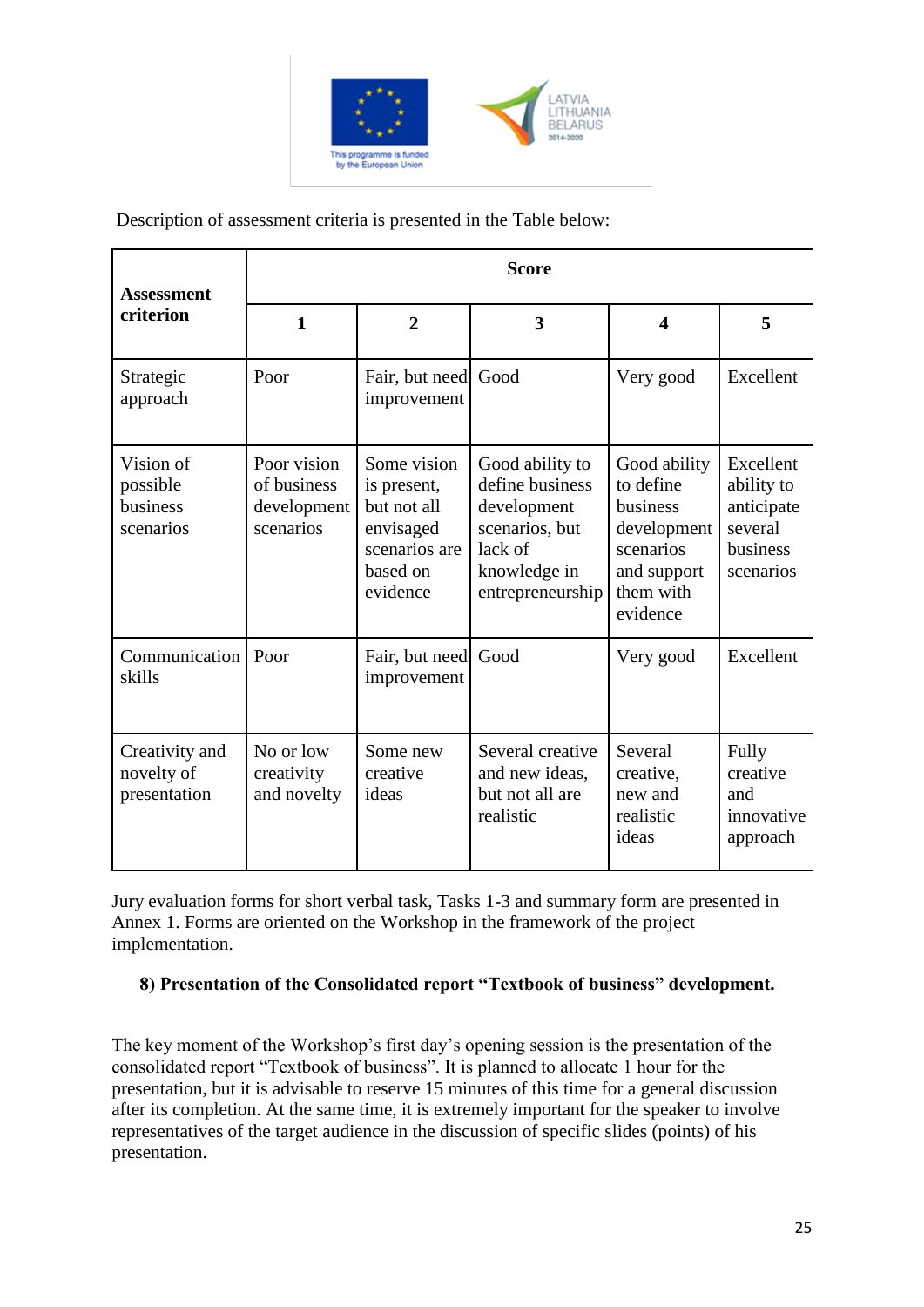

It is recommended to start the presentation with a brief description of the goals and objectives of the survey conducted among people of pre-retirement age in Latvia, Lithuania and Belarus, the timing of its implementation and the results obtained.

In the next introductory block of the presentation, it is advisable to demonstrate the statistical data of the country whose representatives are organizing a specific seminar, namely, the dynamics of changes in the retirement age of women and men over the past 5 years, the concept of "pre-retirement age", the number of people of this age in the country / region of the program, the level of employment, the unemployment rate of the target audience. In this case, it is recommended to use the statistical information presented in Chapter 2 of this Guidelines. In addition, each beneficiary can expand the statistics, taking into account the availability of additional information in their country. At the same time, it is desirable to put the main focus of the presentation on the demonstration of the survey results.

In the main part of the presentation, it is preferable to emphasize the information on the country of the event organizer. At the same time, if necessary, speaker can carry out a comparative analysis of this information with general data for the region in which the survey was conducted.

It is recommended to build a presentation according to the following principle:

- $\triangleright$  General profile of entrepreneurs: number of founders and hired employees in their enterprises (question 4 and 5), legal status of their business (question 6) and field of its activity (question 7), as well as entrepreneurs' education (question 11) and age when they started a business (question 12).
- $\triangleright$  Further, it is desirable to demonstrate the stories of specific entrepreneurs of the country. For each individual survey participant, it is necessary to provide information about the essence of his/her business (question 8), strategic and daily tasks that he/she solves (question 9), connection of their business with prior professional activity (question 13, detailed) and motivation to become an entrepreneur (question 15), as well as and how they came up with a business idea (question 16).
- $\triangleright$  The next few slides should present an overall picture of the responses of the country's respondents (all respondents) to the questionnaire: motivation to become an entrepreneur (question 15), the source of a business idea (question 16), how they got information on running own business (question 17), having a business plan (question 18), help of mentors / consultants (question 19), feelings at the start of a business (question 20), support of family and friends (question 21), lack of knowledge and skills at the beginning stage of their business (question 22), attraction of financial resources (question 26).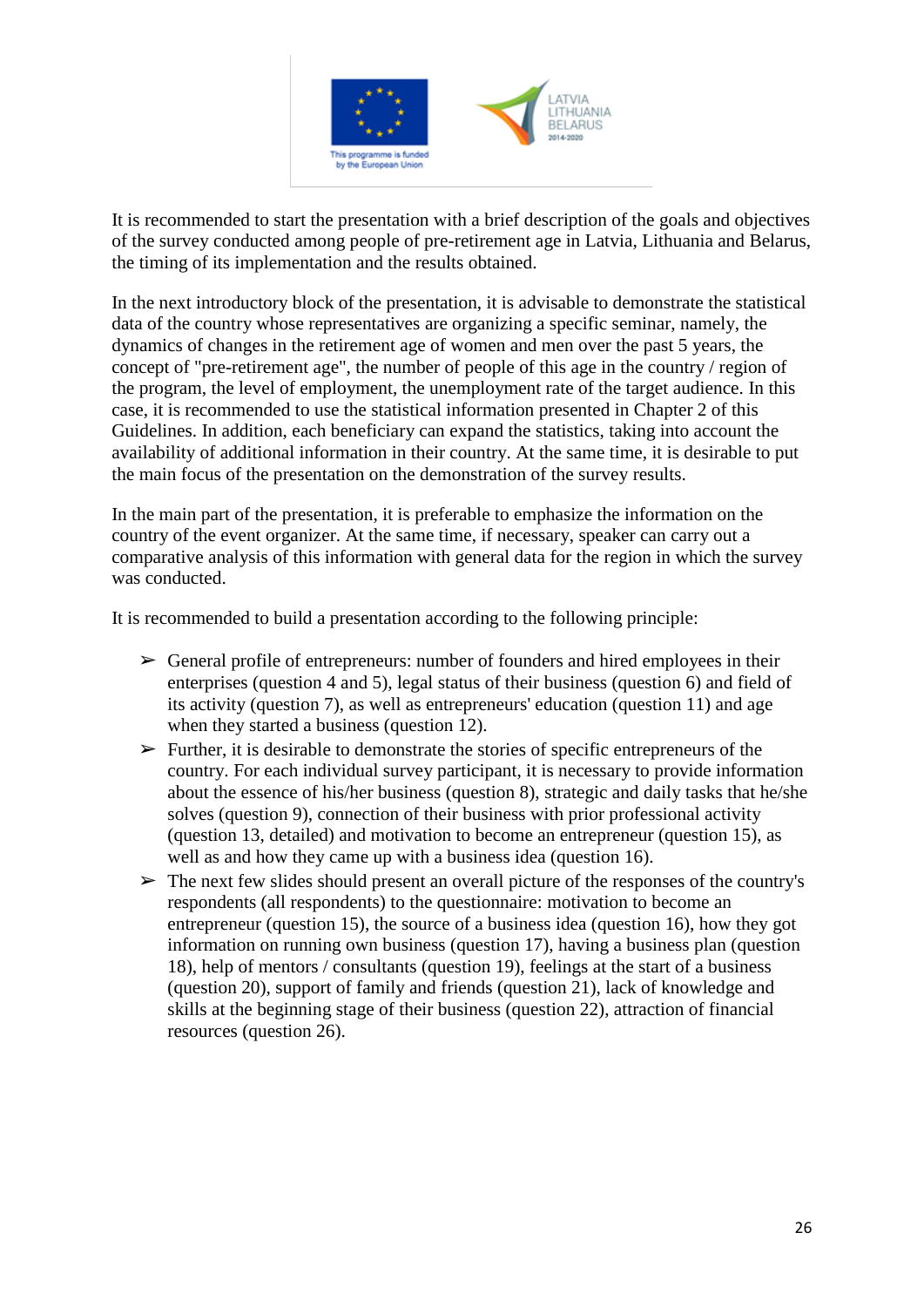



- $\triangleright$  Further, it is recommended to return to the story of specific entrepreneurs and provide answers to the following questions for each of them: problems / difficulties they faced at the beginning stage of your business (question 24), typical situations for the beginning of their business (question 27), failures in their business (question 29).
- $\triangleright$  In the final part of the presentation, it is desirable to give general answers to the following questions: main factors (external and internal) that currently contribute to the business development and restrain your business (questions 32 and 22) and what inspire entrepreneurs participated in the survey to move forward (question 34 ).

#### **9) Business Simulation Game 'Play and Learn' development.**

The second day of Workshop 1 is completely devoted to the Business Simulation Game "Play and Learn!" (BSG). The content development for each BSG is the responsibility of the beneficiary, who organizes the game in its country.

The game is played in 3 sessions. The first session begins with a short verbal task. This task should briefly describe a specific business situation and not propose any solutions. It is recommended to consider the situation that corresponds to the requests, style and level of business of TGRs . The task is discussed simultaneously by all teams for 3 minutes, then their captains present the result during only 1 minute.

Below 2 short verbal tasks are demonstrated as a guide to developing the tasks for this project.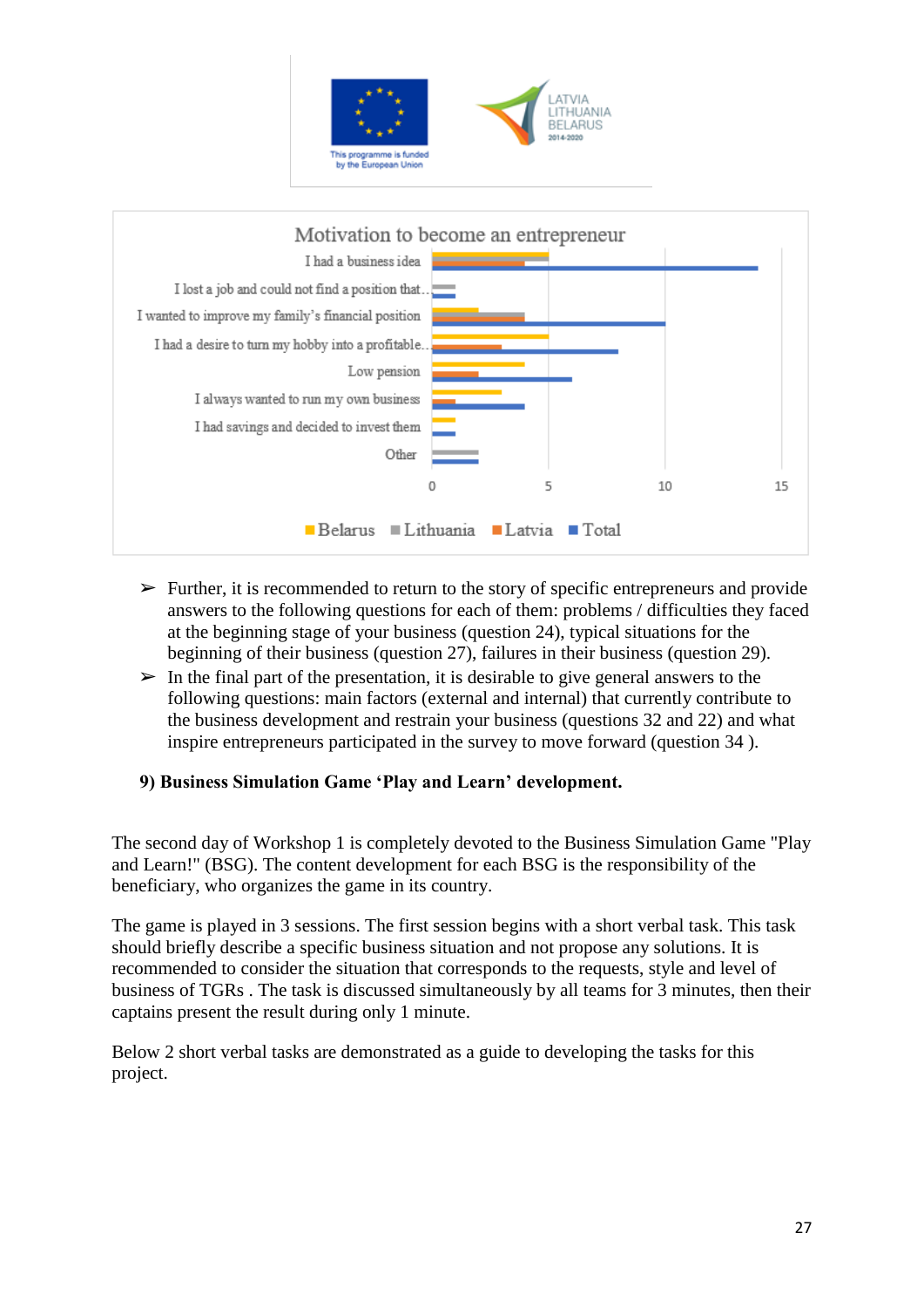

#### *Short verbal task 1 / only as an example*

You are the owner of a small store on one of the main shopping streets of the city. In the morning you come to the store and see that the window facing the street is broken. Your actions?



*Short verbal task 2 / only as an example*

You own a small art studio, which produces flowers, bouquets, accessories and figurines out of a Japanese air-dry polymer clay. One day your brooch is noticed on a host of a famous TV show. Your orders via an Internet shop rocket, but you do not have necessary human resources to fulfill even one third of them. What would you do?



Further, each session is conducted according to the following scheme: the participants of the BSG get acquainted with the business background information of a particular company and receive a task, to which 4 answer options are attached. Teams discuss assignments for 30 minutes, prepare presentations and tell the audience about their results.

Business background information of *Stella* company that retails tea and coffee in a small store in a shopping center, as well as a task for TGRs is shown below. The information is provided only as a hint for the development of materials within the project.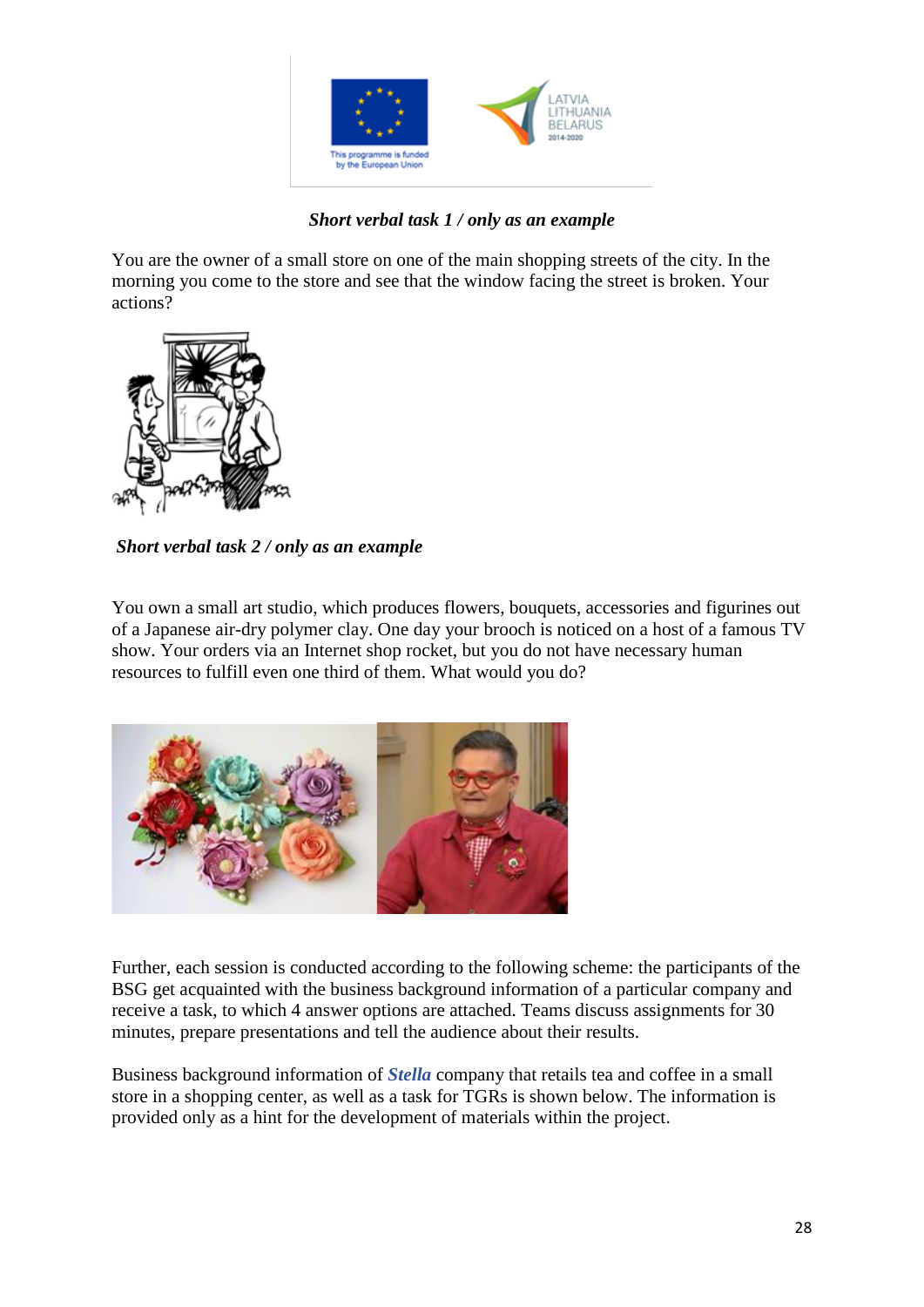

# **BUSINESS BACKGROUND INFORMATION**

# **Stella**

A small enterprise *Stella* was established in the city *N* 3 years ago. There are about 100 000 inhabitants in the city, 46% of which are men, 54% are women.

The company *Stella* opened a tea and coffee store in one of the city's central shopping center.

In the shopping center there is a large supermarket of the famous network, as well as a number of general stores, service companies and entertainment venues. The *Stella'* store is open 12 hours a day, 7 days a week.



The business is developing successfully, the company employs 5 people: director (additional marketing functions), 4 shop assistants. The store area is 40 m2 including small office and warehouse, the rent is 25 EUR / m2. Rent also includes utility bills of the store, security service and Internet.

The base goods of the store are quality loose leaf tea and coffee by weight, as well as prepackaged tea and coffee of leading trade brands that are not represented in the supermarket. In addition, the store offers tea mugs, kettles and accessories for tea procedures. In the shopping center. the company does not have direct competitors.

The shop's furniture and fitting were ordered from a local manufacturer at a price of EUR 15,000 due to a bank loan. Initial purchases of goods and suppliers were made at the expense of attracted funds from relatives of the business owner (without interest). At the moment, the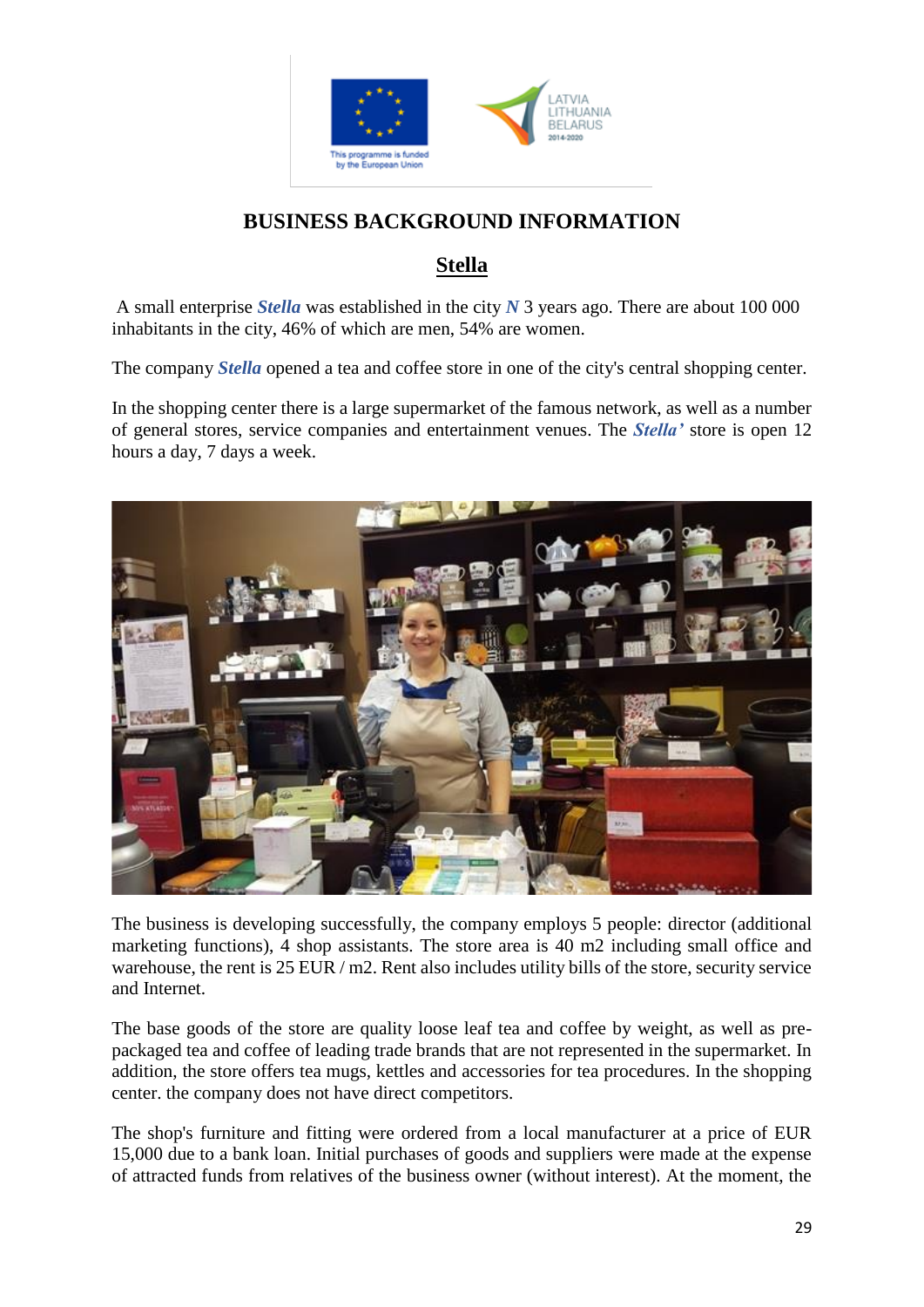

debt is returned and operating the company provides its regular cash flow by building sound financial relations with suppliers of goods.

The average monthly turnover of the company is equal to 9800.00 EUR, average monthly expenses are presented in the following table:

| <b>Expenses</b>                      | <b>Amount / EUR</b> |
|--------------------------------------|---------------------|
| Wages with taxes                     | 5600.00             |
| Rent                                 | 1000.00             |
| <b>Communication costs</b>           | 60.00               |
| Sales costs                          | 150.00              |
| Administrative expenses (accounting) | 100.00              |
| Advertising costs                    | 200.00              |
| Depreciation of Fixed assets         | 250.00              |
| Other expenses                       | 100.00              |
| Interest on the loan                 | 70.00               |
| <b>Total expenses</b>                | 7530.00             |

#### **Task**

In early December two *Stella* sales assistants reported their intentions to resign after 2 weeks. Your actions in this case?

- Prepare a proposal to increase the wages of these two sellers by 20% from the new year and discuss with them the opportunity to continue working further;
- Offer them a bonus in the amount of their salary in the event that they remain working until the end of December;
- Build a schedule for more intensive work in the "hot" season of all other store employees, plus invite schoolchildren to work (without liability);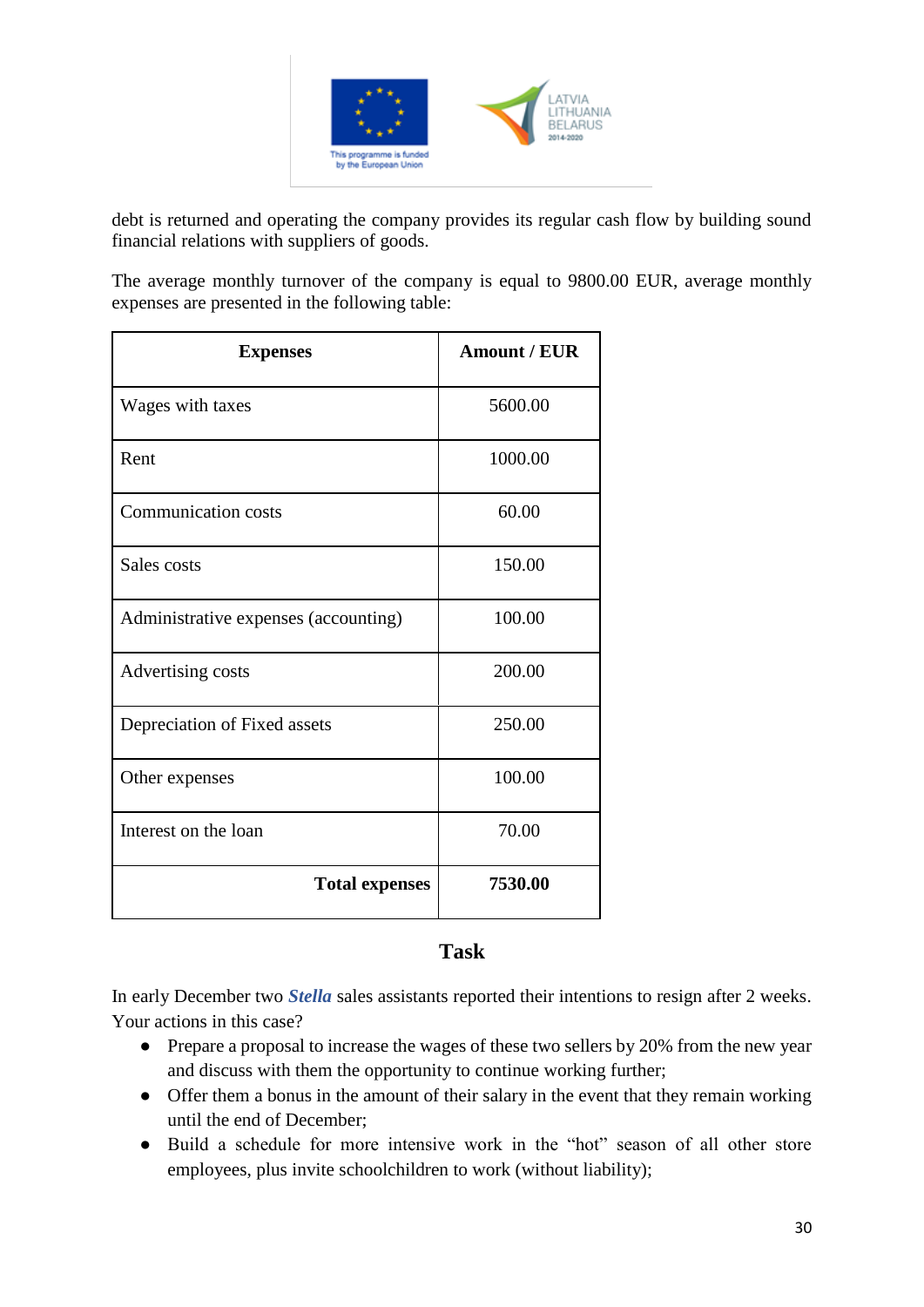

- Apply to outsourcing companies for the urgent search for new shop assistants;
- Your suggestions

For a successful BSG conduction, the organizer is advised to develop a presentation in which the day's schedule, business background information and tasks to be completed are presented step by step.

#### **10) Assessment forms' elaboration.**

Each of the event organizers prepares a report on the assessment forms completed by all event participants. The report presents the average rating for each question of the form, as well as the most significant comments.

#### **11) Event organizational issues.**

Organizational issues must be resolved taking into account the two days of the seminar.

The organizer of the event should think in advance about the appropriate size of the room and possible layout of tables for each day of the event. The event can be held entirely in the same room, but on its first day, tables are supposed to be placed according to the scheme Theatre or Classroom (see Figure 3), and on the second day, according to the Cluster scheme to ensure separate tables' combination for each team (6 persons). In the foreground of the room, it is desirable to place 2 small tables for speakers and the moderator / assistants on the first day of the event. On the second day, it is also necessary to provide 2 small tables for experts and moderators / assistants, in addition, tables for 3-5 jury members.



Figure 3. Samples layouts of the workshop room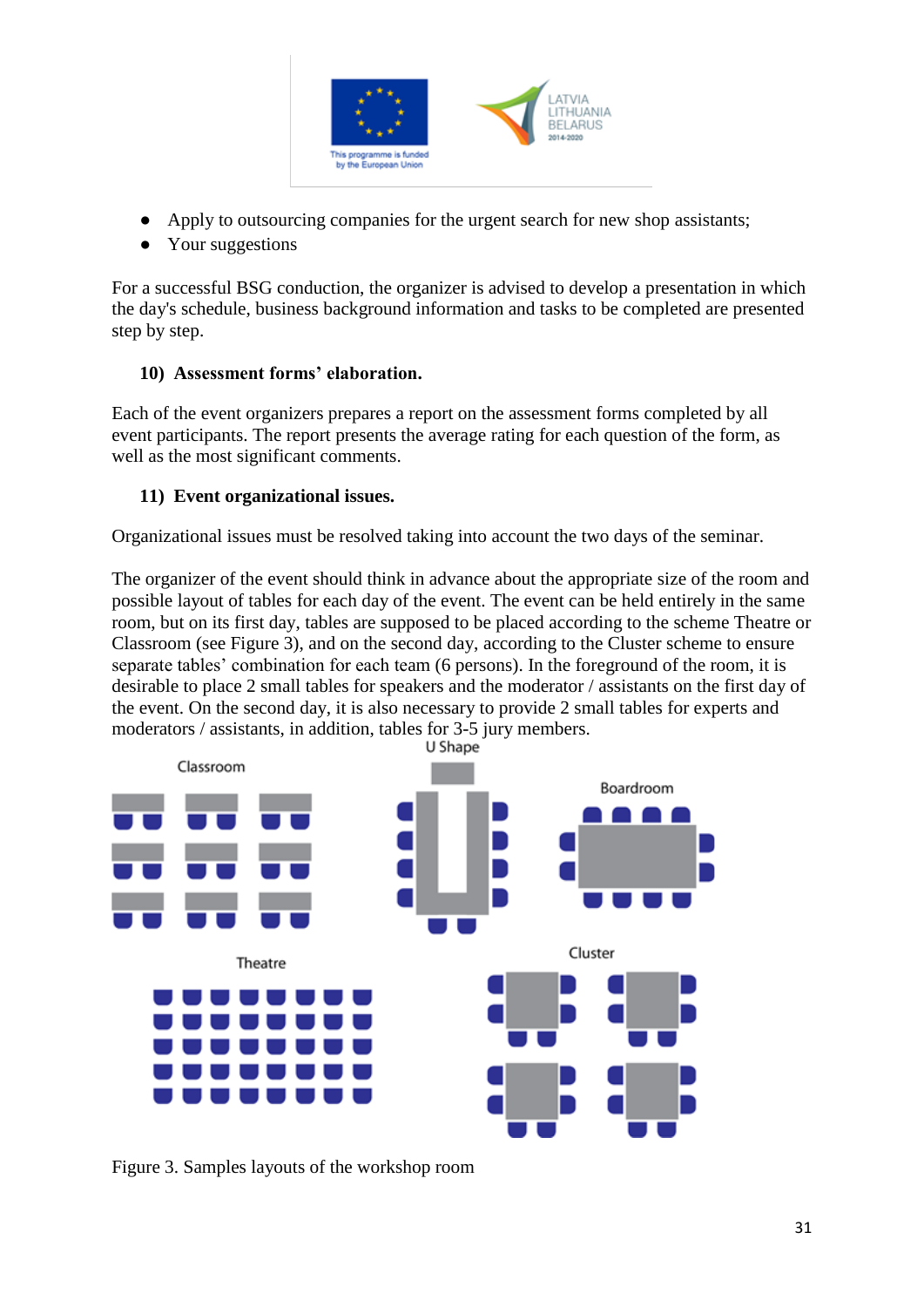

The appropriate announcement must be placed at the entrance to the hall of the event (during the project implementation with EU, Programme and project logos).

The organizer ensures the availability of equipment and suppliers (flip chart with enough paper: colored markers (4 colors: black, blue, red, green): 1 set for each team for the second day; post-its;), as well as the cathering schema.

A list of the workshop participants with their contacts and a place for signature to be prepared by the organizer (during the implementation of the project on a special form with the EU, Programme and project logos). Badges with their names and brief information (project team, organization of the speaker or expert, representative of the target audience) are also printed for all participants. At the same time, it is necessary to prepare several empty badges in case the participants' change.

The organizer also needs to prepare the necessary cards for the draw, which will make it possible to form 6 teams of 2 target group representatives from each country. The draw is carried out at the registration of the participants in the event. In addition, the organizer needs to prepare materials for the selection of team captains by drawing lots in case one of the teams cannot choose a captain in any other way. This draw is done, if necessary, at the beginning of the event's second day.

It is advisable to distribute the printed agenda to all event participants at the registration. In addition, assessment forms, note paper and pens must also be prepared. Assessment forms presented in Annex 2.

The organizer needs to think over in advance the transportation scheme for the participants of the workshop on its first day and order a comfortable transport. In addition, it is necessary to provide prizes to the teams (for at least one team) based on the results of the business simulation game.

PS In the case that representatives of the target audience participate in the workshop remotely, they should be given the opportunity to answer the questions of the assessment form on GoogleDoc.

During the event, it is recommended to photograph both speakers and target group participants. Photos can serve as excellent illustrations for public information about events. Before the event it is necessary to get the consent of the audience to take pictures.

#### **3.3. Conduction of "Be inspired and brave!" Workshop**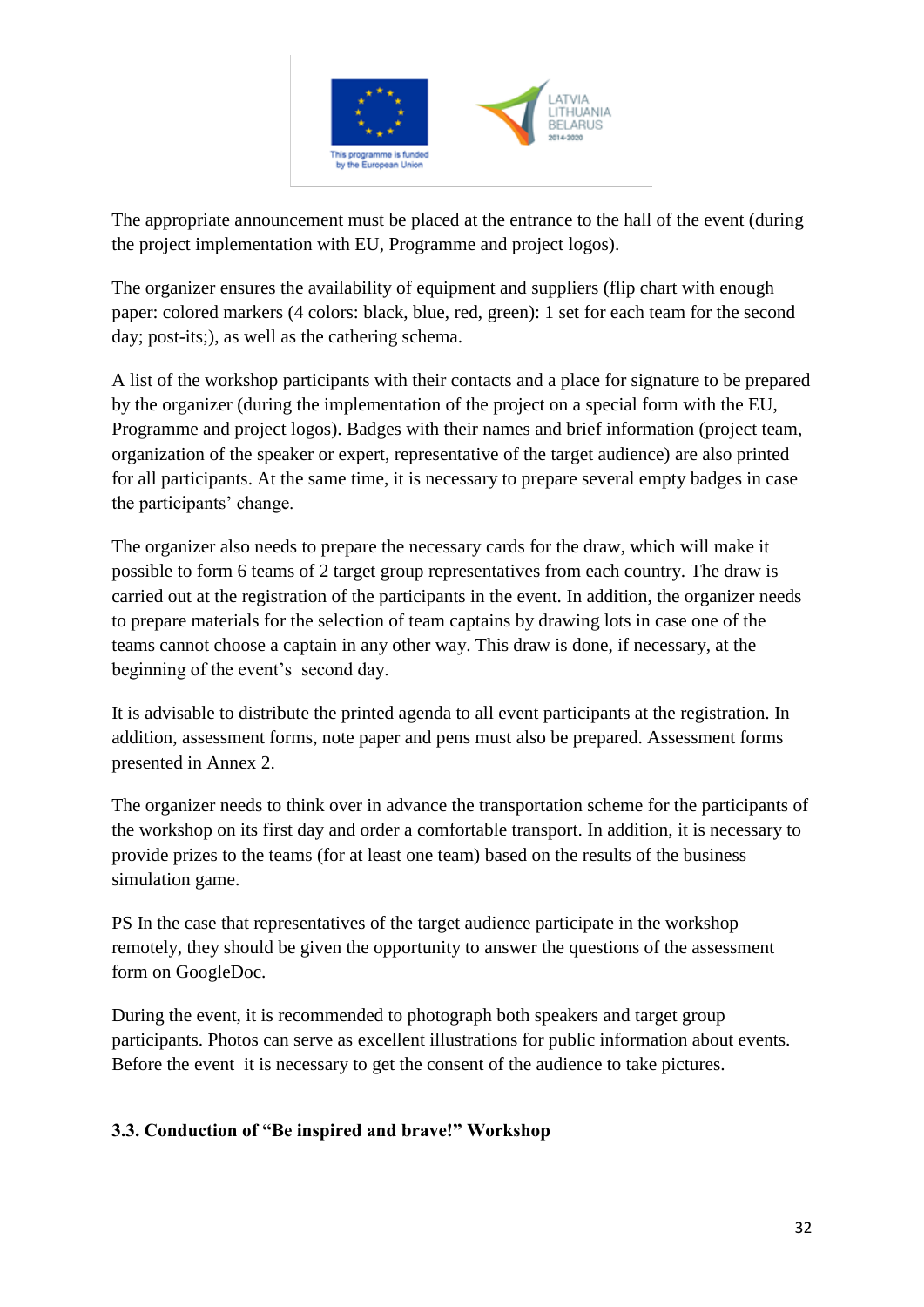

#### **Day 1,**

Registration stage.

Workshop participants arrive, register in the prepared list with signatures, receive a name badge and team number (by draw), which they will be part of during day 2 (Business simulation game). Participants sit down at any available places if at the beginning of the event tables are arranged according to the *Theatre* or *Classroom* scheme.

#### Session 1

The moderator welcomes the participants of the workshop from 3 countries and wishes them a fruitful day, new ideas and contacts and also presents assistant/ts who conduct the workshop. Then organizer offers any of the activities that is suitable for the target audience of the project, from the simplest to the most complex option.

For example, he/she can instruct each of the participant to first ask their neighbors what they like to eat for breakfast and what kind of ice cream they like, and then ask the same question to other participants in the event. With the right participation of the moderator, this activity can lead to active and broad communication among the participants of the event.

The organizer ensures "BeLL to Start Business" project brief presentation. Then the moderator invites in speaker to bring in the Consolidated report "Textbook of business". The moderator and assistants support the speech by comments and questions, as well as involves all event participants in the discussion of it.

#### Session 2

The moderator invites in turn two speakers who started their business at a pre-retirement age and are ready to tell the seminar participants their success story. The moderator asks questions to the speakers in an interview format and encourages all participants in the event to join him.

In the final part of the session, the moderator organizes a general discussion on the topic of starting your own business at a pre-retirement age.

#### Session 3

The organizer conducts an excursion to 1-2 entrepreneurs in accordance with a preliminary agreement with them. On the spot, the entrepreneurs acquaint the participants of the workshop with the business and answer their questions. The moderator organizes a general discussion.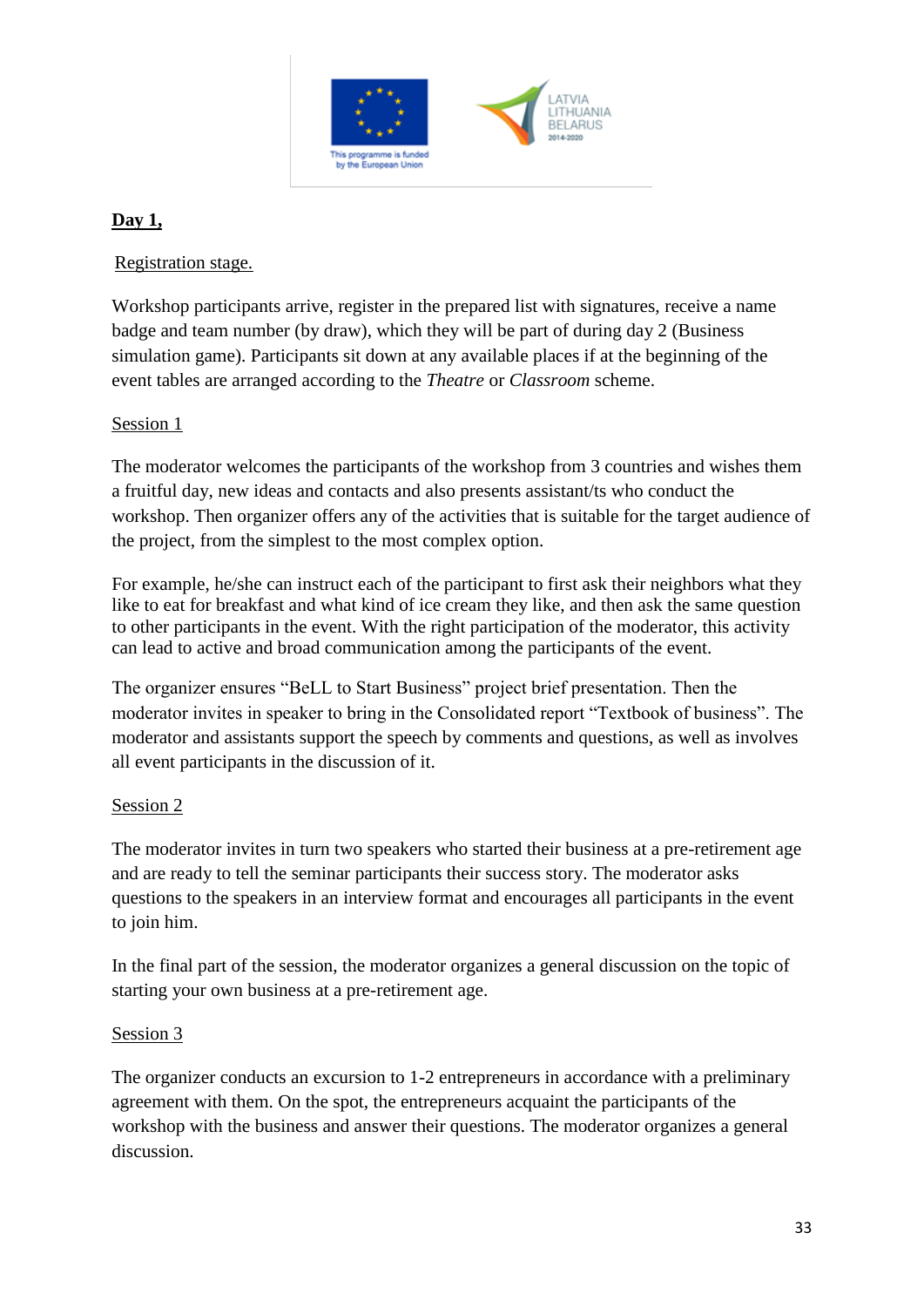

#### **Day 2,**

#### Registration stage

Game participants arrive and sit down at any available places of concrete tables with their team number which are arranged according to the *Cluster* scheme. Players select a team leader.

#### Introductory session

During this session, a moderator requests players to come up with a team's name and slogan and prepare an interesting and possibly humorous presentation about the team members. The aim of this task is to break the ice among the participants and help them get acquainted.

The duration of the team's presentation is 25 minutes: 7 minutes for team work and 3 minutes for each team to tell about it..

#### Session 1

At the beginning of the Session 1, the moderator gives one short verbal task (No.1) to the players. The task comprises 2 – 6 lines of text describing an unusual situation in relevant business and a question in a "What would you do?" format. Since the task is relatively easy and does not require a long time to solve, its purpose is to create a friendly and open atmosphere during the game, as well as remind the players about the necessity to think logically and apply creativity. Answers are given orally by team leaders.

The response time for this task is 10 minutes: 3 minutes for discussions within teams and 1 minute for team leaders to present answers.

Then the teams receive a background information about a business they will analyze during the game. The document covers such topics as an environment the company operates in, products or services offered, team and their responsibilities, business model, clients and partners, financials. Teams have 10 minutes to study the background information and ask questions to the moderator, his/her assistants and/or an expert.

Afterwards, the teams receive the Task 1 with a description of a challenge the business is currently facing and 4-5 solutions to it, i.e. 4-5 possible further business development options. The task is solved by Team work method meaning that all members are involved in the discussion facilitated by team leaders.

Game participants discuss all possible steps the business can take and suggest a solution by choosing one or more answer options on the basis of an in-depth discussion within a team. Teams are also welcome to provide their own solutions. During the discussion, each team prepares a presentation on large paper sheets and presents it in front of the audience. Team leaders may present the results themselves or attract other team members. Presentations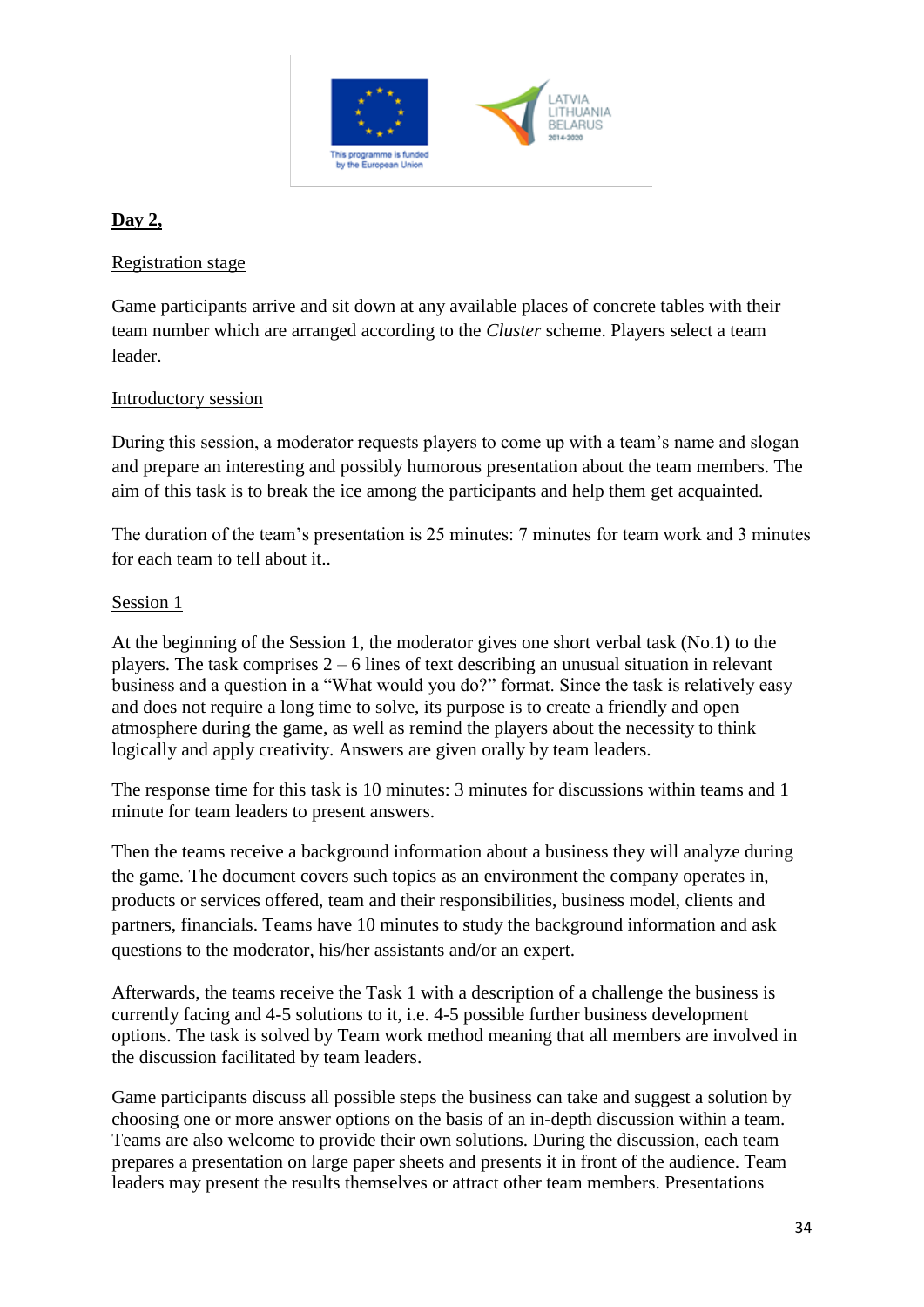

should be prepared in a paper format and submitted to the moderator to ensure that the players do not copy presentation parts from each other.

After all the presentations are made, the experts comment on the solutions given, all the players engage in a free and open discussion about the presentations, the jury sums up and announces results of the session.

The response time for this task is 50 minutes: 25 minutes for discussions within teams and 4 minutes for each team's presentation. Expert comments and common discussion: 15 minutes. Overall session duration: 1h 25m.

#### Session 2

Session 2's format is the same as that of the Session 1 apart from the background information, which is provided only once during the game and relates to all tasks given further.

The response time for the short verbal task is 10 minutes. The response time for the Task 2 is 50 minutes: 25 minutes for discussions within teams and 4 minutes for each team's presentation. Expert comments and common discussion: 15 minutes. Overall session duration: 1h 15m.

#### Session 3

Session 3 starts with a short verbal task 3. Afterwards, the Task 3, which should be solved using the World cafe method, is provided. The essence of this method is as follows: each of six tables receives a topic for discussion/ a problem to solve. Team leaders automatically get a role of "café hosts" and remain at the same table during the whole session. Other players move from one table to another every round, which lasts for four minutes. When a group sits at a new table, a host of the café first tells them what was discussed with a previous group, which ideas were generated and decisions were made. A discussion then continues from this point. After six rounds, the teams return to their initial tables and make presentations together with team leaders. Such an approach allows capitalizing on others' ideas and generating a wider variety of solutions.

After all the presentations are made in front of the audience, the expert comments on the solutions given, all the players engage in a free and open discussion about the presentations, the jury sums up and announces results of the session.

The response time for the short verbal task is 10 minutes. The response time for the Task 3 is 1 hour 10 minutes: 24 minutes for 6 discussions with café hosts, 10 minutes for presentations' preparation and 4 minutes for each presentation's delivery. Expert comments and common discussion: 10 minutes.

Overall session duration: 1h 20m.

#### Closing session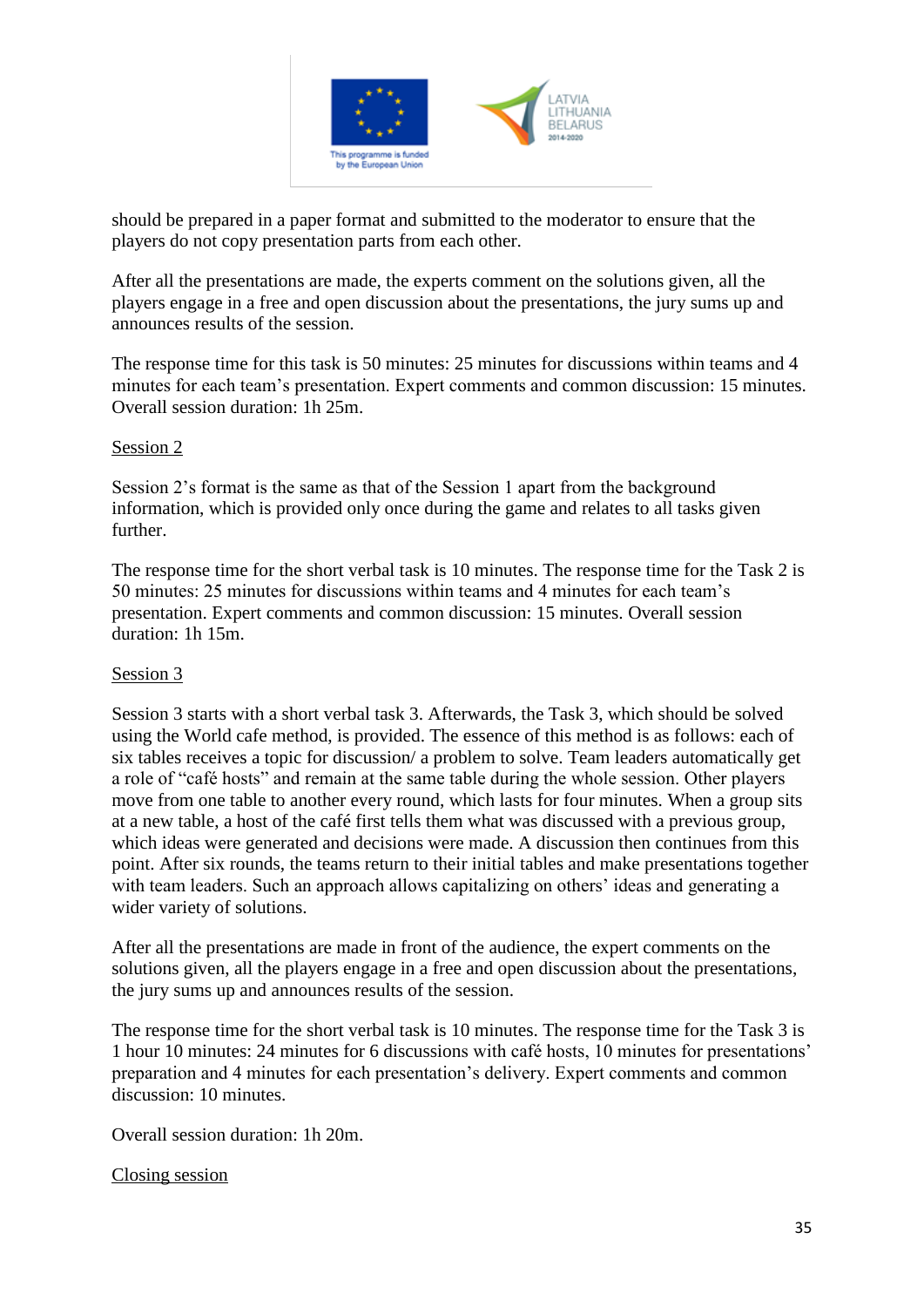

The jury sums up the results of the game and presents them. The organizer awards the winner (s). Moderator thanks all event participants.

The organizer distributes assessment forms to fill out.

#### **3.4. Activities after the event.**

After the workshop, it is extremely important to post information in a fascinating style on Facebook and / or the website of the project beneficiaries.

Event organizer prepares a report on the assessment forms completed by the event participants, which presents the average rating for each question of the form, as well as the most significant comments.

In addition, it is recommended to send letters of thanks and successful photographs to speakers and experts.

Each of the project beneficiaries prepares their conclusions and recommendations for improving the workshop and submits them to the lead beneficiary.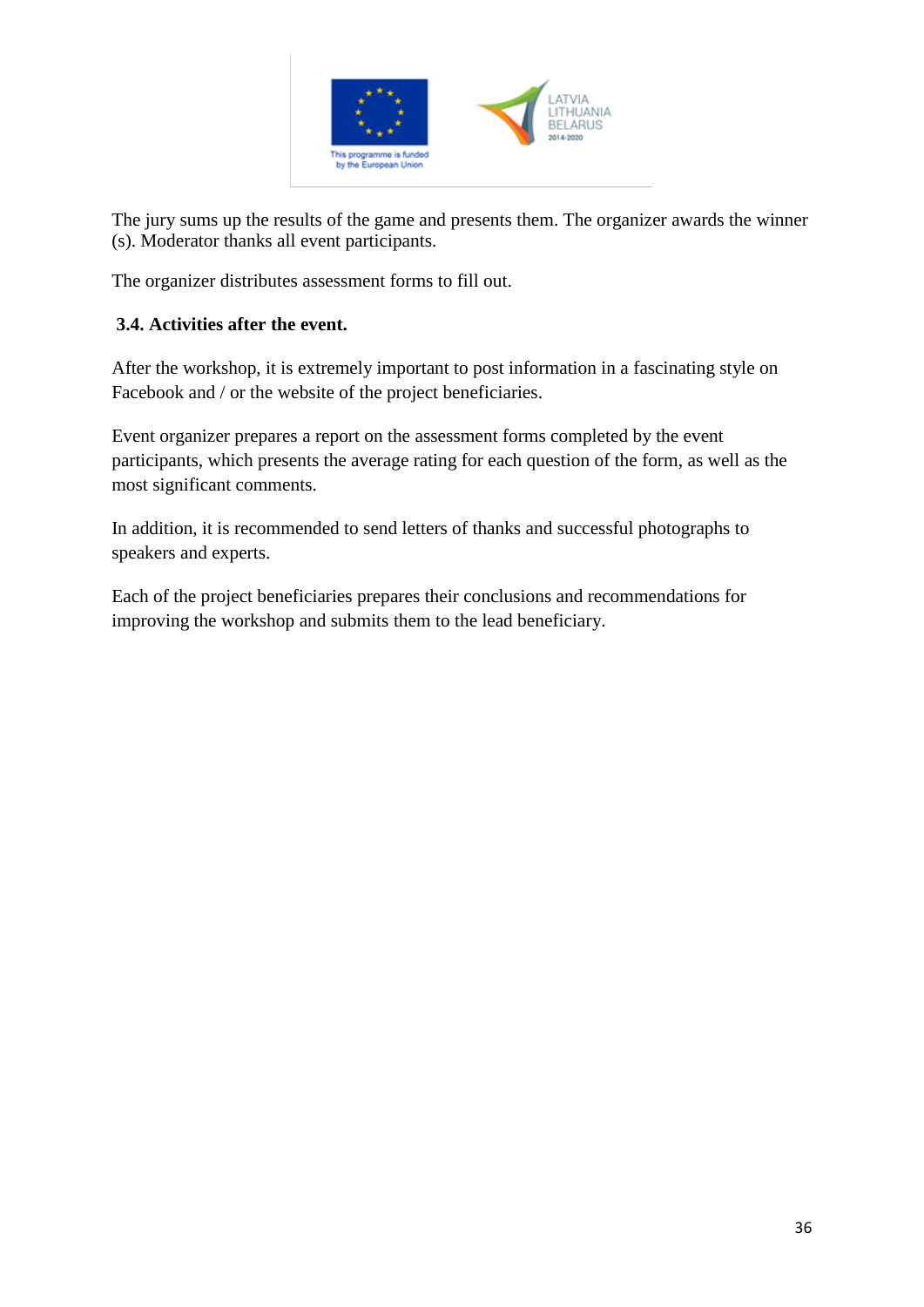

# **Chapter 4. Workshop 2 "Find yourself in business"**

#### **4.1. Overall Workshop "Find yourself in business!" description**

The purpose of the Workshop "Find yourself in business" is to stimulate entrepreneurial activity among people of pre-retirement age, to develop their communication with likeminded people and to model such skills as an idea generation ability and analytical skills, entrepreneurial mindset, ability to plan business development and create general and marketing strategies, effective communication and a system thinking.

During the implementation of the project, Workshop 2 will be held once in a mixed format (online + offline) during one day. The duration of the event is 6-7 hours.

The event will involve 45 representatives of the target audience from Latvia, Lithuania and Belarus, 15 people from each country. It also stipulates that each beneficiary will invite 5 unemployed to participate in the event.

Workshop 2 consists of the following three sessions:

**1 session** - online mode. During this session, 15 representatives of the target audience in each country, as well as the moderator, his/her assistant (s) and expert gather in one room and are connected through a common online network with the rest of the event participants.

PS. In the case if the current pandemic situation in the country does not allow for the gathering of participants in one estate, the beneficiary provides the maximum possible scheme for the participation of the target group representatives in it, up to the individual connection of each of the participants to the network.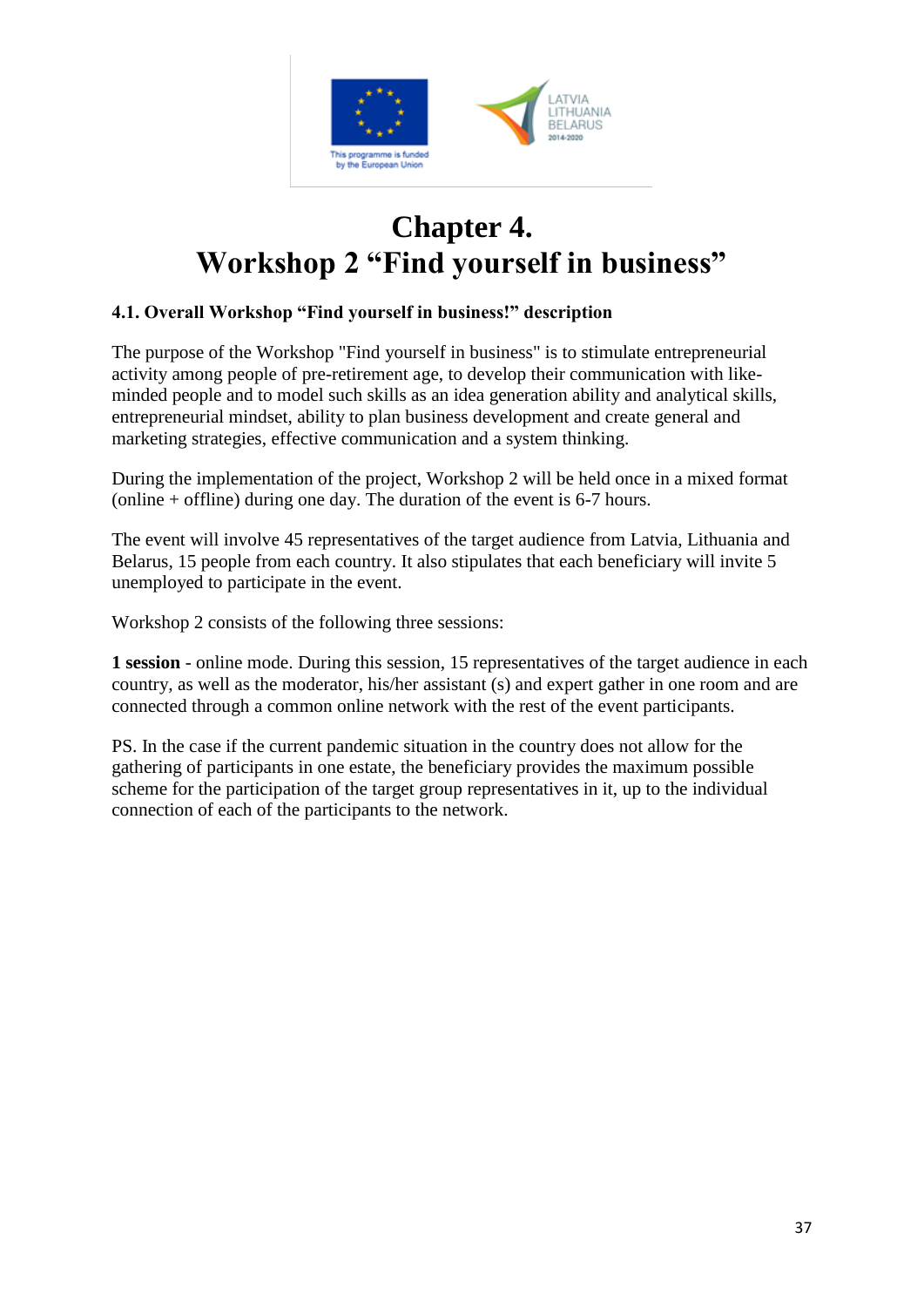





During the first session, one representative of the target audience from each country, who has the potential to start a business, presents in turn his business idea to the general audience and answers questions from both the moderators and participants of the workshop from three countries. The session ends with speeches by one expert from each country, who presents his brief opinion on business ideas.

**Session 2** is held offline separately in each country and consists of two parts.

In the first part, the participants of the workshop from each country discuss both the business idea of their representative and start-up entrepreneurs from two other countries. In particular, a representative of his country may also be involved in the general discussion and may be asked additional questions.

In the second part of this session, the Workshop participants in each country are divided into 3 teams by drawing lots and choosing their team captain. Each of the captains is assigned one of the business ideas presented in session 1 of the Workshop.

The work is carried out by the World café method. In this case, the team captains are the hosts of the tables and each of them is responsible for developing scenarios (positive and negative) for one of the business ideas.

After discussion, each team gets together with their captain and prepares a presentation on a specific business idea for them. Expert in each country actively works with representatives of the target audience and provides them with recommendations.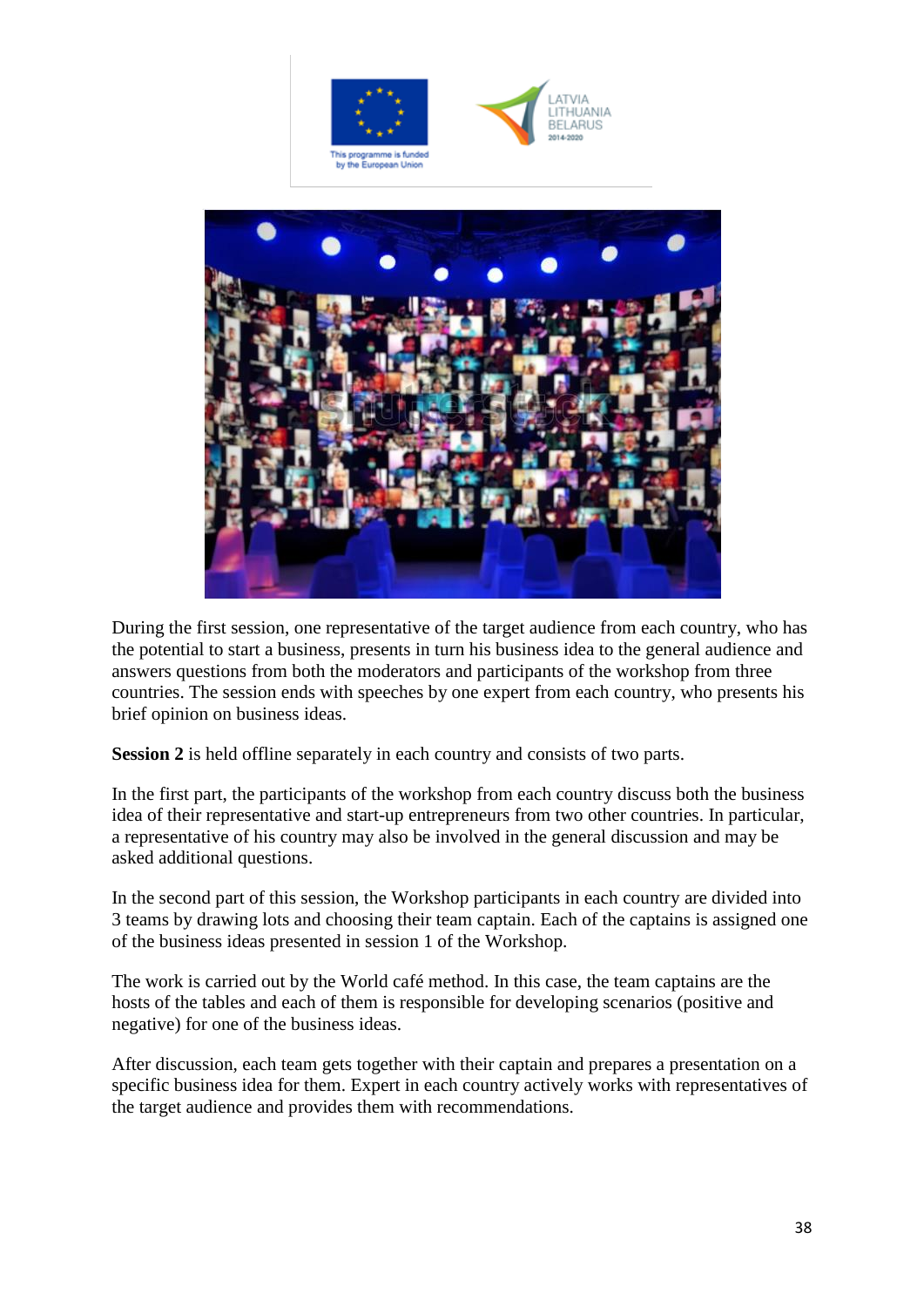

#### **Session 3** is held online again.

All seminar participants are connected to the network. In turn, the teams that were responsible for developing the business idea presented by the entrepreneur from their home country give presentations. Teams from two other countries, who also worked with this business idea, complement the first presentation, emphasizing the possibility of developing the idea in the region of cross-border cooperation.

After a full discussion of each business idea, expert from each country gives his opinion.

#### **4.2. Workshop 2 "Find yourself in business!" preparation**

#### **1) Development of a draft agenda for the event.**

The draft of Workshop 2 agenda is shown in Figure 4.

# **A g e n d a**

| $9:30 - 10:00$  | Registration, welcome coffee                                                                                                                                                                                                                                                      |
|-----------------|-----------------------------------------------------------------------------------------------------------------------------------------------------------------------------------------------------------------------------------------------------------------------------------|
| $10:00 - 11:30$ | Session 1 / online mode                                                                                                                                                                                                                                                           |
|                 | Event opening, introduction into "BeLL to Start Business" project /10"<br>Workshop 2 "Find yourself in business!" description / $A & Q / 20$ "<br>Presentation of business ideas / representatives from 3 countries / A&Q<br>General discussion / Experts inclusion (3 countries) |
| $11:30 - 12:00$ | Coffee break                                                                                                                                                                                                                                                                      |
| $12:00 - 13:00$ | Session 2 / Part 1 / offline mode                                                                                                                                                                                                                                                 |
|                 | Business ideas from representatives of 3 countries discussion<br>A&Q                                                                                                                                                                                                              |
| $13:00 - 14:00$ | Lunch                                                                                                                                                                                                                                                                             |
| $14:00 - 15:00$ | Session 2 / Part 2 / offline mode                                                                                                                                                                                                                                                 |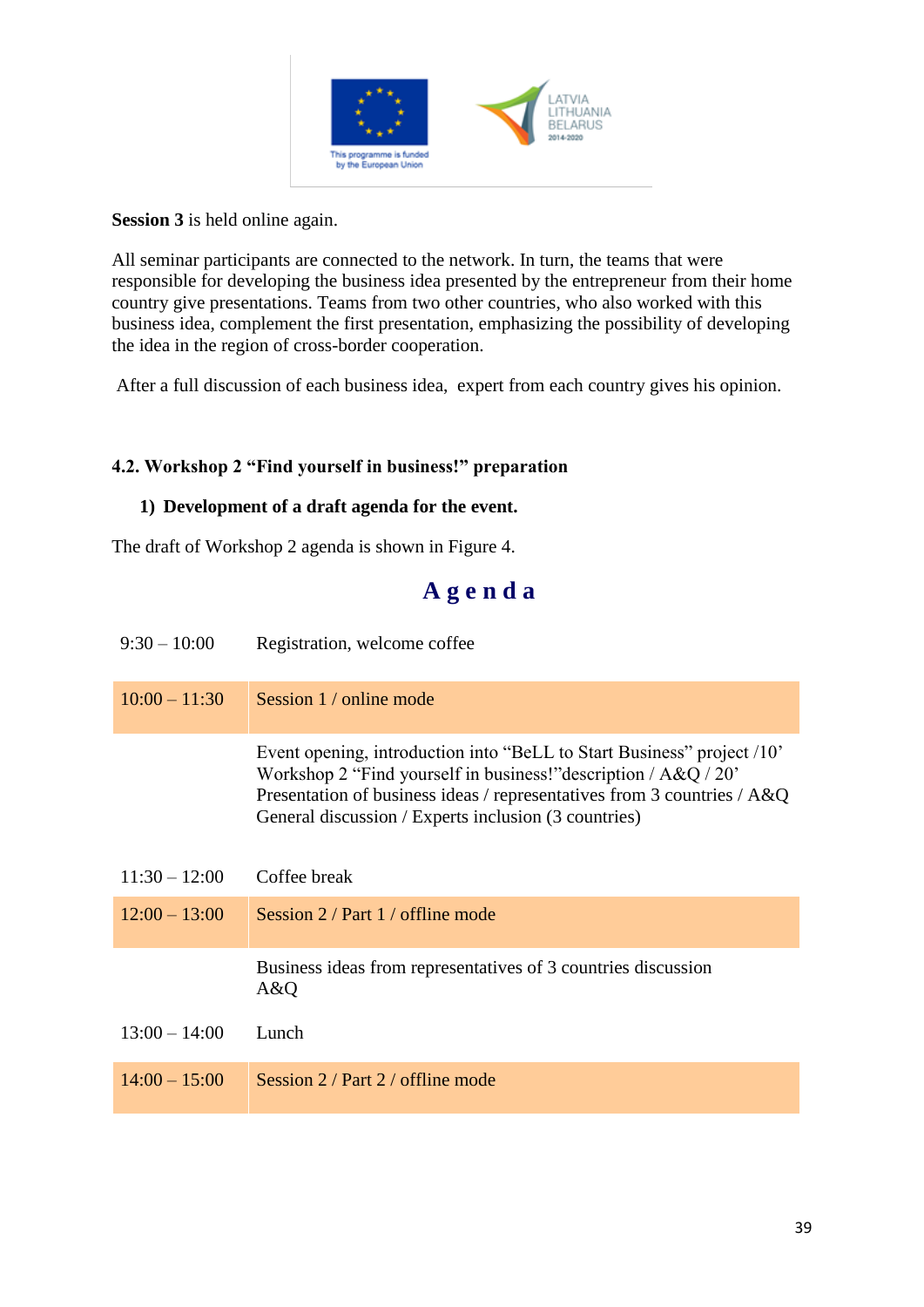

#### Work in teams / World cafe method Presentations preparation Experts inclusion

| $15.00 - 16.10$ | Session 3 / online mode                                                                                                                          |
|-----------------|--------------------------------------------------------------------------------------------------------------------------------------------------|
|                 | Presentation of business ideas development / representatives from 3<br>countries / $A&Q$<br>General discussion / Experts inclusion (3 countries) |
| $16:10 - 16.30$ | Closing of the Workshop                                                                                                                          |
|                 | Assessment forms distribution                                                                                                                    |

Figure 4. Draft agenda for Workshop 2 "Find yourself in business!".

#### **2) Target group representatives / attraction and registration.**

Attracting representatives of the target group to participate in the Workshop 2 "Find yourself in business!" is a significant activity for its success.

Approximately one month before the planned date, it is necessary to publish the initial announcement of the event on the partners websites, project website, project's Facebook page and initially communicate with stakeholders.

The announcement should clearly indicate the place and time of the event, its mode, the number of participants, languages of the event and also determine the methods of participants registration. In this case, it is recommended to request from potential participants both email and phone numbers.

It is necessary to confirm the registration of participants, explain the event mode and answer questions. Given the specifics of the target group, it is advisable to contact them again several days before the appointed date.

Municipalities' departments, business incubators and business development centres, Labor Exchanges, VET, Lifelong learning institutions and NGOs focused on solving problems close to target group representatives can be used as communication channels with TGRs. Social networks, such as specialized groups both on Facebook and on separate websites are also effective ways of reaching out to the target audience in this case.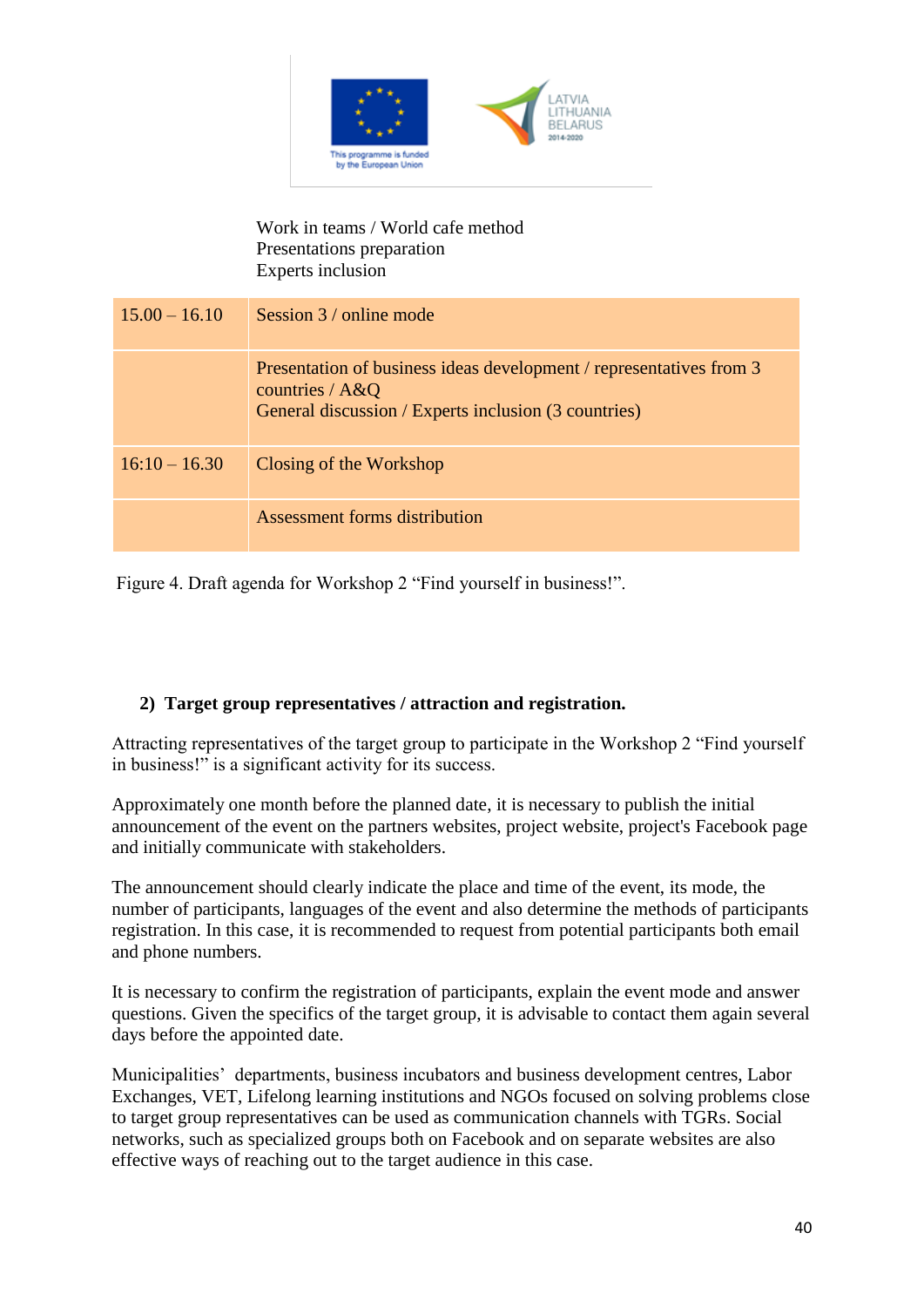

It is recommended to create a file for pre-retirement age people (database) and regularly update its information.

*PS. When implementing the project, the announcement must necessarily include logos and additional information in accordance with the requirements of the Programme.* 

#### **3) Invite the right people: potential entrepreneur / business idea presenter.**

The key figure of the event is a representative of the target audience who will tell the Workshop 2 participants about his potential business idea and actively participate in discussions during Sessions 1 and 2. Speaker can be a potential entrepreneur who is just considering the possibility of starting his own business, or an existing entrepreneur who is ready to talk about new directions for the development of his business.

Event organizers can find this person through the centers of business support and development, incubators, municipalities departments, NGO, specialized social groups or personal contacts.

During the preparation for the workshop, the organizers are advised to discuss in advance with the speaker his presentation of the business idea in order to make it attractive to the target audience from the three countries and to provide an opportunity for its further development, taking into account potential cross-border cooperation.

It is recommended that the speaker prepares a presentation in PowerPoint format or short videos in order to demonstrate, if appropriate, the objects of his potential business.

Points that can be considered in the presentation are as follows: the essence of the business idea, why it arose (market needs, copying from another area, copying from the same area with additional elements, etc.), business connected/non connected with prior professional activity, business goals, market analysis, competitors, potential clients / buyers, available resources (including property), promotion of services / goods, team, etc.

In addition, it is necessary to prepare the speaker for possible questions from the participants of the event during its first and second sessions, discuss with him the preferred scheme of answers to them, as well as the psychological aspects of communication with the participants of the workshop. Personal communication with a speaker or communication by telephone or online is also possible.

#### **4) Invite the right people: experts**

Workshop experts are experienced businessmen, serial entrepreneurs who develop business ideas on an ongoing basis, representatives of business incubators working with ideas generation and development, those who lead hackathons or representatives of educational institutions. Experts are involved in all Sessions of Workshop 2.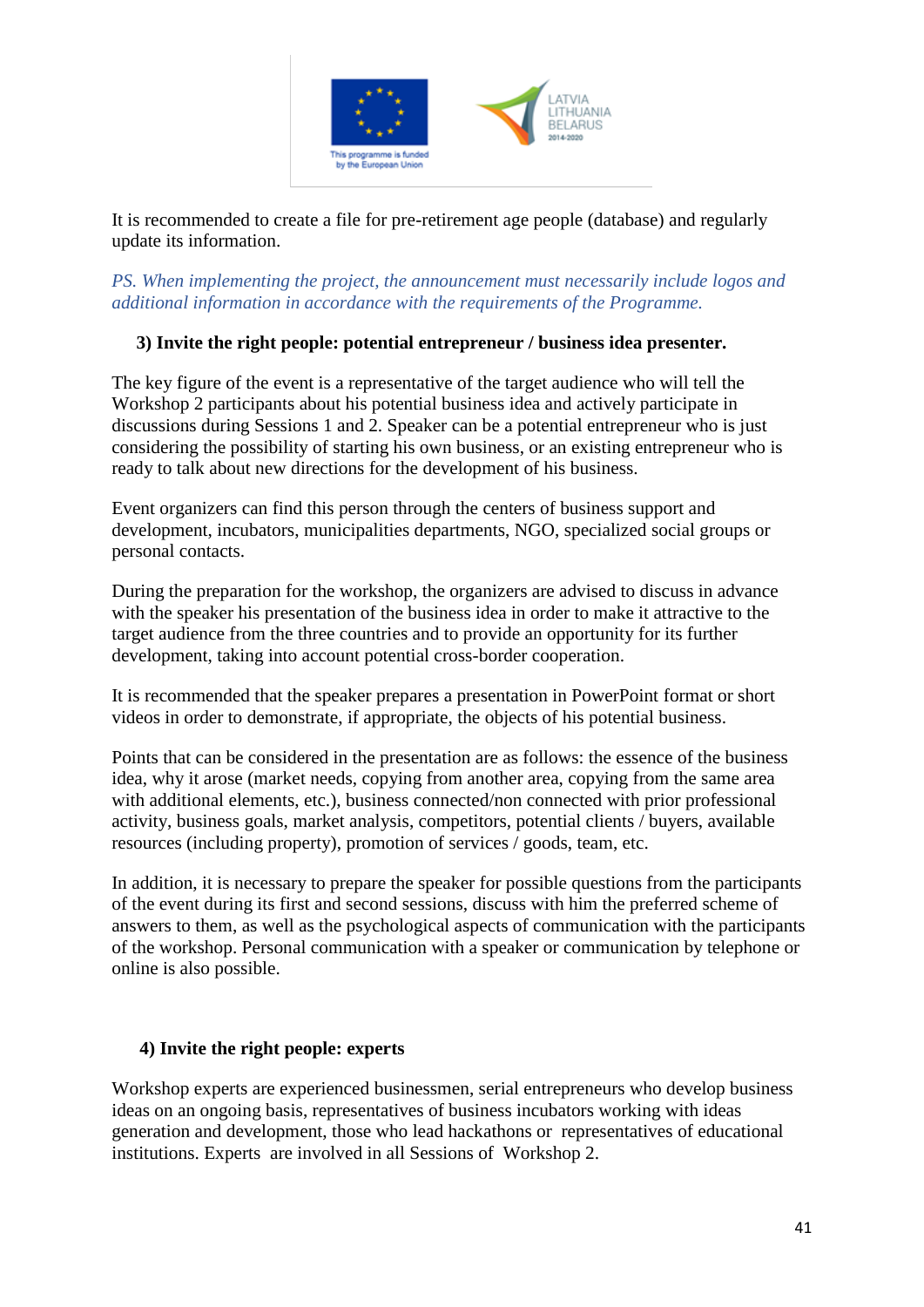

In the first session, they briefly express their opinion on the business ideas presented by speakers from three countries, in the second session they actively communicate with representatives of the target audience from their country during their preparation of presentations, and finally, in the third session, they express their opinion on the speakers' business development scenarios prepared by teams from three countries.

It is recommended to invite 1-2 experts from the sectors which are most suitable for evaluating business ideas from areas defined by speakers. Experts should be able to quickly analyze business ideas and their potential development, actively communicate with representatives of the target audience and help them with advice, express their opinions in an objective and positive manner, and also stimulate with their comments the further movement of discussions with representatives of the target audience.

Afterwards, experts are contacted by email and telephone/ WhatsApp/ Viber or organizers arrange a personal meeting. Organizers explain the mode and approaches of the workshop, as well as a profile of the target groups to the experts, discuss their participation in the workshop in terms of aspects that should be emphasized and paid special attention to during the event, confirm the agenda, instruct the experts and answer any question they may have.

#### **5) Attract the right people: moderator and his/her assistants.**

Each of the seminar organizers involves a moderator and his assistants. The correct choice of a moderator is very important for the successful holding of the event, especially taking into account its format and additional issues for a prompt decision related to the combination of online and offline modes.

The moderator can be either a member of the project team or invited outside of its organization. The moderator should be familiar with the format of the event, the issues that are discussed at it, the speakers from 3 countries and their business ideas. The moderator also needs to understand the psychological portrait of TGRs and their problems.

The moderator should conduct the event in accordance with the developed agenda. In the first session, he asks questions to speakers after they have presented their business idea, and also motivates seminar participants from their country to join the discussion. In the final part of the event, the moderator supports representatives of the target audience from their country with remarks and questions during their speeches, and also involves them in a general discussion. The moderator must comply with business etiquette and conduct the event in an exciting and memorable format with a sense of humor.

The success of the event depends largely on the level of professionalism and charisma of all moderators, their ability to find a common language with the audience from 3 countries, to create the friendly and relaxed atmosphere. Necessary training/instructions should be provided to the moderators and assistants by the organizers before the event in order to ensure it's smooth running. If linguistic problems arise (translation) during the event, moderator's assistants are involved in their solution.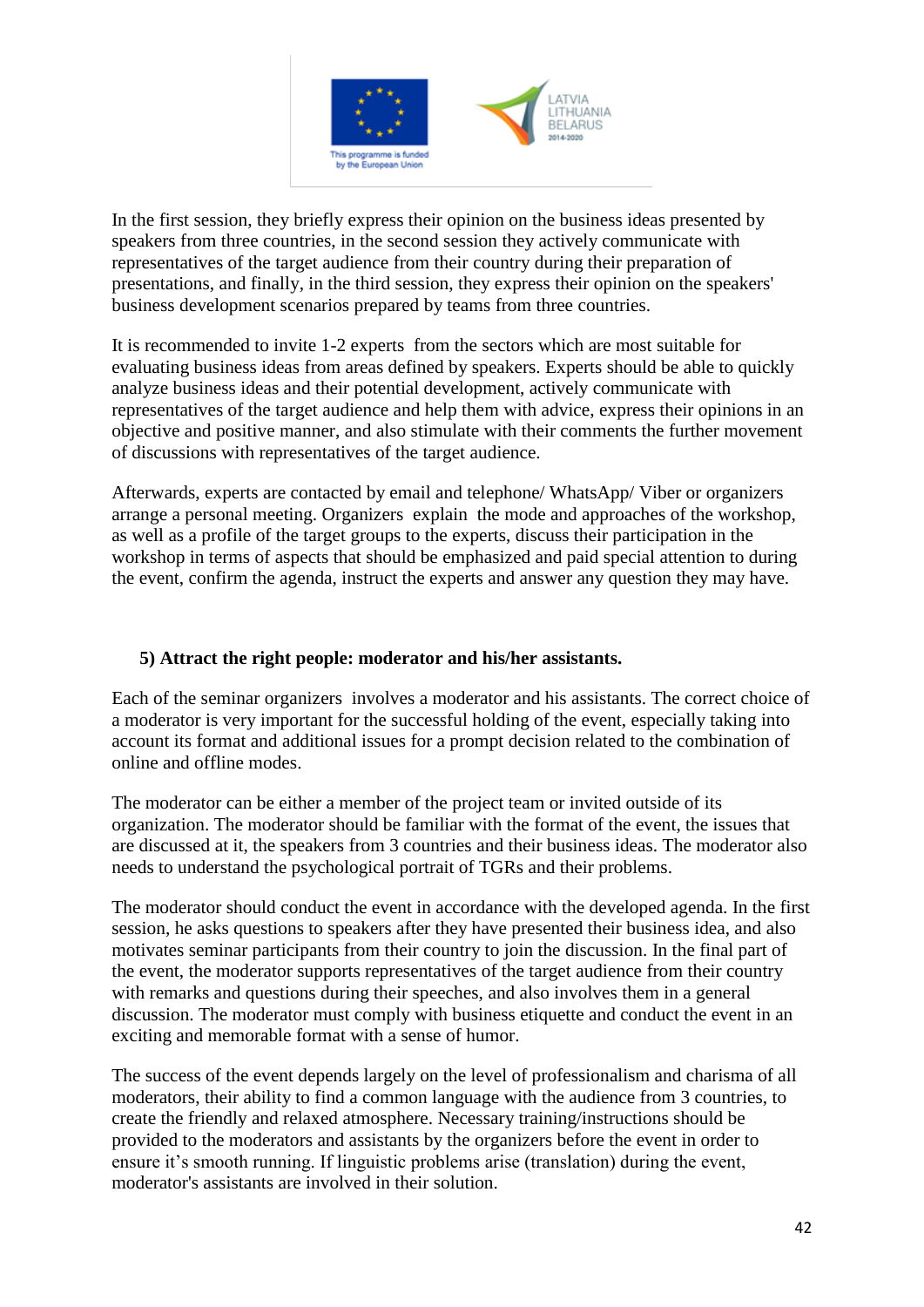

#### **6) Event organizational issues.**

At the preparation stage, the format of Workshop 2 should be taken into consideration.

The organizer of the event from each country should think in advance about the appropriate size of the room, the availability of the necessary equipment and suppliers (two flip charts, with enough paper: colored markers (4 colors: black, blue, red, green): 1 set for each team for Session No. 2; post-its;), as well as the cathering schema.

Given the structure of the workshop, it is recommended to provide for a change in the layout of tables in the meeting room during the event. It is recommended to arrange tables according to the scheme *Theatre* or *Classroom* (see Figure 5) for Session 1 and the Part 1 of Session 2. In the foreground of the room, it is desirable to place 2 small tables for speaker and the moderator / assistants.

For the second part of Session 2 and Session 3 tables during the lunch break are arranged according to a *Cluster* scheme (see Figure 5) in such a way that each of them (connecting several tables, for example 4 tables for two) can accommodate members of one team.



Figure 5. Samples layouts of the workshop room

Alternatively, the arrangement of tables according to the *Cluster* scheme from the very beginning of the event is permissible. In this case, it is necessary to provide such positions of chairs so that everyone sitting at the table can see the presentations on the screen.

The appropriate announcement must be placed at the entrance to the hall of the event (during the project implementation with EU, Programme and project logos).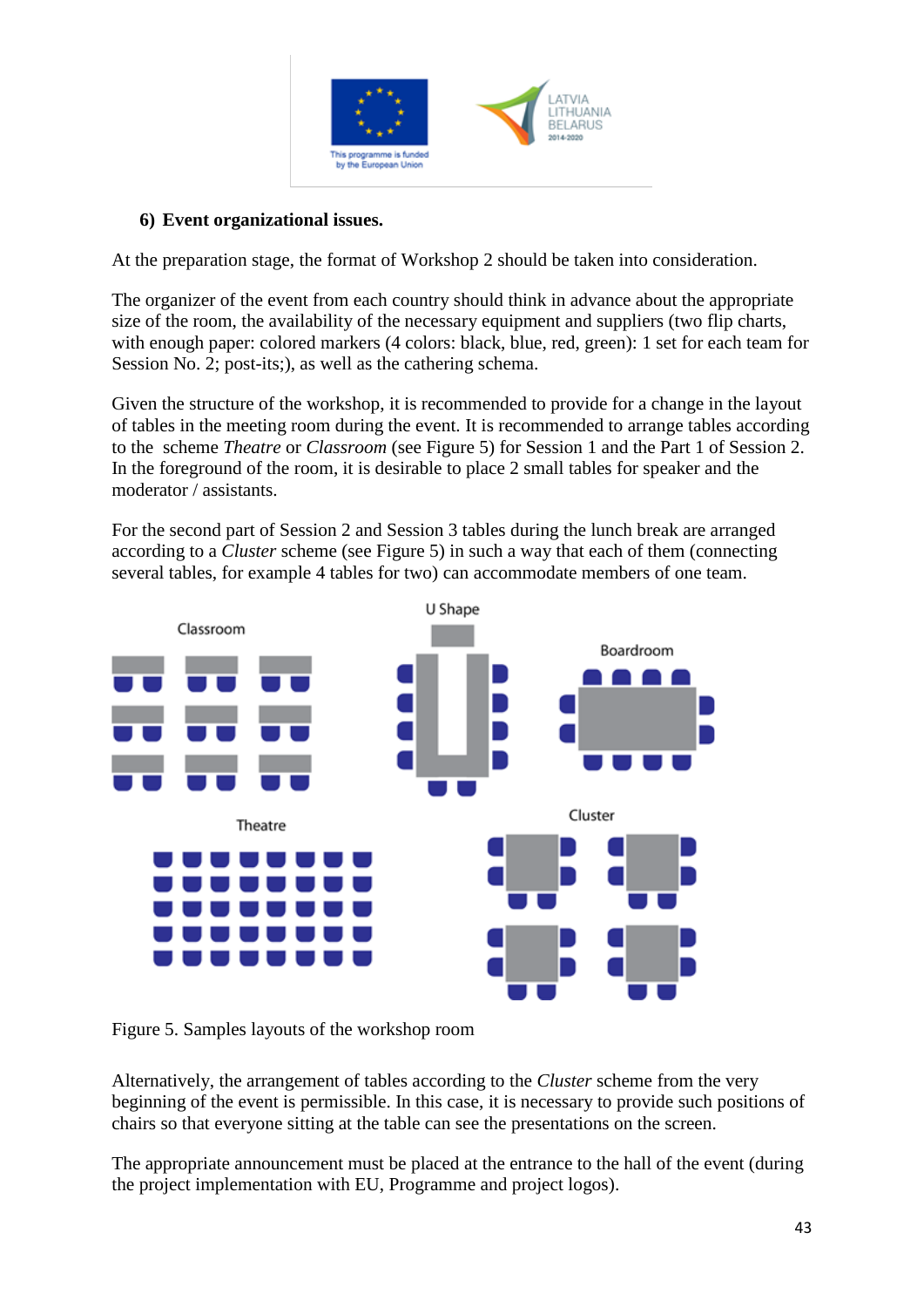

A list of the workshop participants with their contacts and a place for signature to be prepared by each organizer (during the implementation of the project on a special form with the EU, Programme and project logos). Badges with their names and brief information (project team, organization of the speaker or expert, representative of the target audience) are also printed for all participants. At the same time, it is necessary to prepare several empty badges in case the participants' change.

The organizer also needs to prepare the necessary cards for the draw, which will make it possible to form 3 teams of 5 target group representatives for each country. The draw is carried out at the registration of the participants. In addition, the organizers need to prepare materials for the selection of team captains by drawing lots in case one of the teams cannot choose a captain in any other way. This draw is done, if necessary, at the beginning of the part 2 of Session 2 of the event.

It is advisable to distribute the printed agenda to all event participants at the registration. In addition, assessment forms, note paper and pens must also be prepared. Assessment forms presented in Annex 2.

PS In the case that representatives of the target audience participate in the workshop remotely, they should be given the opportunity to answer the questions of the assessment form on GoogleDoc.

When preparing for the event, it is necessary to create separate links for Sessions 1 and 3 (online mode).

PS When holding a workshop in a limited format, that is, if the representatives of the target audience from a certain country cannot get together in full (15 people), it is necessary to form additional links to ensure their work in teams under the direction of the representative of the organizer. In this case, the Team method of discussion can be applied vs the World cafe method.

During the event, it is recommended to photograph both speakers and target group participants. Photos can serve as excellent illustrations for public information about events. Before the event it is necessary to get the consent of the audience to take pictures.

#### **4.3. Conduction of "Find yourself in business!" Workshop**

1. Registration stage.

Workshop participants arrive, register in the prepared list with signatures, receive a name badge and team number (by draw), which they will be part of during Session 2/Part 2.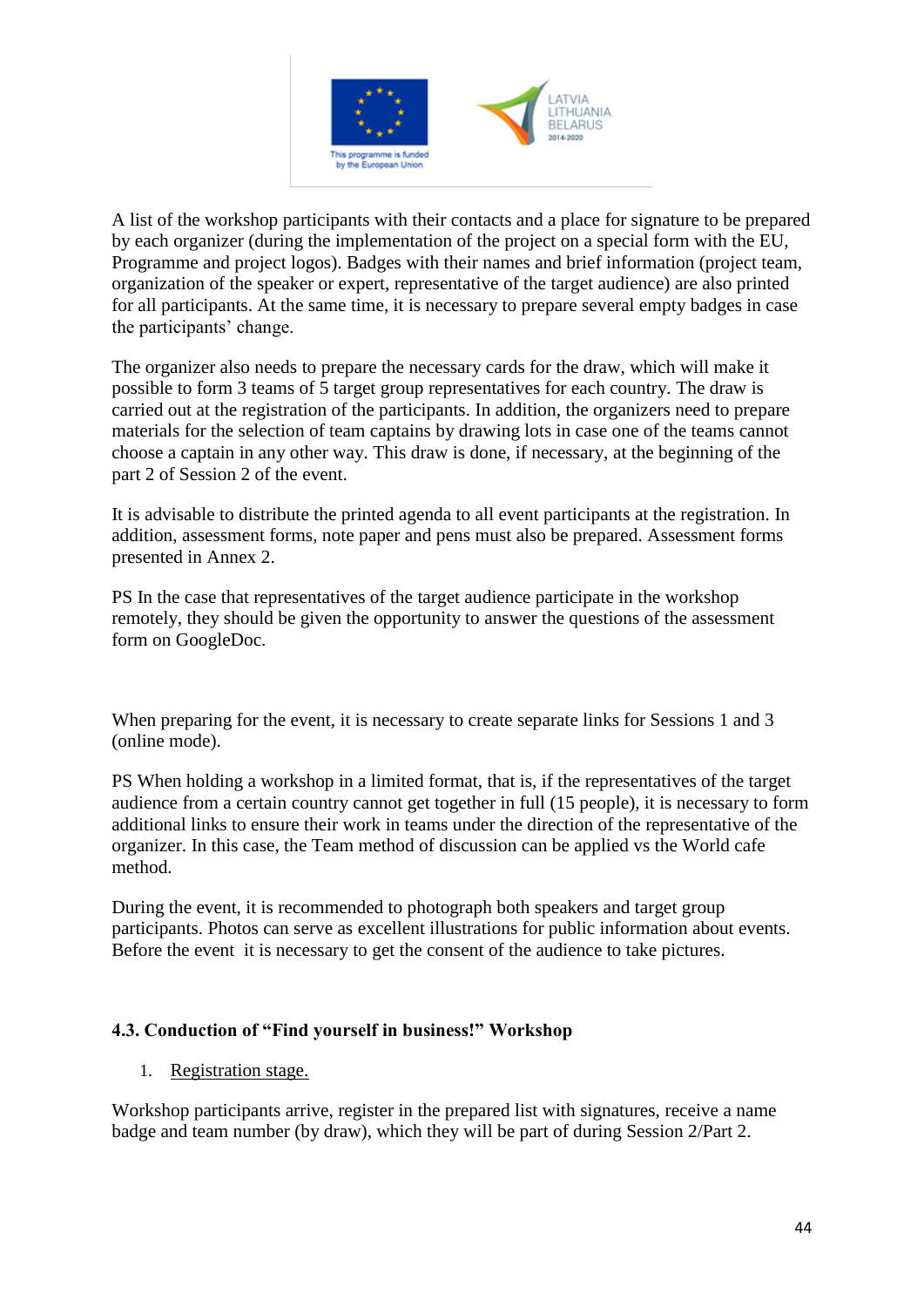

Participants sit down at any available places if at the beginning of the event tables are arranged according to the *Theatre* or *Classroom* scheme. If the tables are yet arranged according to the *Cluster* scheme, the participants sit at the table on which the corresponding team number is set.

#### 2. Session 1 / Online mode.

The chief moderator (lead beneficiary's or another project beneficiary's representative according to prior agreement) welcomes the participants of the workshop from 3 countries and wishes them a fruitful day, new ideas and contacts, and also presents all the moderators and assistant/ts who conduct the workshop. The chief organizer ensures "BeLL to Start Business" project brief presentation.

Further, one of the moderators (in accordance with the agreement) presents to the event participants its general scheme and procedure for its holding, dwelling on the content of individual sessions, and also answers questions from representatives of the target audience.

Then the chief moderator invites in turn speakers of the first session to present their business ideas. The local moderator supports the speech by comments and questions, as well as involves all event participants in the discussion of it.

In the final part of the session, the main moderator organizes a general discussion and invites in turn 1 expert from each country to express his opinion on the ideas.

3. Session 2 / Offline mode.

In the first part of the session, each moderator organizes in the audience a general discussion of possible positive and negative scenarios for the development of the three presented business ideas. The emphasis is placed on the idea of a speaker from a given country; for other business ideas, the possibility of their development in the conditions of cross-border cooperation is being considered.

In the second part of the session, each team members are seated at separate tables, placed at lunchtime according to the *Cluster scheme* (if they were not so placed from the very beginning of the event). Each team chooses its own captain or they are chosen by drawing lots, if it was not possible to do so in another way.

The moderator defines for each team a business idea of one of the speakers in the first session and explains the principles of working in teams according to the World cafe method. In this case, the team captain becomes the host of his table, and the rest of the team members move from table to table and participate in discussing the scenarios for the development of all three ideas. Experts move between tables and stimulate active discussion of business ideas by TGRs.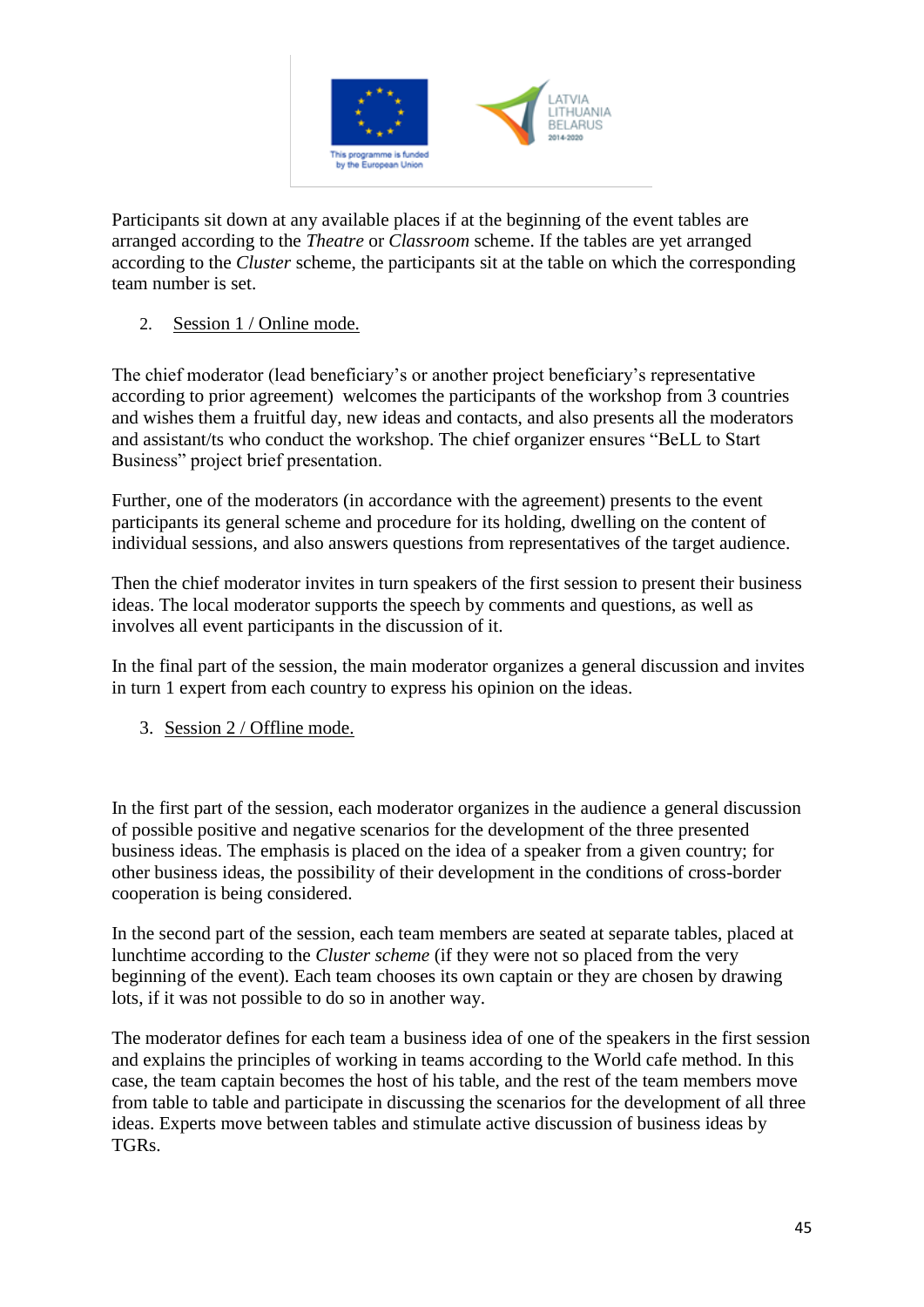

After 20 minutes of the third session, the teams gather at their captain's table and prepare presentations of scenarios for the development of business ideas. The experts help the TGRs prepare the presentations and answer their questions.

PS In the case that it is not possible to organize the personal participation of representatives of any country in the event, work in teams is carried out online according to the Team method.

#### 4. Session 3 / Online mode.

The chief moderator takes turns inviting the team from each country who prepared the presentation for the home speaker's business idea. This presentation is immediately complemented by the performances of teams from two other countries from the point of view of the possibility of cross-border cooperation. Local moderators may ask speakers additional questions.

After the presentation of all three business ideas, the main moderator organizes a general discussion and in the final invites one expert from each country to express their opinion.

5. Closing stage.

The chief moderator and then other moderators thank all event participants.

The organizers distribute assessment forms to fill out.

#### **4.4. Activities after the event.**

After the workshop, it is extremely important to post information in a fascinating style on Facebook and / or the website of the project beneficiaries.

Each of the event organizers prepares a report on the assessment forms completed by the event participants from his country, which presents the average rating for each question of the form, as well as the most significant comments. One of the organizers also draws up a general report based on all completed assessment forms.

In addition, it is recommended to send letters of thanks and successful photographs to speakers and experts.

Each of the project beneficiaries prepares their conclusions and recommendations for improving the workshop and submits them to the lead beneficiary.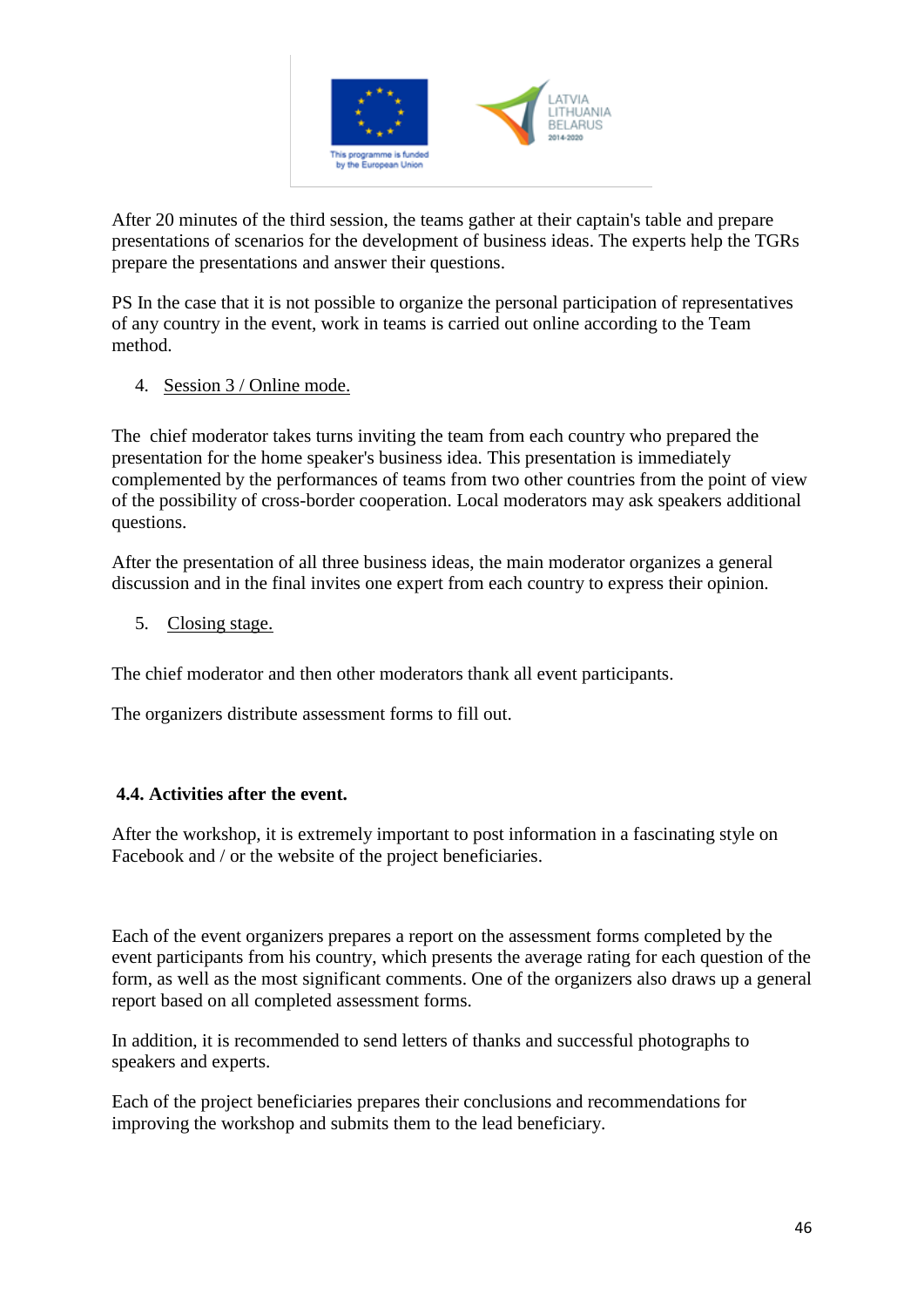

# **General Summary**

During the implementation of the project, the project beneficiaries will conduct 3 workshops 1 'Be inspired and brave!' (one in each country) and one workshop 2 'Find yourself in business!' online. After each event, the responsible partner will prepare a report on the event, taking into account the assessment forms completed by representatives of the target audience, as well as the feedback from the partners.

The Guidelines "How to prepare and implement Workshops" will be finalized based on these reports and supplemented with photos from the events.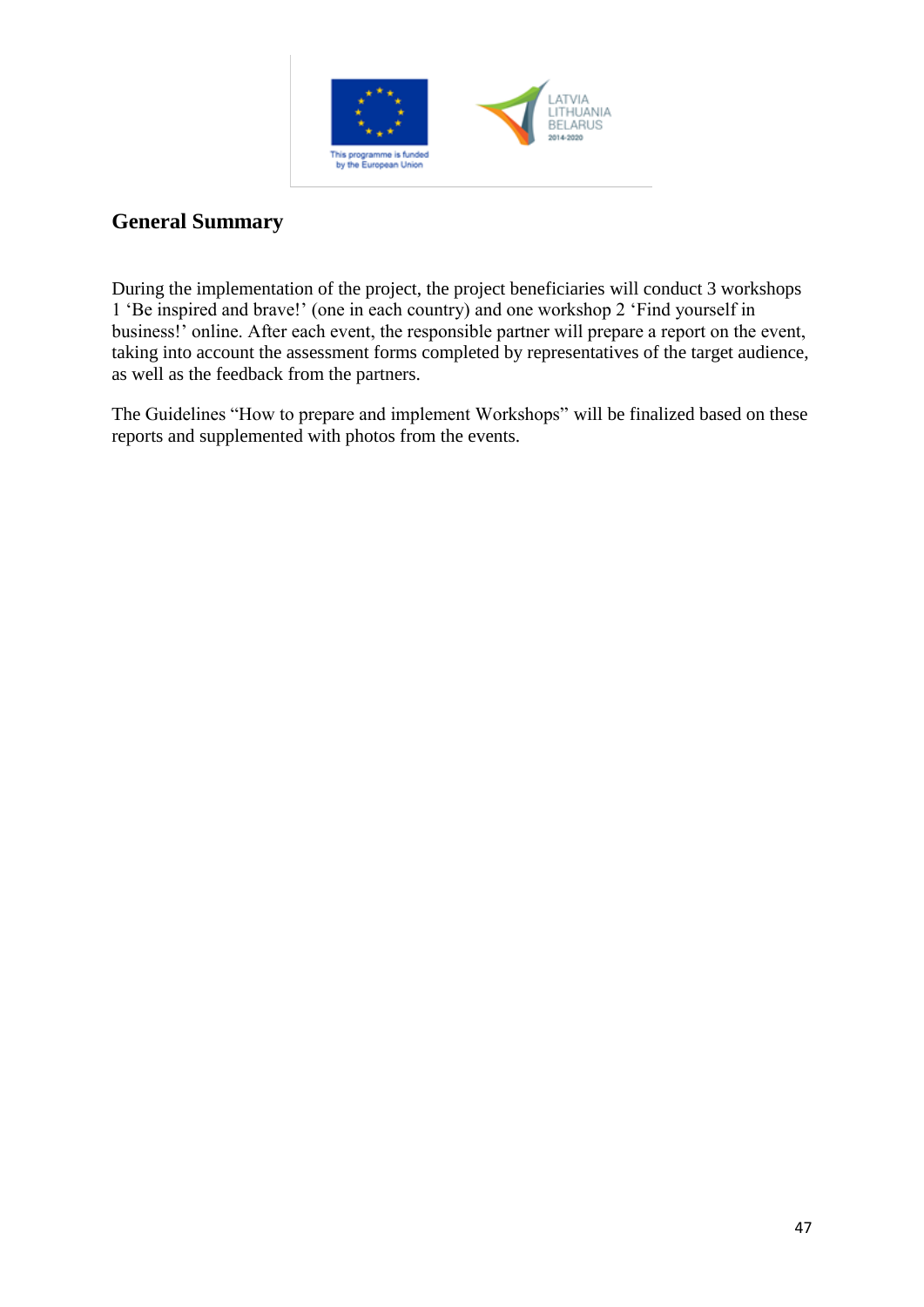

### **Annex 1.**

**Business Simulation Game \_\_\_\_\_\_\_\_\_\_\_\_\_\_\_\_\_\_\_\_\_\_\_\_\_\_\_\_\_\_\_\_\_** 

**Place, date \_\_\_\_\_\_\_\_\_\_\_\_\_\_\_\_\_\_\_\_\_\_\_\_\_\_\_\_\_\_\_\_\_\_\_\_\_\_\_\_\_\_\_\_\_\_**

# *Jury evaluation form*

**Project partner: \_\_\_\_\_\_ Jury member: \_\_\_\_\_\_\_\_\_\_\_\_\_\_\_\_\_\_\_\_\_\_\_\_\_\_\_**

*Session 1.* **Short verbal task. (session 2, session 3)**

**Team 1**

| <b>Factor</b>                  | 2 | 3 | <b>TOTAL</b> (sum) |
|--------------------------------|---|---|--------------------|
| <b>Creativity</b>              |   |   |                    |
| <b>Logical thinking</b>        |   |   |                    |
| <b>Situation understanding</b> |   |   |                    |

| <b>Factor</b>                  | $\overline{2}$ | 3 | <b>TOTAL</b> (sum) |
|--------------------------------|----------------|---|--------------------|
| <b>Creativity</b>              |                |   |                    |
| <b>Logical thinking</b>        |                |   |                    |
| <b>Situation understanding</b> |                |   |                    |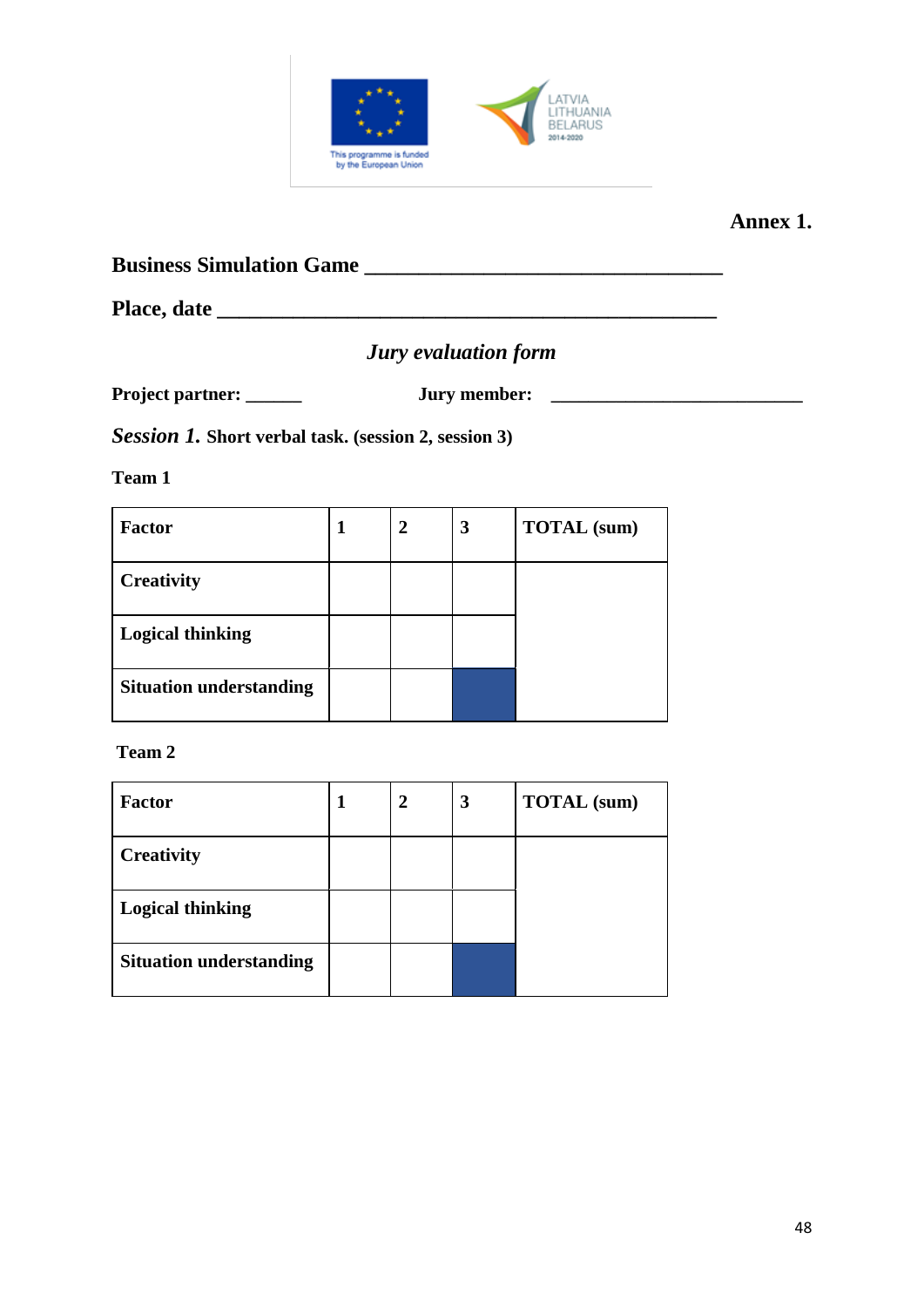

### **Team 3**

| <b>Factor</b>                  | 2 | 3 | <b>TOTAL</b> (sum) |
|--------------------------------|---|---|--------------------|
| <b>Creativity</b>              |   |   |                    |
| <b>Logical thinking</b>        |   |   |                    |
| <b>Situation understanding</b> |   |   |                    |

#### **Team 4**

| <b>Factor</b>                  | 2 | 3 | <b>TOTAL</b> (sum) |
|--------------------------------|---|---|--------------------|
| <b>Creativity</b>              |   |   |                    |
| <b>Logical thinking</b>        |   |   |                    |
| <b>Situation understanding</b> |   |   |                    |

| <b>Factor</b>                  | 2 | 3 | <b>TOTAL</b> (sum) |
|--------------------------------|---|---|--------------------|
| <b>Creativity</b>              |   |   |                    |
| <b>Logical thinking</b>        |   |   |                    |
| <b>Situation understanding</b> |   |   |                    |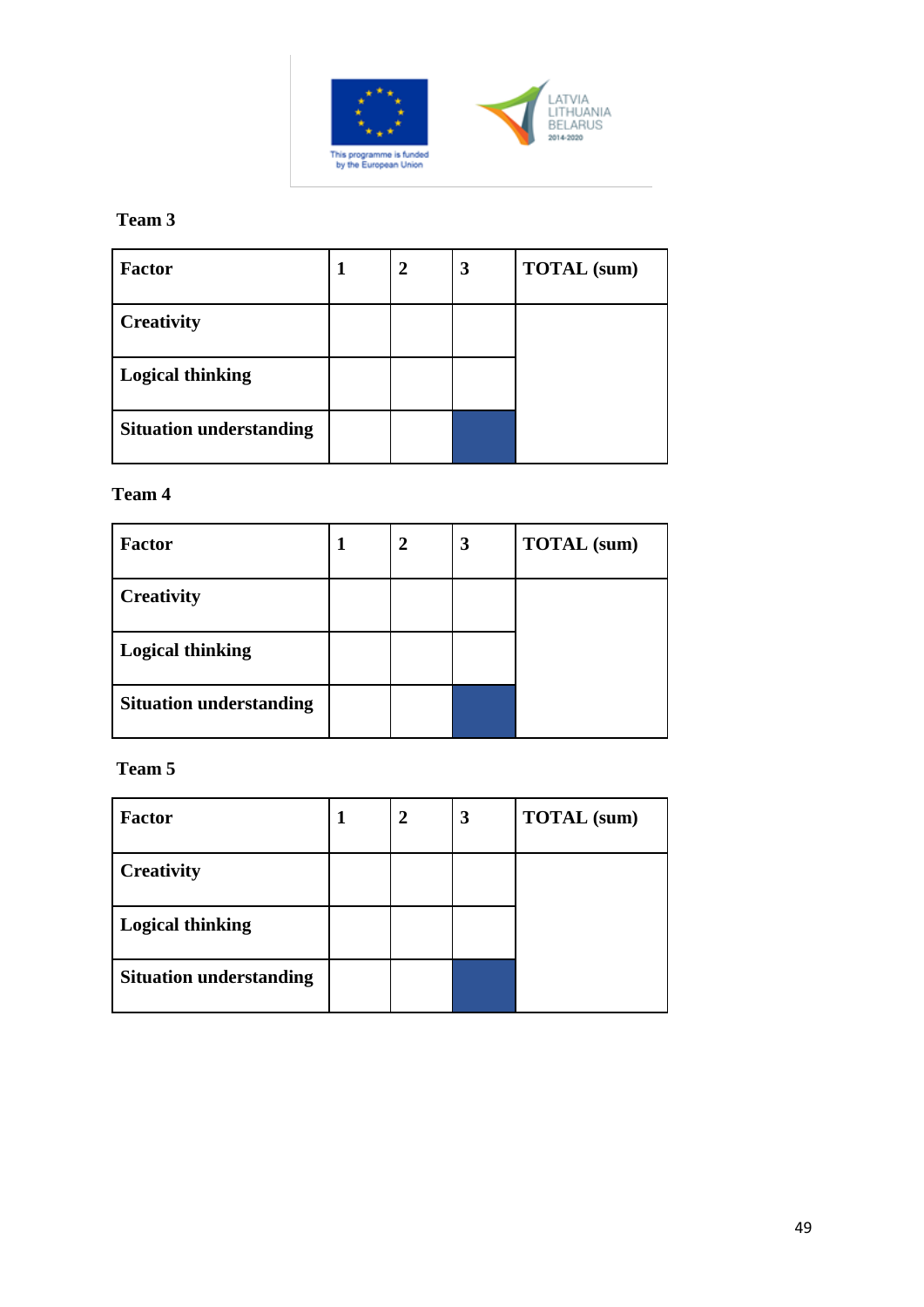

**Team 6**

| <b>Factor</b>                  | 2 | 3 | <b>TOTAL</b> (sum) |
|--------------------------------|---|---|--------------------|
| <b>Creativity</b>              |   |   |                    |
| <b>Logical thinking</b>        |   |   |                    |
| <b>Situation understanding</b> |   |   |                    |

*Session 1.* **Task 1** *(Session 2. Task 2. Session 3. Task 3)*

**Team 1**

| <b>Factor</b>                                    | 1 | $\overline{2}$ | $\overline{3}$ | $\overline{\mathbf{4}}$ | 5 | <b>TOTAL</b><br>(sum) |
|--------------------------------------------------|---|----------------|----------------|-------------------------|---|-----------------------|
| Strategic approach                               |   |                |                |                         |   |                       |
| <b>Vision of scenarios</b>                       |   |                |                |                         |   |                       |
| <b>Communication skills</b>                      |   |                |                |                         |   |                       |
| <b>Creativity and novelty of</b><br>presentation |   |                |                |                         |   |                       |

| <b>Factor</b>                                    | $\mathbf{1}$ | $\overline{2}$ | 3 | $\overline{\mathbf{4}}$ | 5 | <b>TOTAL</b><br>(sum) |
|--------------------------------------------------|--------------|----------------|---|-------------------------|---|-----------------------|
| Strategic approach                               |              |                |   |                         |   |                       |
| <b>Vision of scenarios</b>                       |              |                |   |                         |   |                       |
| <b>Communication skills</b>                      |              |                |   |                         |   |                       |
| <b>Creativity and novelty of</b><br>presentation |              |                |   |                         |   |                       |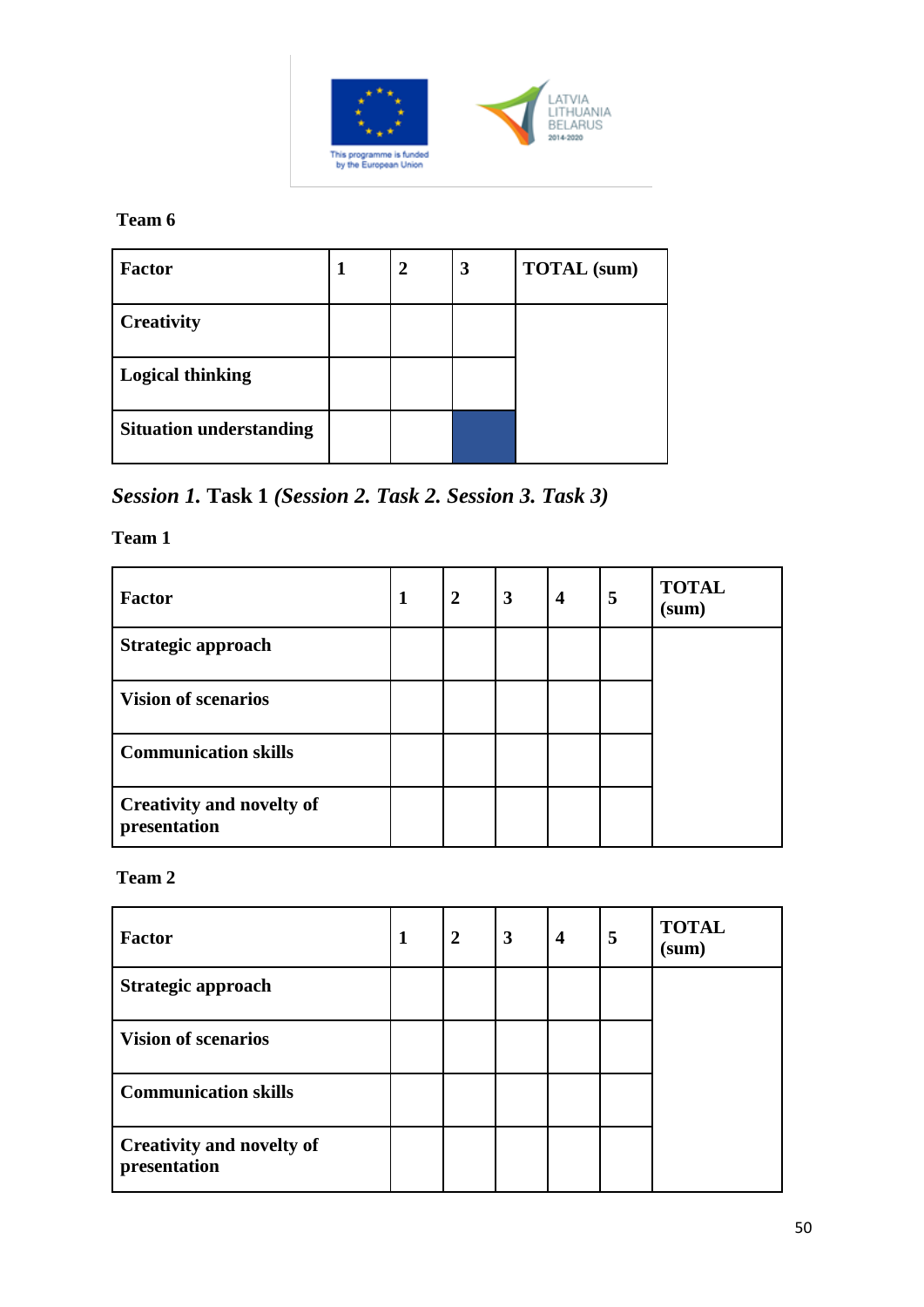

# LATVIA<br>LITHUANIA<br>BELARUS<br>2014-2020

# **Team 3**

| <b>Factor</b>                                    | 1 | $\overline{2}$ | 3 | $\overline{\mathbf{4}}$ | 5 | <b>TOTAL</b><br>(sum) |
|--------------------------------------------------|---|----------------|---|-------------------------|---|-----------------------|
| Strategic approach                               |   |                |   |                         |   |                       |
| <b>Vision of scenarios</b>                       |   |                |   |                         |   |                       |
| <b>Communication skills</b>                      |   |                |   |                         |   |                       |
| <b>Creativity and novelty of</b><br>presentation |   |                |   |                         |   |                       |

#### **Team 4**

| <b>Factor</b>                                    | 1 | $\overline{2}$ | 3 | $\overline{\mathbf{4}}$ | 5 | <b>TOTAL</b><br>(sum) |
|--------------------------------------------------|---|----------------|---|-------------------------|---|-----------------------|
| Strategic approach                               |   |                |   |                         |   |                       |
| <b>Vision of scenarios</b>                       |   |                |   |                         |   |                       |
| <b>Communication skills</b>                      |   |                |   |                         |   |                       |
| <b>Creativity and novelty of</b><br>presentation |   |                |   |                         |   |                       |

| <b>Factor</b>                                    | 1 | $\overline{2}$ | $\overline{\mathbf{3}}$ | $\overline{\mathbf{4}}$ | 5 | <b>TOTAL</b><br>(sum) |
|--------------------------------------------------|---|----------------|-------------------------|-------------------------|---|-----------------------|
| Strategic approach                               |   |                |                         |                         |   |                       |
| <b>Vision of scenarios</b>                       |   |                |                         |                         |   |                       |
| <b>Communication skills</b>                      |   |                |                         |                         |   |                       |
| <b>Creativity and novelty of</b><br>presentation |   |                |                         |                         |   |                       |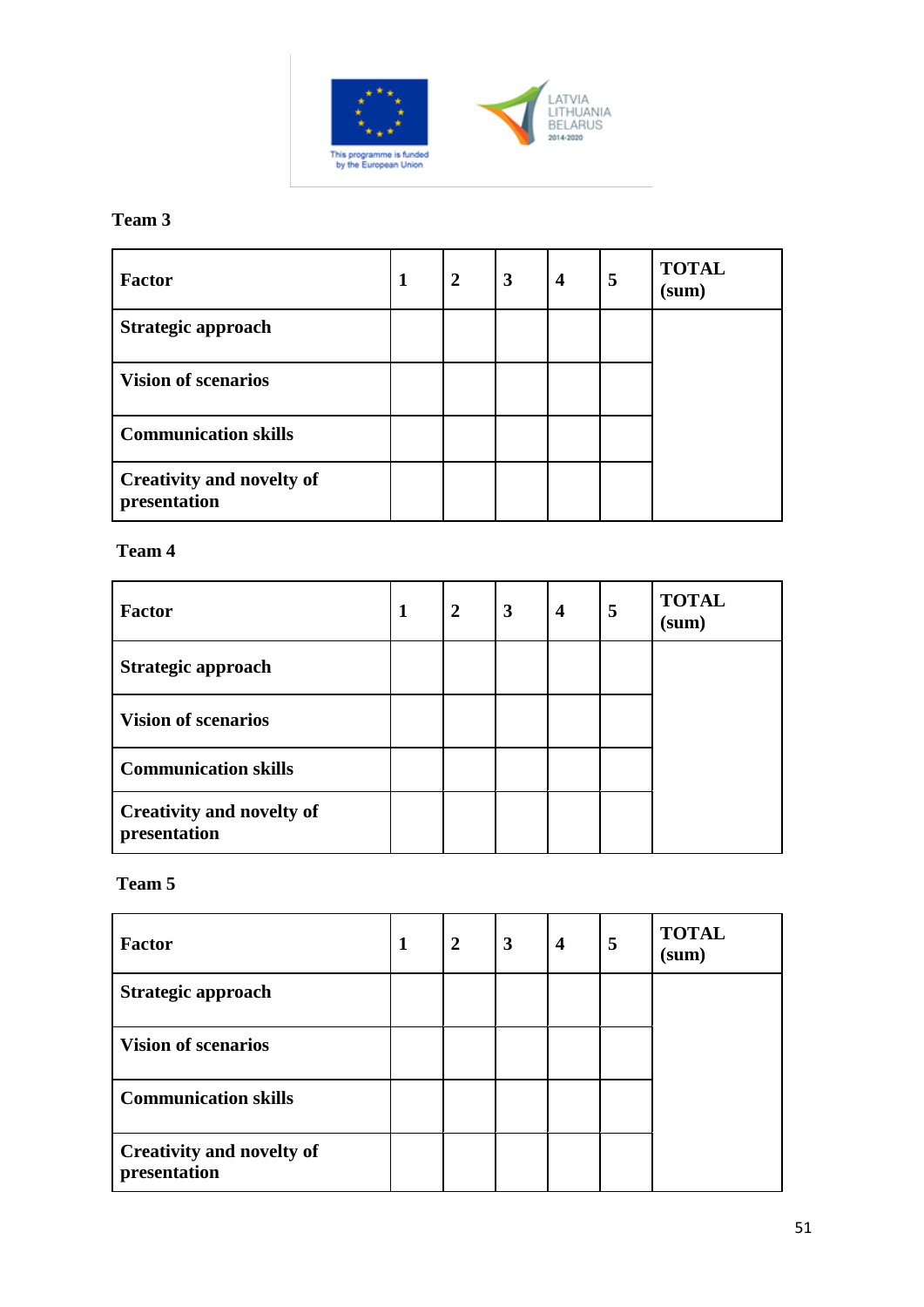

#### **Team 6**

| <b>Factor</b>                                    | 1 | $\overline{2}$ | 3 | $\overline{\mathbf{4}}$ | 5 | <b>TOTAL</b><br>(sum) |
|--------------------------------------------------|---|----------------|---|-------------------------|---|-----------------------|
| Strategic approach                               |   |                |   |                         |   |                       |
| <b>Vision of scenarios</b>                       |   |                |   |                         |   |                       |
| <b>Communication skills</b>                      |   |                |   |                         |   |                       |
| <b>Creativity and novelty of</b><br>presentation |   |                |   |                         |   |                       |

# **Business Simulation Game \_\_\_\_\_\_\_\_\_\_\_\_\_\_\_\_\_\_\_\_\_\_\_\_\_\_\_\_\_\_\_\_\_\_\_**

**Place, date \_\_\_\_\_\_\_\_\_\_\_\_\_\_\_\_\_\_\_\_\_\_\_\_\_\_\_\_\_\_\_\_\_\_\_\_\_\_\_\_\_\_\_\_\_\_\_\_\_\_\_\_\_\_\_\_**

# *Summary: Jury evaluation form*

| <b>Session 1</b>        |  | <b>Short verbal task</b> |              |              |            | Task 1 |                 |            |              |              |              |       |
|-------------------------|--|--------------------------|--------------|--------------|------------|--------|-----------------|------------|--------------|--------------|--------------|-------|
| Team/Jury   LB          |  | <b>PB2</b>   <b>PB3</b>  | $\mathbf{X}$ | $\mathbf{X}$ | Total   LB |        | PB <sub>2</sub> | <b>PB3</b> | $\mathbf{X}$ | $\mathbf{X}$ | <b>Total</b> | Final |
| $\mathbf{1}$            |  |                          |              |              |            |        |                 |            |              |              |              |       |
| $\overline{2}$          |  |                          |              |              |            |        |                 |            |              |              |              |       |
| $\mathbf{3}$            |  |                          |              |              |            |        |                 |            |              |              |              |       |
| $\overline{\mathbf{4}}$ |  |                          |              |              |            |        |                 |            |              |              |              |       |
| 5                       |  |                          |              |              |            |        |                 |            |              |              |              |       |
| 6                       |  |                          |              |              |            |        |                 |            |              |              |              |       |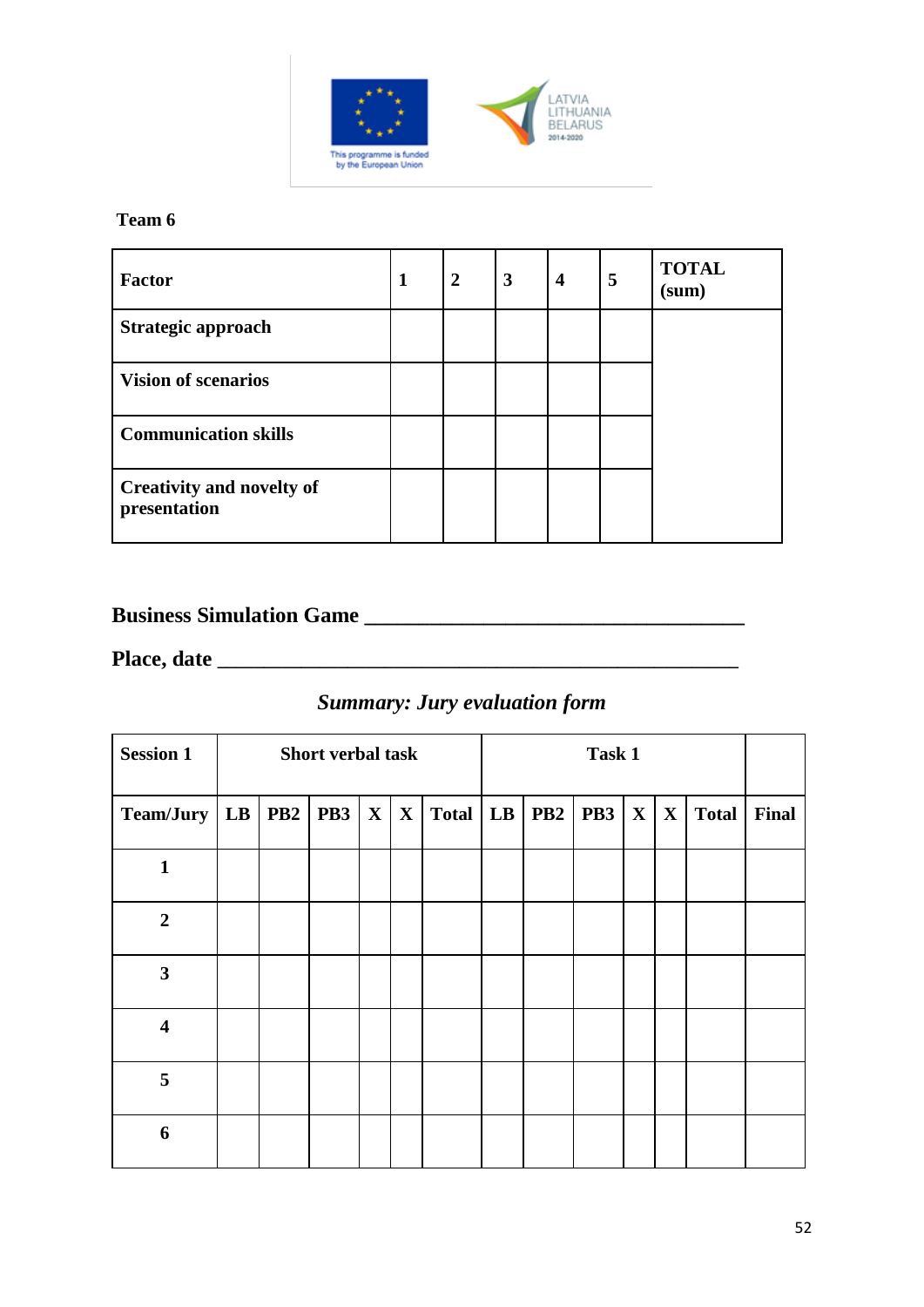



| <b>Session 2</b>        | Task 2        |                 |                 |              |             |              |
|-------------------------|---------------|-----------------|-----------------|--------------|-------------|--------------|
| <b>Team/Jury</b>        | $\mathbf{LB}$ | PB <sub>2</sub> | PB <sub>3</sub> | $\mathbf{X}$ | $\mathbf X$ | <b>Total</b> |
| $\mathbf{1}$            |               |                 |                 |              |             |              |
| $\overline{2}$          |               |                 |                 |              |             |              |
| 3                       |               |                 |                 |              |             |              |
| $\overline{\mathbf{4}}$ |               |                 |                 |              |             |              |
| 5                       |               |                 |                 |              |             |              |
| 6                       |               |                 |                 |              |             |              |

| <b>Session 3</b>        | Task 3 |                 |                 |              |             |              |
|-------------------------|--------|-----------------|-----------------|--------------|-------------|--------------|
| Team/Jury               | LB     | PB <sub>2</sub> | PB <sub>3</sub> | $\mathbf{X}$ | $\mathbf X$ | <b>Total</b> |
| $\mathbf{1}$            |        |                 |                 |              |             |              |
| $\overline{2}$          |        |                 |                 |              |             |              |
| $\mathbf{3}$            |        |                 |                 |              |             |              |
| $\overline{\mathbf{4}}$ |        |                 |                 |              |             |              |
| 5                       |        |                 |                 |              |             |              |
| 6                       |        |                 |                 |              |             |              |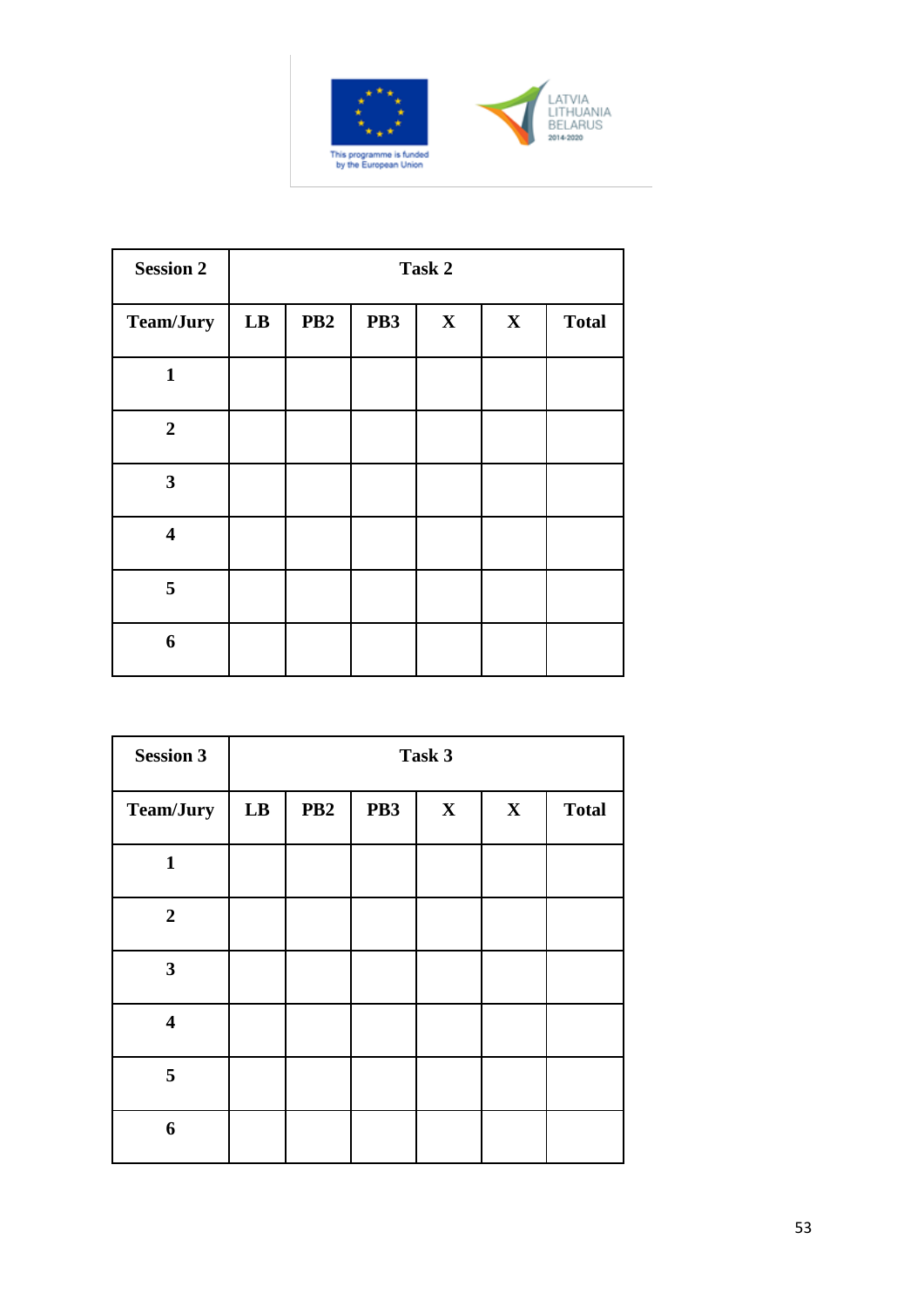

# LATVIA<br>LITHUANIA<br>BELARUS<br>2014-2020

#### **SUMMARY**

| <b>Team/Session</b>     | 1 | $\boldsymbol{2}$ | 3 | <b>Result</b> |
|-------------------------|---|------------------|---|---------------|
| 1                       |   |                  |   |               |
| $\overline{2}$          |   |                  |   |               |
| $\mathbf{3}$            |   |                  |   |               |
| $\overline{\mathbf{4}}$ |   |                  |   |               |
| 5                       |   |                  |   |               |
| 6                       |   |                  |   |               |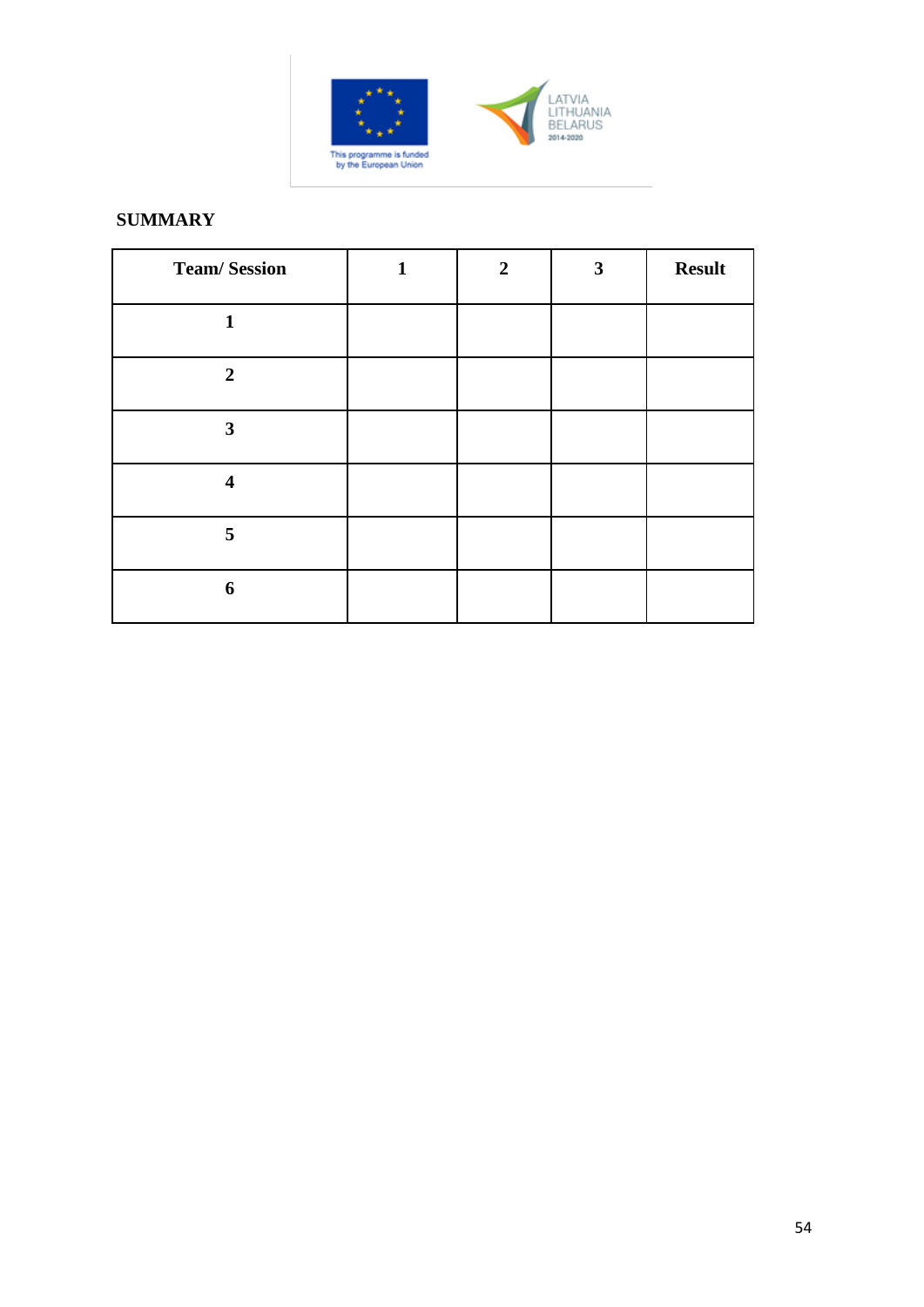

**Assessment form for Workshop 2 'Find yourself in business!' evaluation.**

# **Dear participant of the workshop 'Find yourself in business!'**

**Please rate our event on a scale from 1 to 5 (1 is the lowest, 5 is the highest). Your feedback is particularly important for us!**

**Overall impression of the workshop / Overall rating of the workshop**

☐ **1** ☐ **2** ☐ **3** ☐ **4** ☐ **5**

**Information received before the event**

☐ **1** ☐ **2** ☐ **3** ☐ **4** ☐ **5**

**Workshop program**

☐ **1** ☐ **2** ☐ **3** ☐ **4** ☐ **5**

**Rating of the Session No. 1 – Business ideas presentation**

☐ **1** ☐ **2** ☐ **3** ☐ **4** ☐ **5**

**Rating of the Session No. 2 / Part 1 – 3 business ideas discussion**

☐ **1** ☐ **2** ☐ **3** ☐ **4** ☐ **5**

**Rating of the Session No. 2 / Part 2 – Work in teams, presentations preparation**

☐ **1** ☐ **2** ☐ **3** ☐ **4** ☐ **5**

**Rating of the Session No. 3 – Teams' presentations**

☐ **1** ☐ **2** ☐ **3** ☐ **4** ☐ **5**

**Format of the workshop**

☐ **1** ☐ **2** ☐ **3** ☐ **4** ☐ **5**

**Event organisation**